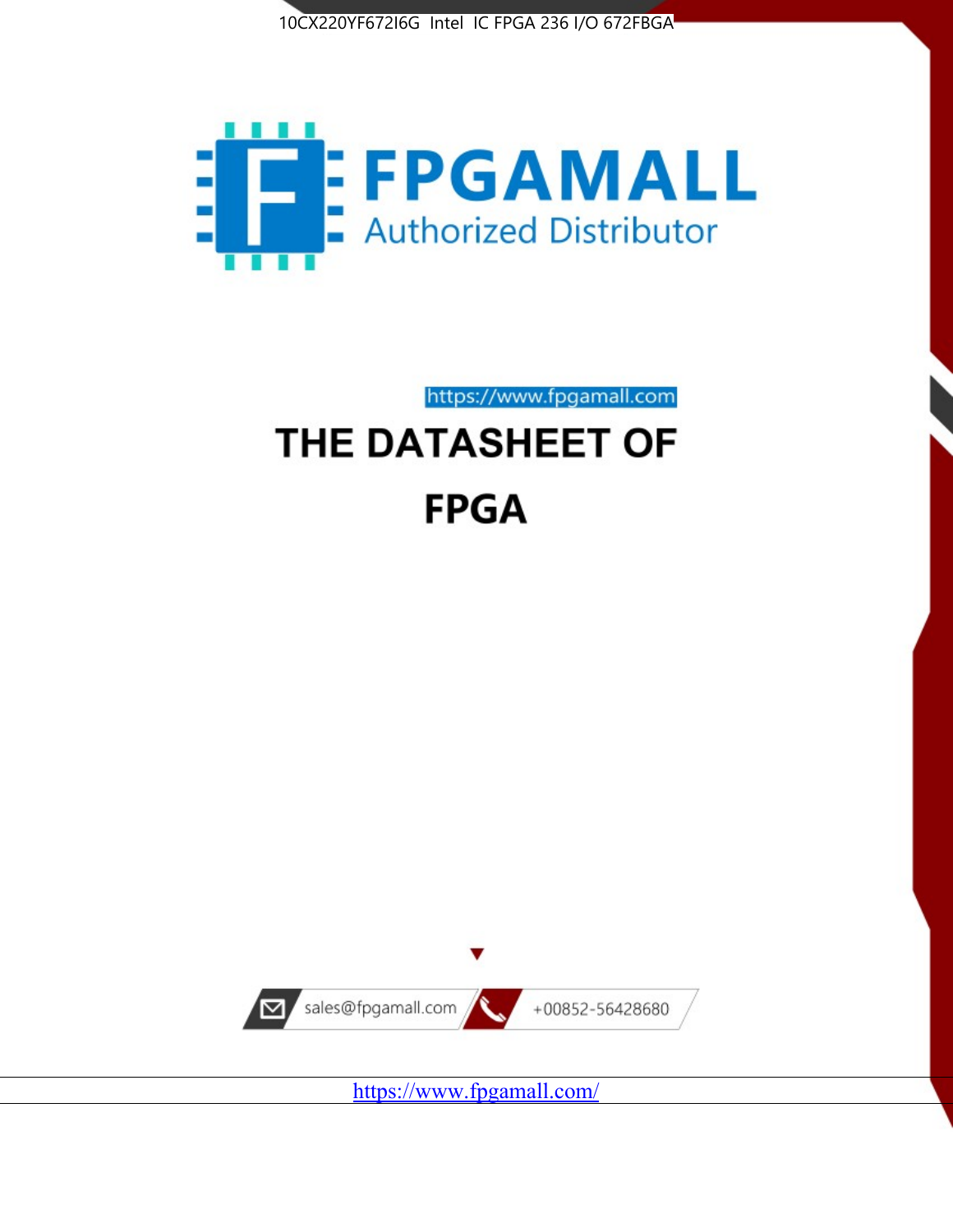



**C10GX51002 | 2018.06.15** Latest document on the web: **[PDF](https://www.altera.com/en_US/pdfs/literature/hb/cyclone-10/c10gx-51002.pdf)** | **[HTML](https://www.altera.com/documentation/muf1488511478825.html)**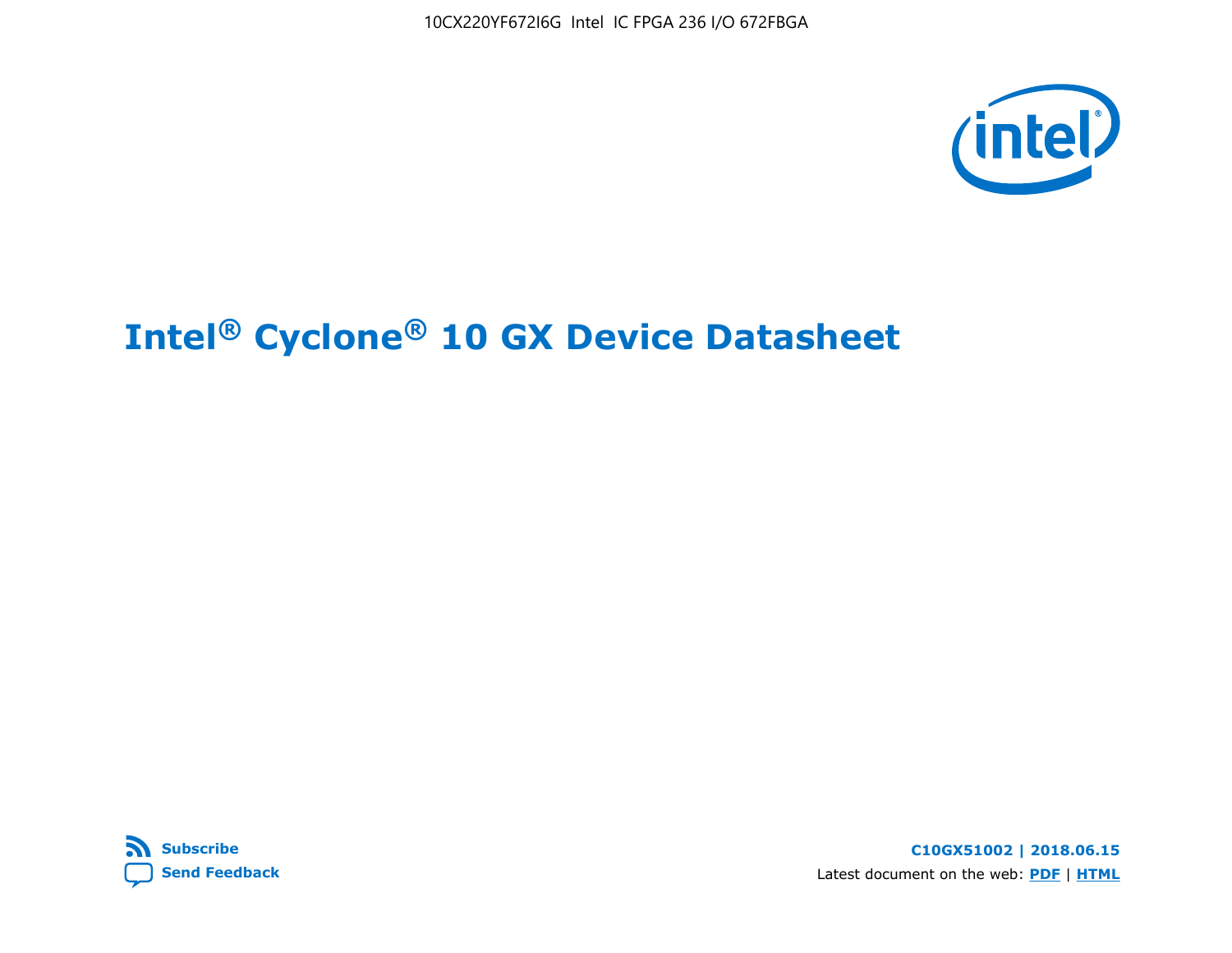

# **Contents**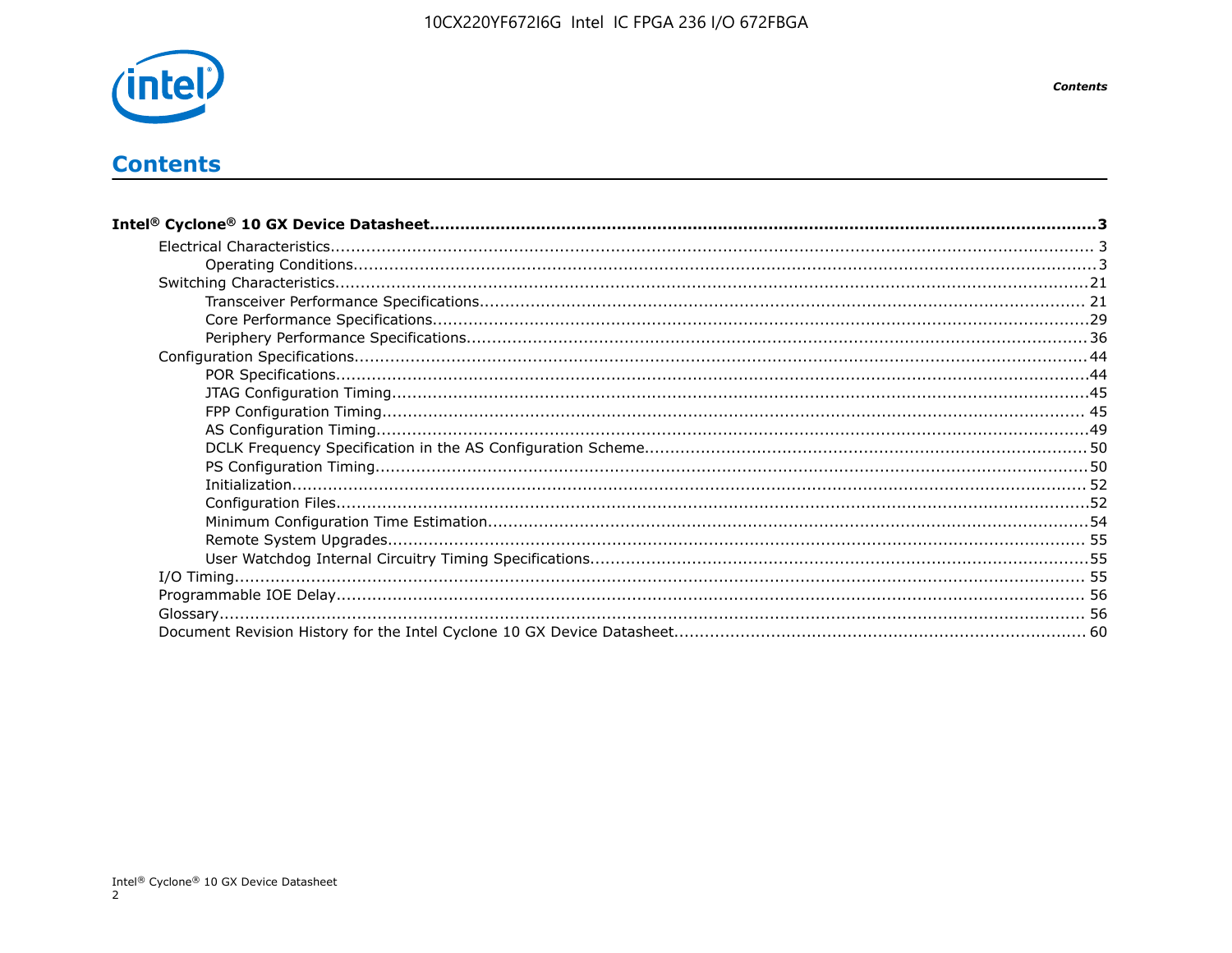

This datasheet describes the electrical characteristics, switching characteristics, configuration specifications, and I/O timing for Intel® Cyclone® 10 GX devices.

Intel Cyclone 10 GX devices are offered in extended and industrial grades. Extended devices are offered in –E5 (fastest) and – E6 speed grades. Industrial grade devices are offered in the –I5 and –I6 speed grades.

#### **Related Information**

#### [Intel Cyclone 10 GX Device Overview](https://www.altera.com/documentation/grc1488182989852.html#mvd1484026010948)

Provides more information about the densities and packages in the Intel Cyclone 10 GX devices.

# **Electrical Characteristics**

The following sections describe the operating conditions and power consumption of Intel Cyclone 10 GX devices.

## **Operating Conditions**

Intel Cyclone 10 GX devices are rated according to a set of defined parameters. To maintain the highest possible performance and reliability of the Intel Cyclone 10 GX devices, you must consider the operating requirements described in this section.

#### **Absolute Maximum Ratings**

This section defines the maximum operating conditions for Intel Cyclone 10 GX devices. The values are based on experiments conducted with the devices and theoretical modeling of breakdown and damage mechanisms. The functional operation of the device is not implied for these conditions.

*Caution:* Conditions outside the range listed in the following table may cause permanent damage to the device. Additionally, device operation at the absolute maximum ratings for extended periods of time may have adverse effects on the device.

**[ISO](http://www.altera.com/support/devices/reliability/certifications/rel-certifications.html) [9001:2008](http://www.altera.com/support/devices/reliability/certifications/rel-certifications.html) [Registered](http://www.altera.com/support/devices/reliability/certifications/rel-certifications.html)**

\*Other names and brands may be claimed as the property of others.

Intel Corporation. All rights reserved. Intel, the Intel logo, Altera, Arria, Cyclone, Enpirion, MAX, Nios, Quartus and Stratix words and logos are trademarks of Intel Corporation or its subsidiaries in the U.S. and/or other countries. Intel warrants performance of its FPGA and semiconductor products to current specifications in accordance with Intel's standard warranty, but reserves the right to make changes to any products and services at any time without notice. Intel assumes no responsibility or liability arising out of the application or use of any information, product, or service described herein except as expressly agreed to in writing by Intel. Intel customers are advised to obtain the latest version of device specifications before relying on any published information and before placing orders for products or services.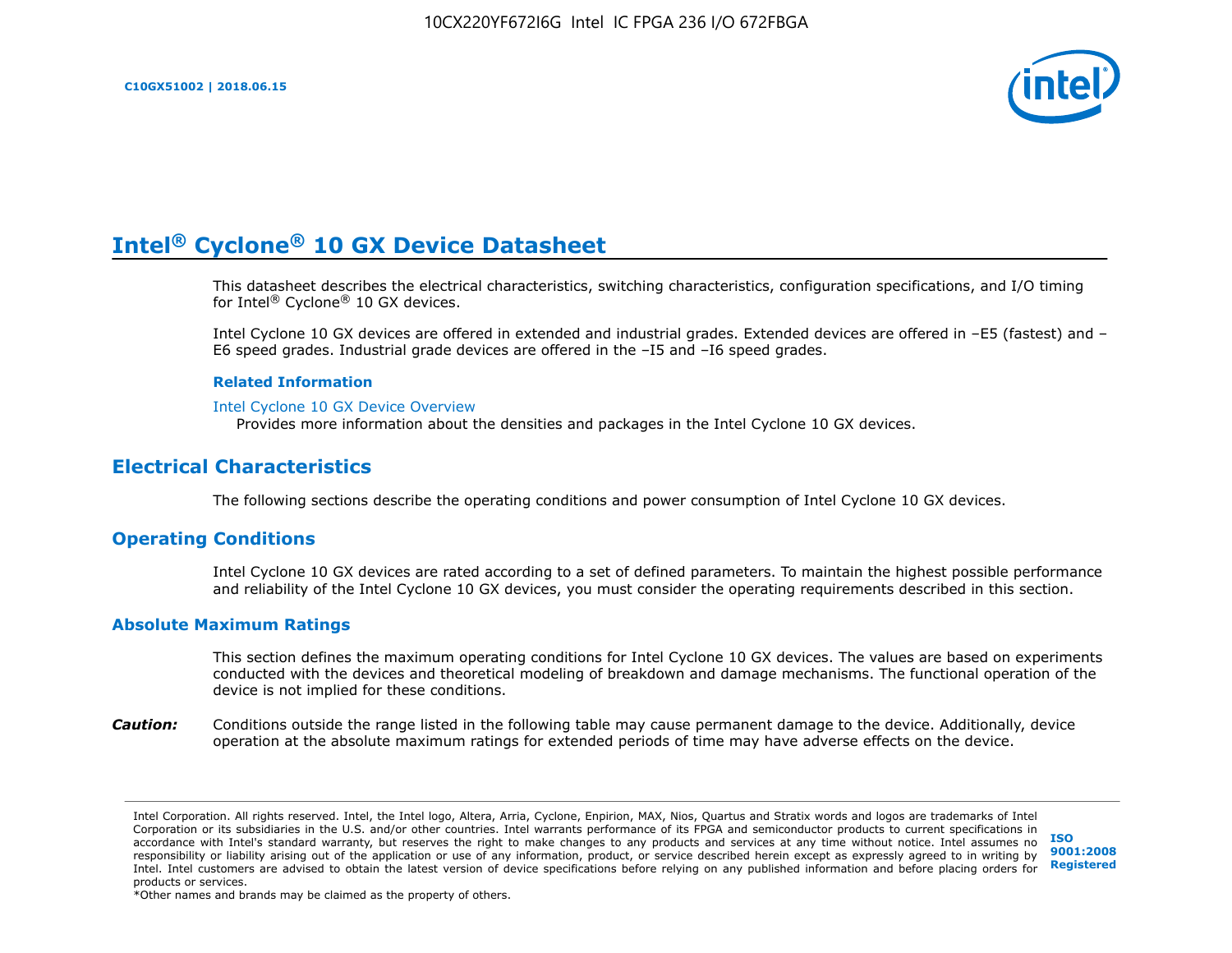

## **Table 1. Absolute Maximum Ratings for Intel Cyclone 10 GX Devices**

| <b>Symbol</b>             | <b>Description</b>                                                     | <b>Condition</b> | <b>Minimum</b> | <b>Maximum</b> | Unit      |
|---------------------------|------------------------------------------------------------------------|------------------|----------------|----------------|-----------|
| $V_{CC}$                  | Core voltage power supply                                              |                  | $-0.50$        | 1.21           | V         |
| <b>V<sub>CCP</sub></b>    | Periphery circuitry and transceiver fabric interface power supply      |                  | $-0.50$        | 1.21           | V         |
| <b>V<sub>CCERAM</sub></b> | Embedded memory power supply                                           |                  | $-0.50$        | 1.36           | $\vee$    |
| $V_{\text{CCPT}}$         | Power supply for programmable power technology and I/O pre-driver      |                  | $-0.50$        | 2.46           | V         |
| $V_{\text{CCBAT}}$        | Battery back-up power supply for design security volatile key register |                  | $-0.50$        | 2.46           | V         |
| V <sub>CCPGM</sub>        | Configuration pins power supply                                        | (1)              | $-0.50$        | 2.46           | V         |
| V <sub>CCIO</sub>         | I/O buffers power supply                                               | 3 V I/O          | $-0.50$        | 4.10           | $\vee$    |
|                           |                                                                        | LVDS I/O         | $-0.50$        | 2.46           | $\vee$    |
| V <sub>CCA PLL</sub>      | Phase-locked loop (PLL) analog power supply                            |                  | $-0.50$        | 2.46           | V         |
| $VCCT$ GXB                | Transmitter power supply                                               |                  | $-0.50$        | 1.34           | V         |
| $V_{CCR_GXB}$             | Receiver power supply                                                  |                  | $-0.50$        | 1.34           | $\vee$    |
| $V_{\text{CCH_GXB}}$      | Transceiver output buffer power supply                                 |                  | $-0.50$        | 2.46           | $\vee$    |
|                           |                                                                        |                  |                |                | continued |

<sup>(1)</sup> The LVDS I/O values are applicable to all dedicated and dual-function configuration I/Os.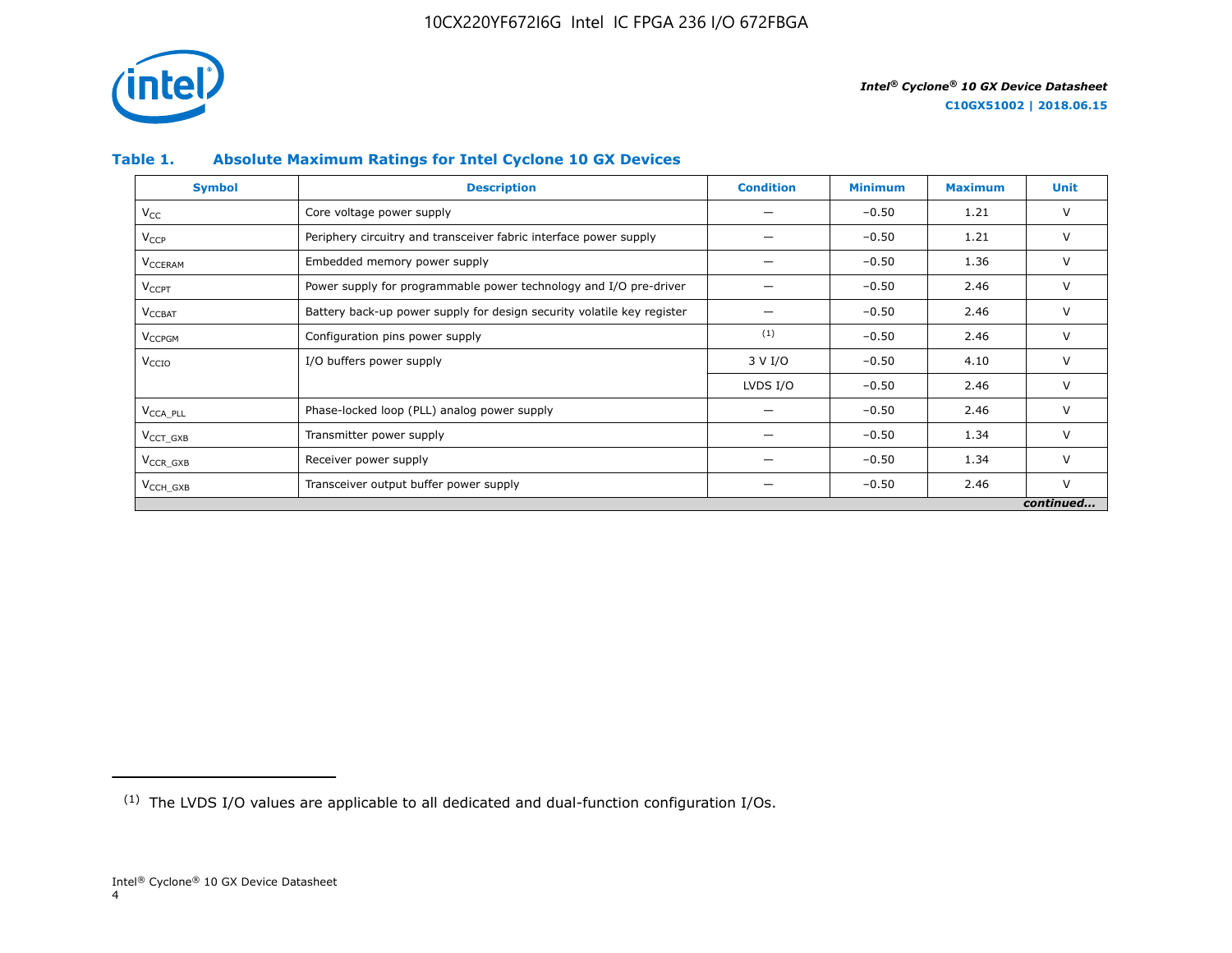

| <b>Symbol</b>    | <b>Description</b>             | <b>Condition</b>         | <b>Minimum</b>           | <b>Maximum</b> | Unit    |
|------------------|--------------------------------|--------------------------|--------------------------|----------------|---------|
| 1 <sub>OUT</sub> | DC output current per pin      | $\qquad \qquad -$        | $-25(2)(3)(4)(5)$<br>(6) | 25             | mA      |
|                  | Operating junction temperature | $\qquad \qquad -$        | $-55$                    | 125            | $\circ$ |
| $I_{STG}$        | Storage temperature (no bias)  | $\overline{\phantom{0}}$ | -65                      | 150            | $\circ$ |

#### **Related Information**

- [AN 692: Power Sequencing Considerations for Intel Cyclone 10 GX, Intel Arria 10, and Intel Stratix 10 Devices](https://www.altera.com/documentation/nik1412640107351.html#nik1412640086729) Provides the power sequencing requirements for Intel Cyclone 10 GX devices.
- [Power-Up and Power-Down Sequences, Power Management in Intel Cyclone 10 GX Devices chapter](https://www.altera.com/documentation/vua1487061384661.html#qel1490343470589) Provides the power sequencing requirements for Intel Cyclone 10 GX devices.

## **Maximum Allowed Overshoot and Undershoot Voltage**

During transitions, input signals may overshoot to the voltage listed in the following table and undershoot to –2.0 V for input currents less than 100 mA and periods shorter than 20 ns.

The maximum allowed overshoot duration is specified as a percentage of high time over the lifetime of the device. A DC signal is equivalent to 100% duty cycle.

For example, a signal that overshoots to 2.70 V for LVDS I/O can only be at 2.70 V for ~4% over the lifetime of the device.

- (3) Total current per LVDS I/O bank must not exceed 100 mA.
- (4) Voltage level must not exceed 1.89 V.
- (5) Applies to all I/O standards and settings supported by LVDS I/O banks, including single-ended and differential I/Os.
- $(6)$  Applies only to LVDS I/O banks. 3 V I/O banks are not covered under this specification and must be implemented as per the power sequencing requirement. For more details, refer to *AN 692: Power Sequencing Considerations for Intel Cyclone 10 GX, Intel Arria® 10, and Intel Stratix® 10 Devices* and *Power Management in Intel Cyclone 10 GX Devices chapter*.

 $(2)$  The maximum current allowed through any LVDS I/O bank pin when the device is not turned on or during power-up/power-down conditions is 10 mA.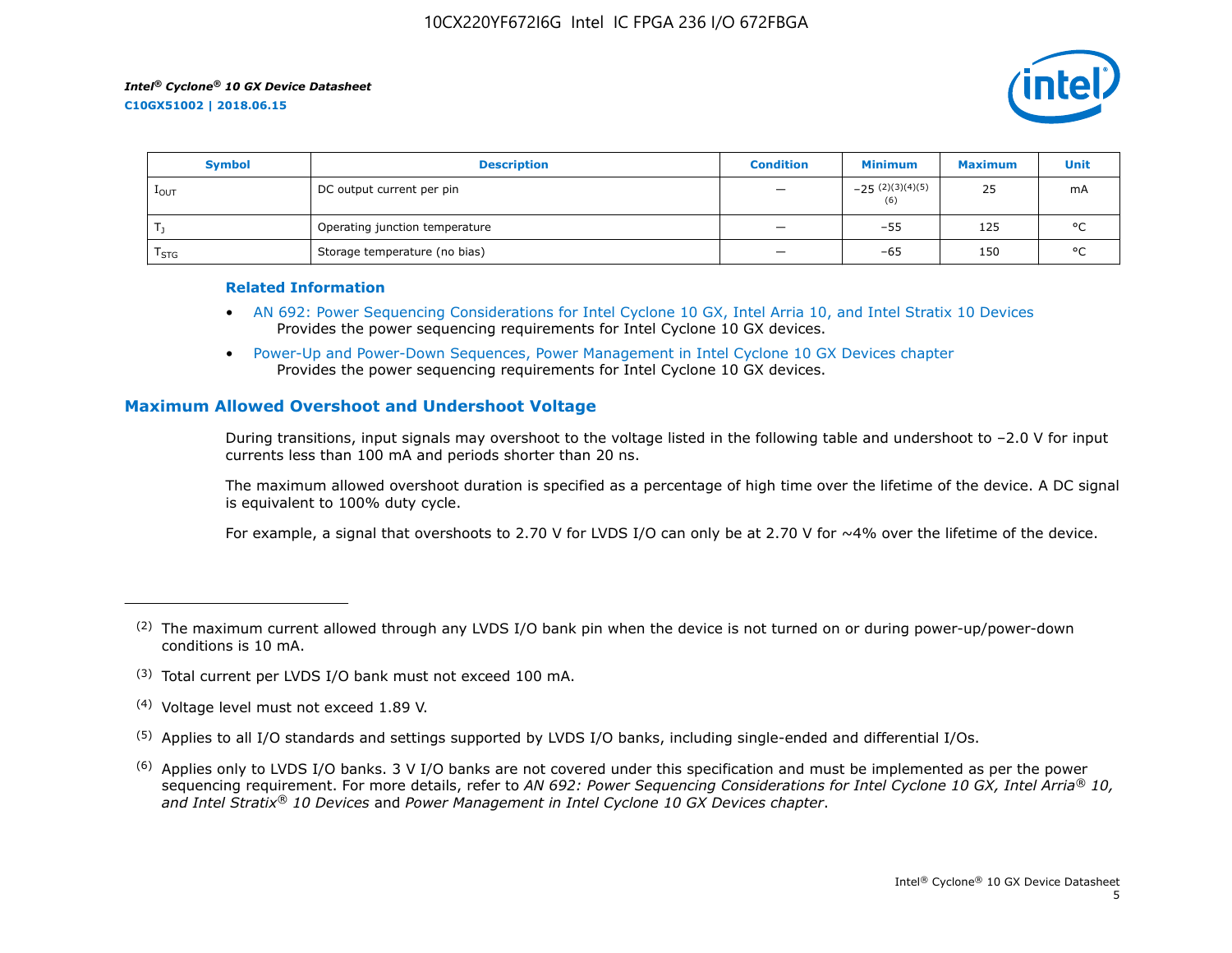

#### **Table 2. Maximum Allowed Overshoot During Transitions for Intel Cyclone 10 GX Devices**

This table lists the maximum allowed input overshoot voltage and the duration of the overshoot voltage as a percentage of device lifetime. The LVDS I/O values are applicable to the VREFP\_ADC and VREFN\_ADC I/O pins.

| <b>Symbol</b> | <b>Description</b> |                       | <b>Condition (V)</b> | Overshoot Duration as % at $T_1 = 100^{\circ}C$ | Unit          |
|---------------|--------------------|-----------------------|----------------------|-------------------------------------------------|---------------|
|               |                    | <b>LVDS I/O</b> $(7)$ | 3 V I/O              |                                                 |               |
| $V_i$ (AC)    | AC input voltage   | 2.50                  | 3.80                 | 100                                             | $\frac{0}{0}$ |
|               |                    | 2.55                  | 3.85                 | 42                                              | $\%$          |
|               |                    | 2.60                  | 3.90                 | 18                                              | $\frac{0}{0}$ |
|               |                    | 2.65                  | 3.95                 | 9                                               | $\%$          |
|               |                    | 2.70                  | 4.00                 | $\overline{a}$                                  | $\%$          |
|               |                    | > 2.70                | > 4.00               | No overshoot allowed                            | $\%$          |

For an overshoot of 2.5 V, the percentage of high time for the overshoot can be as high as 100% over a 10-year period. Percentage of high time is calculated as ([delta T]/T)  $\times$  100. This 10-year period assumes that the device is always turned on with 100% I/O toggle rate and 50% duty cycle signal.

<sup>(7)</sup> The LVDS I/O values are applicable to all dedicated and dual-function configuration I/Os.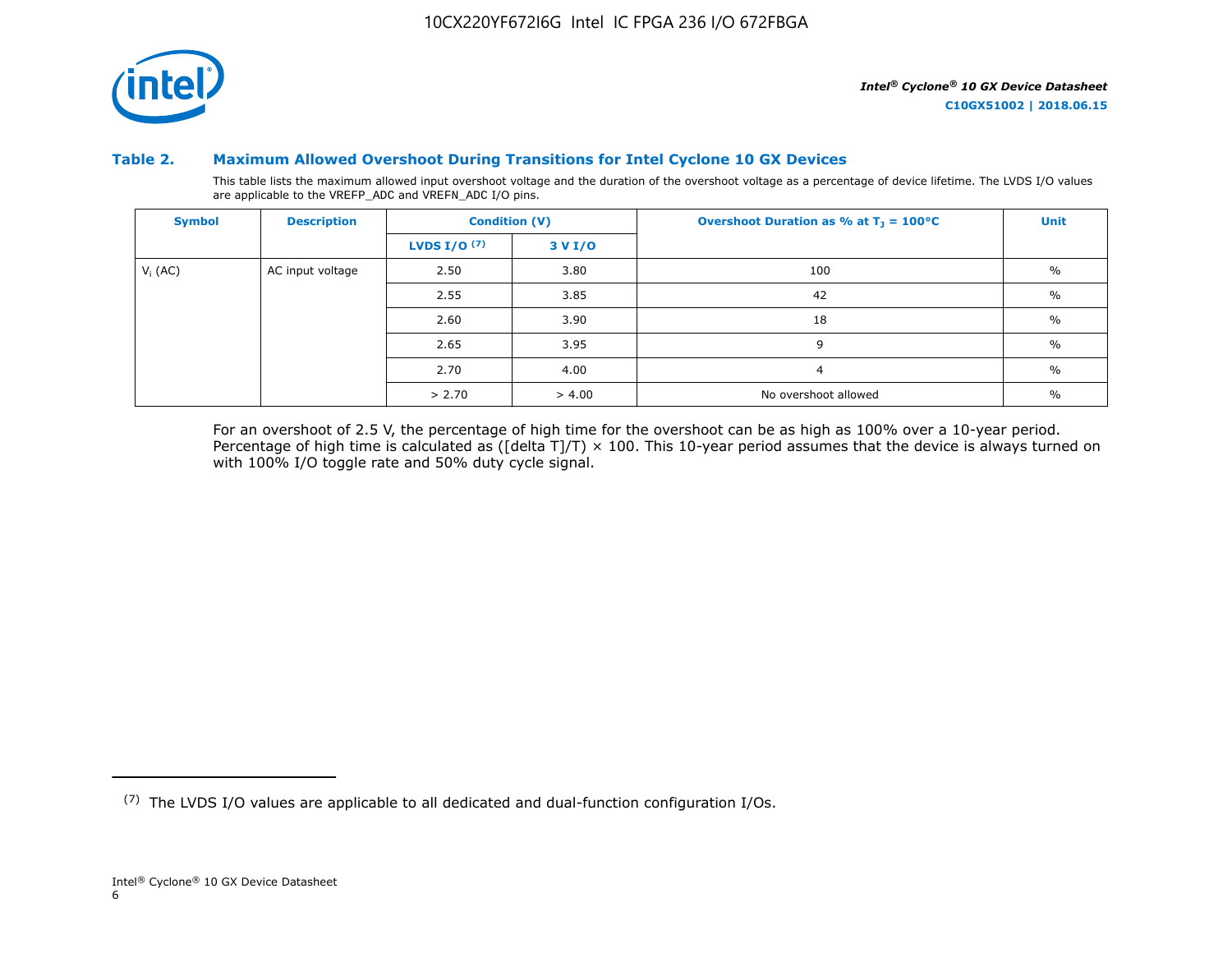

#### **Figure 1. Intel Cyclone 10 GX Devices Overshoot Duration**



## **Recommended Operating Conditions**

This section lists the functional operation limits for the AC and DC parameters for Intel Cyclone 10 GX devices.

#### **Recommended Operating Conditions**

#### **Table 3. Recommended Operating Conditions for Intel Cyclone 10 GX Devices**

This table lists the steady-state voltage values expected from Intel Cyclone 10 GX devices. Power supply ramps must all be strictly monotonic, without plateaus.

| <b>Symbol</b>            | <b>Description</b>                                                   | <b>Condition</b> | Minimum <sup>(8)</sup> | <b>Typical</b> | Maximum <sup>(8)</sup> | <b>Unit</b> |  |  |  |  |  |
|--------------------------|----------------------------------------------------------------------|------------------|------------------------|----------------|------------------------|-------------|--|--|--|--|--|
| $V_{CC}$                 | Core voltage power supply                                            | -                | 0.87                   | 0.9            | 0.93                   |             |  |  |  |  |  |
| $V_{CCP}$                | Periphery circuitry and transceiver fabric<br>interface power supply |                  | 0.87                   | 0.9            | 0.93                   |             |  |  |  |  |  |
| <b>V<sub>CCPGM</sub></b> | Configuration pins power supply                                      | 1.8V             | 1.71                   | 1.8            | 1.89                   |             |  |  |  |  |  |
|                          |                                                                      | 1.5V             | 1.425                  | 1.5            | 1.575                  |             |  |  |  |  |  |
|                          | continued                                                            |                  |                        |                |                        |             |  |  |  |  |  |

<sup>(8)</sup> This value describes the budget for the DC (static) power supply tolerance and does not include the dynamic tolerance requirements. Refer to the PDN tool for the additional budget for the dynamic tolerance requirements.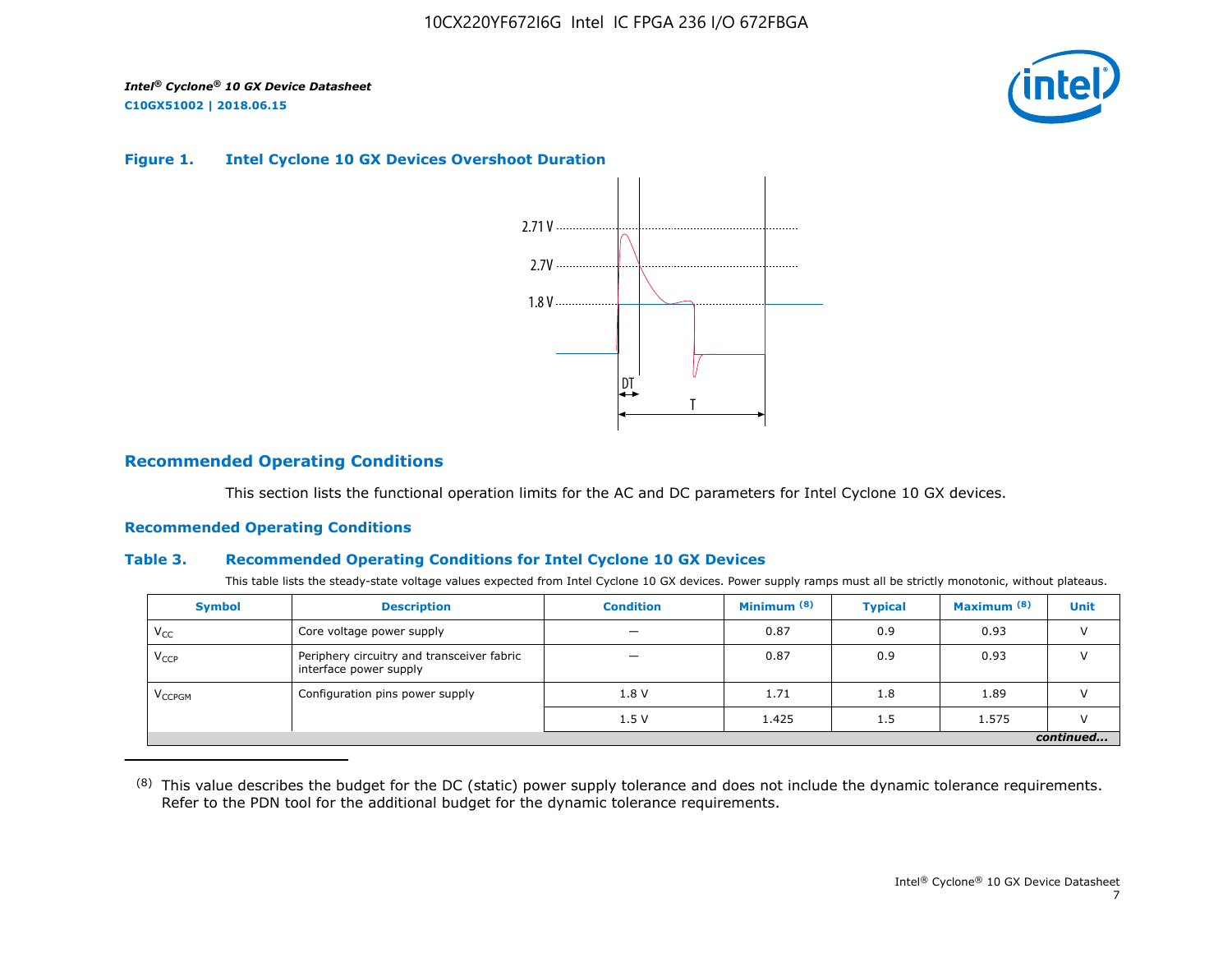

**C10GX51002 | 2018.06.15**

| <b>Symbol</b>                     | <b>Description</b>                                                   | <b>Condition</b>         | Minimum <sup>(8)</sup> | <b>Typical</b> | Maximum <sup>(8)</sup> | <b>Unit</b> |
|-----------------------------------|----------------------------------------------------------------------|--------------------------|------------------------|----------------|------------------------|-------------|
|                                   |                                                                      | 1.2V                     | 1.14                   | 1.2            | 1.26                   | $\vee$      |
| V <sub>CCERAM</sub>               | Embedded memory power supply                                         | 0.9V                     | 0.87                   | 0.9            | 0.93                   | $\vee$      |
| $V_{\text{CCBAT}}$ <sup>(9)</sup> | Battery back-up power supply                                         | 1.8 V                    | 1.71                   | 1.8            | 1.89                   | $\vee$      |
|                                   | (For design security volatile key register)                          | 1.2V                     | 1.14                   | 1.2            | 1.26                   | $\vee$      |
| $V_{CCPT}$                        | Power supply for programmable power<br>technology and I/O pre-driver | 1.8 V                    | 1.71                   | 1.8            | 1.89                   | $\vee$      |
| V <sub>CCIO</sub>                 | I/O buffers power supply                                             | 3.0 V (for 3 V I/O only) | 2.85                   | 3.0            | 3.15                   | $\vee$      |
|                                   |                                                                      | 2.5 V (for 3 V I/O only) | 2.375                  | 2.5            | 2.625                  | $\vee$      |
|                                   |                                                                      | 1.8 V                    | 1.71                   | 1.8            | 1.89                   | $\vee$      |
|                                   |                                                                      | 1.5V                     | 1.425                  | 1.5            | 1.575                  | $\vee$      |
|                                   |                                                                      | 1.35V                    | (10)                   | 1.35           | (10)                   | $\vee$      |
|                                   |                                                                      | 1.25V                    | 1.19                   | 1.25           | 1.31                   | $\vee$      |
|                                   |                                                                      | 1.2V                     | (10)                   | 1.2            | (10)                   | $\vee$      |
| $V_{\text{CCA\_PLL}}$             | PLL analog voltage regulator power supply                            | $\overline{\phantom{0}}$ | 1.71                   | 1.8            | 1.89                   | $\vee$      |
| $V_{REFP\_ADC}$                   | Precision voltage reference for voltage<br>sensor                    |                          | 1.2475                 | 1.25           | 1.2525                 | $\vee$      |
|                                   |                                                                      |                          |                        |                |                        | continued   |

<sup>&</sup>lt;sup>(8)</sup> This value describes the budget for the DC (static) power supply tolerance and does not include the dynamic tolerance requirements. Refer to the PDN tool for the additional budget for the dynamic tolerance requirements.

 $^{(9)}$  If you do not use the design security feature in Intel Cyclone 10 GX devices, connect V $_{\rm CCBAT}$  to a 1.5-V to 1.8-V power supply. Intel Cyclone 10 GX power-on reset (POR) circuitry monitors V $_{\rm CCBAT}$ . Intel Cyclone 10 GX devices do not exit POR if V $_{\rm CCBAT}$  is not powered up.

 $(10)$  For minimum and maximum voltage values, refer to the I/O Standard Specifications section.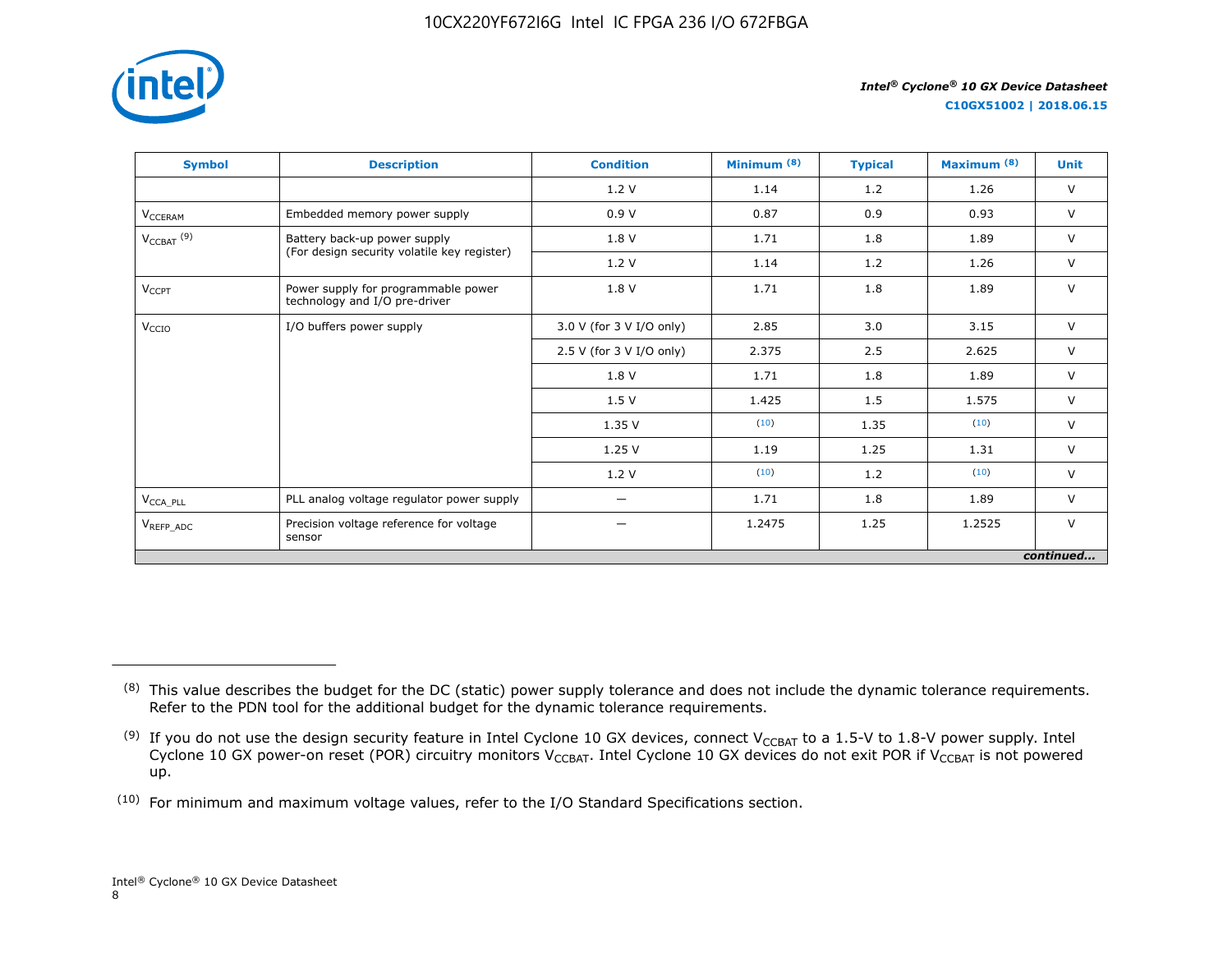

| <b>Symbol</b>             | <b>Description</b>             | Minimum <sup>(8)</sup><br><b>Condition</b> |                           | <b>Typical</b> | Maximum <sup>(8)</sup> | <b>Unit</b>   |
|---------------------------|--------------------------------|--------------------------------------------|---------------------------|----------------|------------------------|---------------|
| $V_I$ <sup>(11)(12)</sup> | DC input voltage               | 3 V I/O                                    | $-0.3$                    |                | 3.3                    | $\vee$        |
|                           |                                | LVDS I/O                                   | $-0.3$                    |                | 2.19                   | $\vee$        |
| $V_{\rm O}$               | Output voltage                 |                                            | 0                         |                | V <sub>CCIO</sub>      | $\mathcal{U}$ |
| $T_{\rm J}$               | Operating junction temperature | Extended                                   | 0                         |                | 100                    | °C            |
|                           |                                | Industrial                                 | $-40$                     |                | 100                    | °C            |
| $t_{RAMP}$ (13)           | Power supply ramp time         | Standard POR                               | 200 µs                    |                | $100$ ms               |               |
|                           |                                | Fast POR                                   | $200 \text{ }\mu\text{s}$ |                | 4 ms                   |               |

## **Related Information**

I/O Standard Specifications on page 15

### **Transceiver Power Supply Operating Conditions**

## **Table 4. Transceiver Power Supply Operating Conditions for Intel Cyclone 10 GX Devices**

| <b>Symbol</b>                 | <b>Description</b>       | <b>Condition</b>                         | Minimum $(14)$ | <b>Typical</b> | Maximum $(14)$ | Unit      |
|-------------------------------|--------------------------|------------------------------------------|----------------|----------------|----------------|-----------|
| $V_{\text{CCT_GXB[L1][C,D]}}$ | Transmitter power supply | Chip-to-chip $\leq$<br>12.5 Gbps<br>. Or | 1.0            | 1.03           | 1.06           |           |
|                               |                          |                                          |                |                |                | continued |

 $(8)$  This value describes the budget for the DC (static) power supply tolerance and does not include the dynamic tolerance requirements. Refer to the PDN tool for the additional budget for the dynamic tolerance requirements.

- $(13)$  t<sub>ramp</sub> is the ramp time of each individual power supply, not the ramp time of all combined power supplies.
- (14) This value describes the budget for the DC (static) power supply tolerance and does not include the dynamic tolerance requirements. Refer to the PDN tool for the additional budget for the dynamic tolerance requirements.

 $(11)$  The LVDS I/O values are applicable to all dedicated and dual-function configuration I/Os.

 $(12)$  This value applies to both input and tri-stated output configuration. Pin voltage should not be externally pulled higher than the maximum value.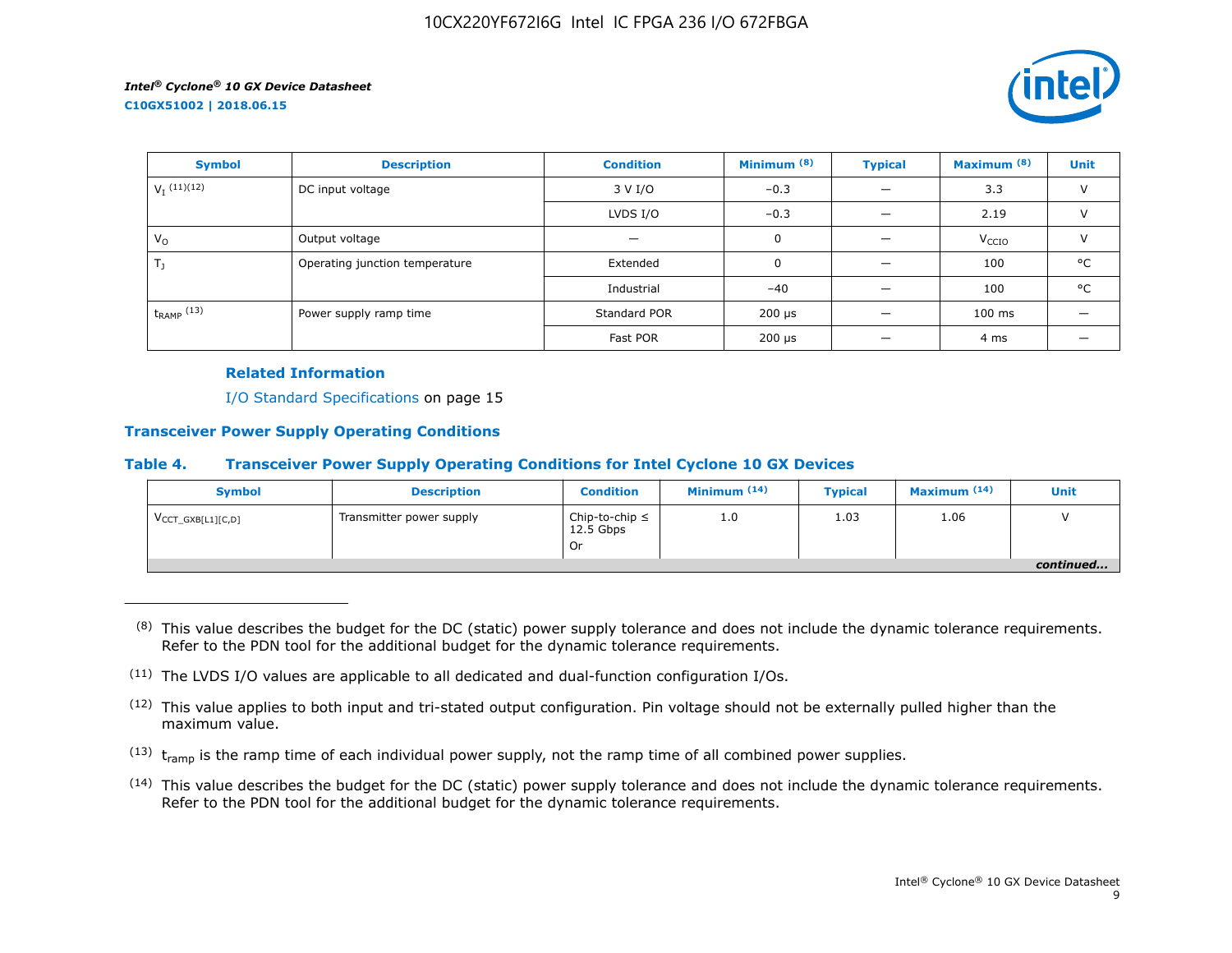

| <b>Symbol</b>          | <b>Description</b>                     | <b>Condition</b>                                                         | Minimum $(14)$ | <b>Typical</b> | Maximum $(14)$ | Unit   |
|------------------------|----------------------------------------|--------------------------------------------------------------------------|----------------|----------------|----------------|--------|
|                        |                                        | Backplane $\leq$<br>6.6 Gbps                                             |                |                |                |        |
|                        |                                        | Chip-to-chip $\leq$<br>$11.3$ Gbps                                       | 0.92           | 0.95           | 0.98           | $\vee$ |
| $V_{CCR_GXB[L1][C,D]}$ | Receiver power supply                  | Chip-to-chip $\leq$<br>$12.5$ Gbps<br>0r<br>Backplane $\leq$<br>6.6 Gbps | 1.0            | 1.03           | 1.06           | $\vee$ |
|                        |                                        | Chip-to-chip $\leq$<br>$11.3$ Gbps                                       | 0.92           | 0.95           | 0.98           | $\vee$ |
| V <sub>CCH GXBL</sub>  | Transceiver output buffer power supply | $\qquad \qquad -$                                                        | 1.710          | 1.8            | 1.890          | $\vee$ |

#### **Related Information**

- Transceiver Performance for Intel Cyclone 10 GX Devices on page 21
- [Intel Cyclone 10 GX Pin Connection Guidelines](https://documentation.altera.com/#/link/osf1485840198234/hjb1485915147847)

## **DC Characteristics**

## **Supply Current and Power Consumption**

Intel offers two ways to estimate power for your design—the Excel-based Early Power Estimator (EPE) and the Intel Quartus® Prime Power Analyzer feature.

Use the Excel-based EPE before you start your design to estimate the supply current for your design. The EPE provides a magnitude estimate of the device power because these currents vary greatly with the usage of the resources.

The Intel Quartus Prime Power Analyzer provides better quality estimates based on the specifics of the design after you complete place-and-route. The Power Analyzer can apply a combination of user-entered, simulation-derived, and estimated signal activities that, when combined with detailed circuit models, yield very accurate power estimates.

 $(14)$  This value describes the budget for the DC (static) power supply tolerance and does not include the dynamic tolerance requirements. Refer to the PDN tool for the additional budget for the dynamic tolerance requirements.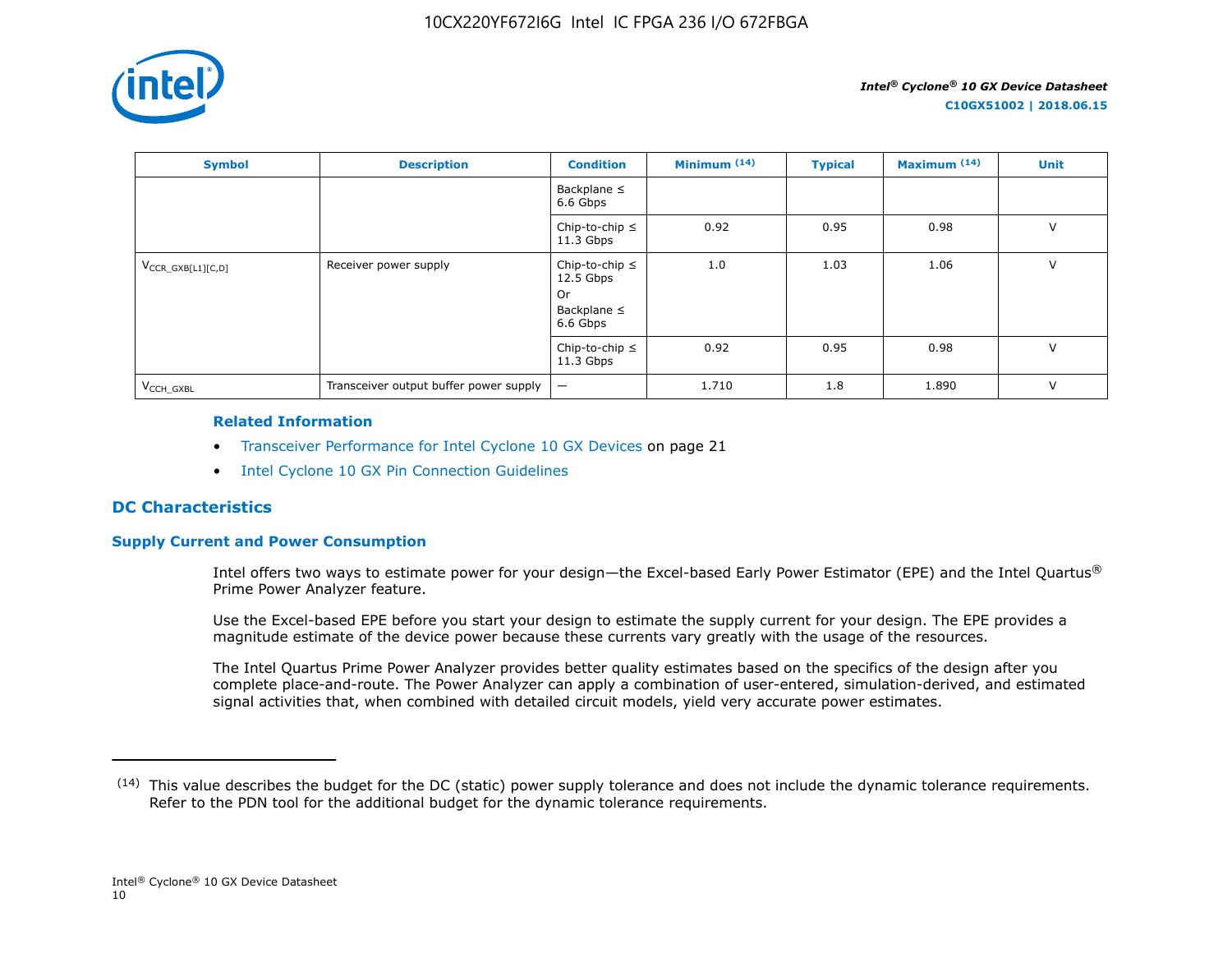**C10GX51002 | 2018.06.15**



#### **Related Information**

- [Early Power Estimator User Guide](https://www.altera.com/documentation/mhi1422370348549.html#mhi1422300784510) Provides more information about power estimation tools.
- [Power Analysis and Optimization User Guide: Intel Quartus Prime Pro Edition](https://www.altera.com/documentation/osq1513989409475.html#mwh1410384023666) Provides more information about power estimation tools.

#### **I/O Pin Leakage Current**

#### **Table 5. I/O Pin Leakage Current for Intel Cyclone 10 GX Devices**

If  $V_0 = V_{CCIO}$  to  $V_{CCIOMAX}$ , 300 µA of leakage current per I/O is expected.

| <b>Symbol</b> | <b>Description</b> | Condition                           | Min   | <b>Max</b> | Unit |
|---------------|--------------------|-------------------------------------|-------|------------|------|
|               | Input pin          | $V_I = 0$ V to $V_{\text{CCIOMAX}}$ | $-80$ | 80         | μA   |
| $1_{OZ}$      | Tri-stated I/O pin | $V_{O} = 0$ V to $V_{CCIOMAX}$      | $-80$ | 80         | μA   |

#### **Bus Hold Specifications**

The bus-hold trip points are based on calculated input voltages from the JEDEC standard.

#### **Table 6. Bus Hold Parameters for Intel Cyclone 10 GX Devices**

| <b>Parameter</b>                         | <b>Symbol</b>     | <b>Condition</b>             |                         | $V_{CCIO} (V)$           |                                     |            |                             |                          |            |            |            |            | <b>Unit</b> |
|------------------------------------------|-------------------|------------------------------|-------------------------|--------------------------|-------------------------------------|------------|-----------------------------|--------------------------|------------|------------|------------|------------|-------------|
|                                          |                   |                              | 1.2<br>1.5              |                          | 1.8                                 |            |                             | 2.5                      |            | 3.0        |            |            |             |
|                                          |                   |                              | <b>Min</b>              | <b>Max</b>               | <b>Min</b>                          | <b>Max</b> | <b>Min</b>                  | <b>Max</b>               | <b>Min</b> | <b>Max</b> | <b>Min</b> | <b>Max</b> |             |
| Bus-hold, low,<br>sustaining<br>current  | <b>I</b> SUSL     | $V_{IN} > V_{IL}$<br>(max)   | 8(15)<br>26(16)         | $\overline{\phantom{a}}$ | $\frac{12}{32}$ $\frac{(15)}{(16)}$ |            | $30^{(15)}$<br>$55^{(16)}$  | -                        | 60         | –          | 70         |            | μA          |
| Bus-hold, high,<br>sustaining<br>current | $I_{\text{SUSH}}$ | $V_{IN}$ < $V_{IH}$<br>(min) | $-8(15)$ ,<br>$-26(16)$ | $\overline{\phantom{0}}$ | $-12$ $(15)$<br>$-32$ $(16)$        |            | $-30(15)$ ,<br>$-55^{(16)}$ | $\overline{\phantom{0}}$ | $-60$      | –          | $-70$      |            | μA          |
|                                          | continued         |                              |                         |                          |                                     |            |                             |                          |            |            |            |            |             |

 $(15)$  This value is only applicable for LVDS I/O bank.

 $(16)$  This value is only applicable for 3 V I/O bank.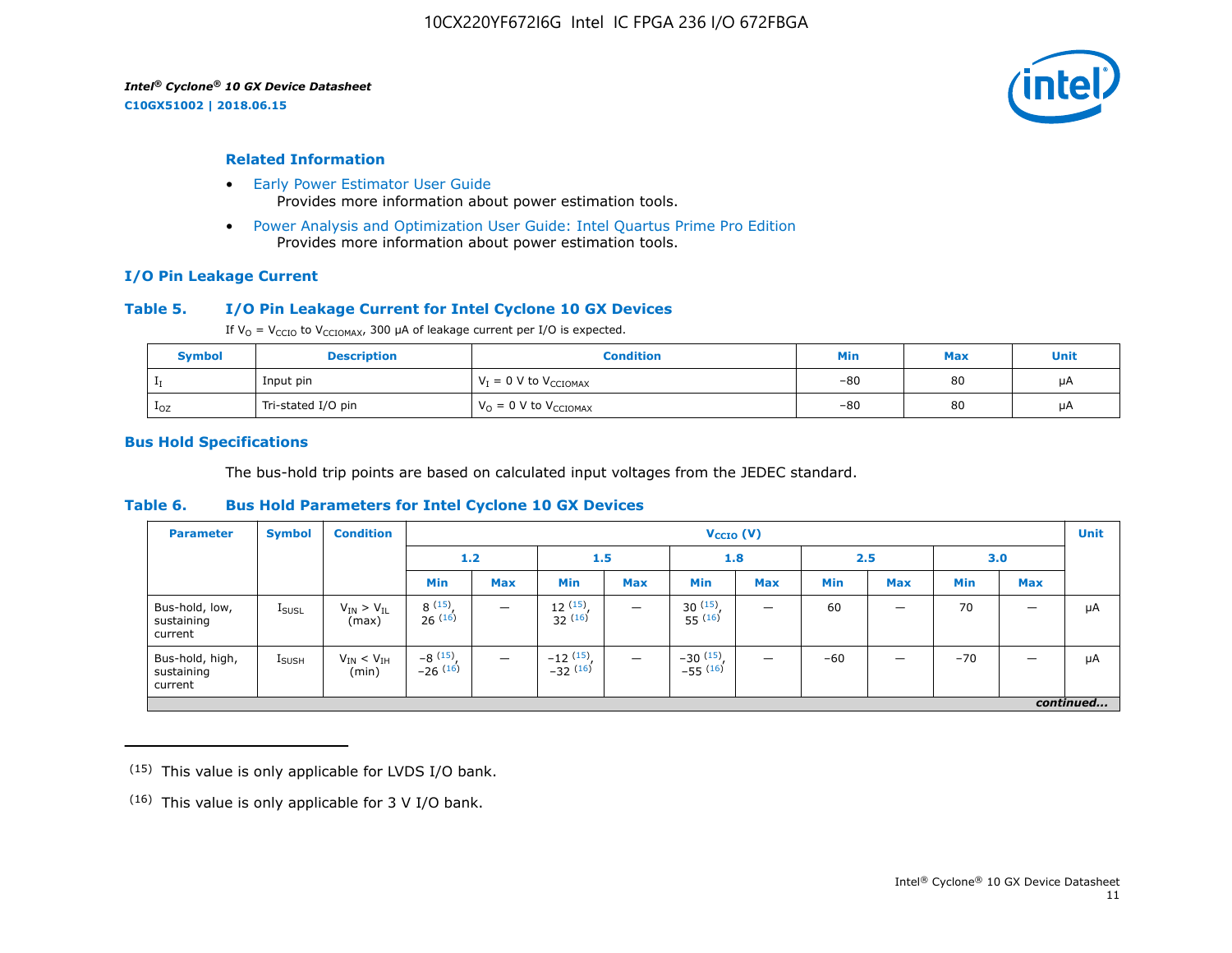

| <b>Parameter</b>                     | <b>Symbol</b>     | <b>Condition</b>                      |                          |            |                                 |            | $V_{\text{CCIO}}(V)$     |            |            |            |            |            | <b>Unit</b> |
|--------------------------------------|-------------------|---------------------------------------|--------------------------|------------|---------------------------------|------------|--------------------------|------------|------------|------------|------------|------------|-------------|
|                                      |                   |                                       | 1.2                      |            | 1.5                             |            | 1.8                      |            | 2.5        |            | 3.0        |            |             |
|                                      |                   |                                       | <b>Min</b>               | <b>Max</b> | <b>Min</b>                      | <b>Max</b> | Min                      | <b>Max</b> | <b>Min</b> | <b>Max</b> | <b>Min</b> | <b>Max</b> |             |
| Bus-hold, low,<br>overdrive current  | $I_{ODL}$         | $0 V < V_{IN} <$<br>V <sub>CCIO</sub> | $\overline{\phantom{0}}$ | 125        |                                 | 175        | $\overline{\phantom{m}}$ | 200        |            | 300        |            | 500        | μA          |
| Bus-hold, high,<br>overdrive current | $I_{ODH}$         | $0 V < V_{IN} <$<br>V <sub>CCIO</sub> | —                        | $-125$     | $\hspace{0.1mm}-\hspace{0.1mm}$ | $-175$     | $\overline{\phantom{m}}$ | $-200$     |            | $-300$     | -          | $-500$     | μA          |
| Bus-hold trip<br>point               | V <sub>TRIP</sub> | $\overline{\phantom{0}}$              | 0.3                      | 0.9        | 0.38                            | 1.13       | 0.68                     | 1.07       | 0.70       | 1.7        | 0.8        | 2          | $\vee$      |

## **OCT Calibration Accuracy Specifications**

If you enable on-chip termination (OCT) calibration, calibration is automatically performed at power up for I/Os connected to the calibration block.

## **Table 7. OCT Calibration Accuracy Specifications for Intel Cyclone 10 GX Devices**

Calibration accuracy for the calibrated on-chip series termination ( $R_S$  OCT) and on-chip parallel termination ( $R_T$  OCT) are applicable at the moment of calibration. When process, voltage, and temperature (PVT) conditions change after calibration, the tolerance may change.

| <b>Symbol</b>                                                          | <b>Description</b>                                                                                                       | <b>Condition (V)</b>                | <b>Resistance Tolerance</b> |                | <b>Unit</b>   |
|------------------------------------------------------------------------|--------------------------------------------------------------------------------------------------------------------------|-------------------------------------|-----------------------------|----------------|---------------|
|                                                                        |                                                                                                                          |                                     | $-E5, -I5$                  | $-E6, -I6$     |               |
| 25-Ω and 50-Ω R <sub>s</sub>                                           | Internal series termination with calibration (25-<br>$\Omega$ and 50- $\Omega$ setting)                                  | $V_{\text{CCTO}} = 1.8, 1.5, 1.2$   | ± 15                        | ±15            | $\frac{0}{0}$ |
| 34-Ω and 40-Ω R <sub>s</sub>                                           | Internal series termination with calibration (34-                                                                        | $V_{\text{CCIO}} = 1.5, 1.25, 1.2$  | ± 15                        | ±15            | $\%$          |
|                                                                        | $\Omega$ and 40- $\Omega$ setting)                                                                                       | $V_{\text{CCIO}} = 1.35$            | ± 20                        | ± 20           | $\%$          |
| $48-\Omega$ , 60- $\Omega$ , 80- $\Omega$ , and 120- $\Omega$<br>$R_S$ | Internal series termination with calibration (48-<br>$\Omega$ , 60- $\Omega$ , 80- $\Omega$ , and 120- $\Omega$ setting) | $V_{\text{CCIO}} = 1.2$             | ±15                         | ±15            | $\frac{0}{0}$ |
| 240- $\Omega$ R <sub>s</sub>                                           | Internal series termination with calibration<br>$(240-\Omega \text{ setting})$                                           | $V_{\text{CTO}} = 1.2$              | ±20                         | ± 20           | $\frac{0}{0}$ |
| $30 - \Omega R$                                                        | Internal parallel termination with calibration<br>$(30-\Omega \text{ setting})$                                          | $V_{\text{CCIO}} = 1.5, 1.35, 1.25$ | $-10$ to $+40$              | $-10$ to $+40$ | $\frac{0}{0}$ |
| $34-\Omega$ , $48-\Omega$ , $80-\Omega$ , and $240-\Omega$<br>$R_T$    | Internal parallel termination with calibration<br>$(34-\Omega, 48-\Omega, 80-\Omega,$ and $240-\Omega$ setting)          | $V_{\text{CCIO}} = 1.2$             | ± 15                        | ±15            | $\frac{0}{0}$ |
|                                                                        |                                                                                                                          |                                     |                             |                | continued     |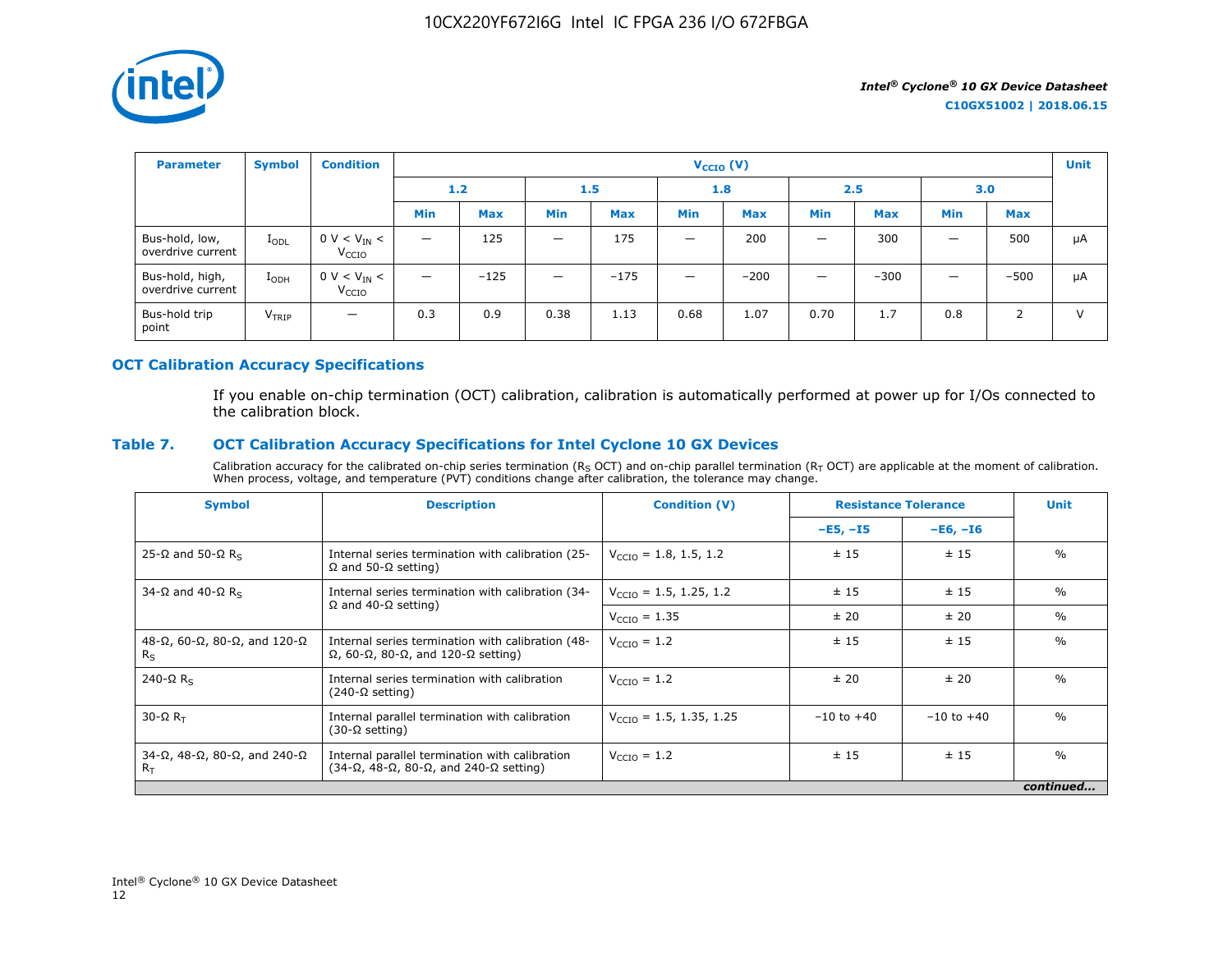**C10GX51002 | 2018.06.15**



| <b>Symbol</b>               | <b>Description</b>                                                                                    | <b>Condition (V)</b>                     | <b>Resistance Tolerance</b> | <b>Unit</b>    |               |
|-----------------------------|-------------------------------------------------------------------------------------------------------|------------------------------------------|-----------------------------|----------------|---------------|
|                             |                                                                                                       |                                          | $-E5, -15$                  | $-E6, -I6$     |               |
| 40-Ω, 60-Ω, and 120-Ω $R_T$ | Internal parallel termination with calibration<br>$(40-\Omega, 60-\Omega,$ and 120- $\Omega$ setting) | $V_{\text{CCIO}} = 1.5, 1.35, 1.25, 1.2$ | $-10$ to $+40$              | $-10$ to $+40$ | $\frac{0}{0}$ |
|                             |                                                                                                       | $V_{\text{CCIO}} = 1.2 \, (17)$          | ±15                         | ±15            | $\frac{0}{0}$ |
| 80-Ω $R_{\rm T}$            | Internal parallel termination with calibration<br>$(80-\Omega \text{ setting})$                       | $V_{\text{CCIO}} = 1.2$                  | ±15                         | ±15            | $\frac{0}{0}$ |

#### **Related Information**

[I/O Standards Support in Intel Cyclone 10 GX Devices](https://www.altera.com/documentation/vua1487061384661.html#ofz1487753759953)

## **OCT Without Calibration Resistance Tolerance Specifications**

## **Table 8. OCT Without Calibration Resistance Tolerance Specifications for Intel Cyclone 10 GX Devices**

| This table lists the Intel Cyclone 10 GX OCT without calibration resistance tolerance to PVT changes. |  |
|-------------------------------------------------------------------------------------------------------|--|
|-------------------------------------------------------------------------------------------------------|--|

| <b>Symbol</b>                | <b>Description</b>                                                                         | <b>Condition (V)</b>                     | <b>Resistance Tolerance</b> | <b>Unit</b> |               |
|------------------------------|--------------------------------------------------------------------------------------------|------------------------------------------|-----------------------------|-------------|---------------|
|                              |                                                                                            |                                          | $-E5, -15$                  | $-E6, -I6$  |               |
| 25-Ω and 50-Ω R <sub>s</sub> | Internal series termination without calibration                                            | $V_{\text{CTO}} = 3.0, 2.5$              | ± 40                        | ± 40        | $\%$          |
|                              | $(25-\Omega)$ and $50-\Omega$ setting)                                                     | $V_{\text{CCIO}} = 1.8, 1.5, 1.2$        | ± 50                        | ± 50        | $\%$          |
| 34-Ω and 40-Ω R <sub>s</sub> | Internal series termination without calibration<br>(34-Ω and 40-Ω setting)                 | $V_{\text{CCIO}} = 1.5, 1.35, 1.25, 1.2$ | ± 50                        | ± 50        | $\frac{0}{0}$ |
| 48-Ω and 60-Ω R <sub>s</sub> | Internal series termination without calibration<br>$(48-\Omega)$ and 60- $\Omega$ setting) | $V_{\text{CTO}} = 1.2$                   | ±50                         | ± 50        | $\frac{0}{0}$ |
| 120-Ω $R_s$                  | Internal series termination without calibration<br>(120-Ω setting)                         | $V_{\text{CGI}} = 1.2$                   | ± 50                        | ± 50        | $\frac{0}{0}$ |
| 100-Ω $R_D$                  | Internal differential termination<br>(100-Ω setting)                                       | $V_{\text{CCIO}} = 1.8$                  | ± 35                        | ± 40        | $\frac{0}{0}$ |

<sup>(17)</sup> Only applicable to POD12 I/O standard.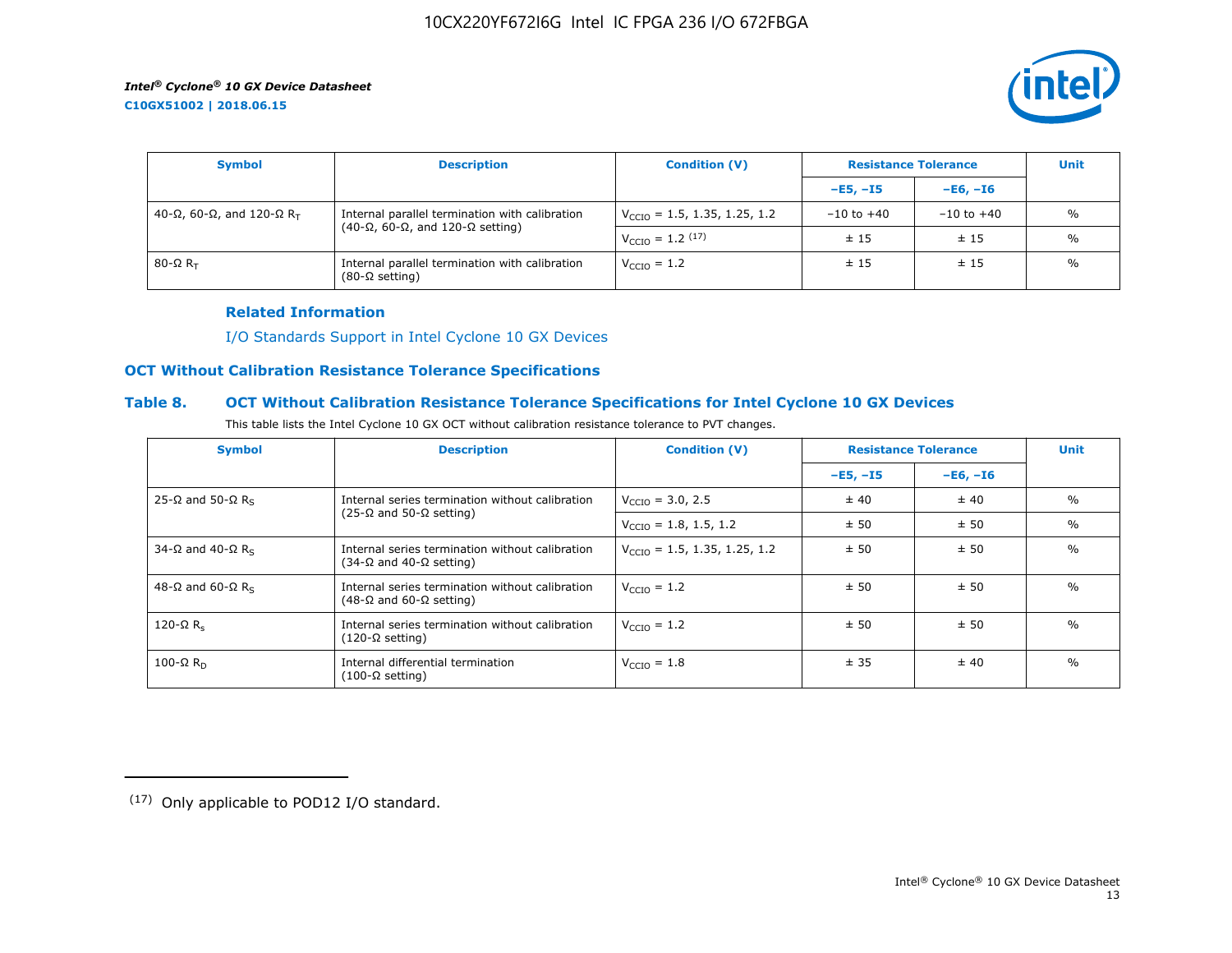

#### **Pin Capacitance**

### **Table 9. Pin Capacitance for Intel Cyclone 10 GX Devices**

| Svmbol     | <b>Description</b>                                           | Maximum | <b>Unit</b> |
|------------|--------------------------------------------------------------|---------|-------------|
| LIO COLUMN | Input capacitance on column I/O pins                         |         | рF          |
| LOUTFB     | Input capacitance on dual-purpose clock output/feedback pins |         | Dŀ          |

#### **Internal Weak Pull-Up and Weak Pull-Down Resistor**

All I/O pins, except configuration, test, and JTAG pins, have an option to enable weak pull-up. The weak pull-down feature is only available for the pins as described in the Internal Weak Pull-Down Resistor Values for Intel Cyclone 10 GX Devices table.

#### **Table 10. Internal Weak Pull-Up Resistor Values for Intel Cyclone 10 GX Devices**

| <b>Symbol</b> | <b>Description</b>                                                                                                                          | Condition $(V)$ $(18)$           | Value $(19)$ | <b>Unit</b> |
|---------------|---------------------------------------------------------------------------------------------------------------------------------------------|----------------------------------|--------------|-------------|
| $R_{\rm PU}$  | Value of the I/O pin pull-up resistor before and during configuration, as<br>well as user mode if you have enabled the programmable pull-up | $V_{\text{CCIO}} = 3.0 \pm 5\%$  | 25           | $k\Omega$   |
|               | resistor option.                                                                                                                            | $V_{\text{CCIO}} = 2.5 \pm 5\%$  | 25           | $k\Omega$   |
|               |                                                                                                                                             | $V_{\text{CCIO}} = 1.8 \pm 5\%$  | 25           | $k\Omega$   |
|               |                                                                                                                                             | $V_{\text{CCIO}} = 1.5 \pm 5\%$  | 25           | $k\Omega$   |
|               |                                                                                                                                             | $V_{\text{CCIO}} = 1.35 \pm 5\%$ | 25           | $k\Omega$   |
|               |                                                                                                                                             | $V_{\text{CCIO}} = 1.25 \pm 5\%$ | 25           | kΩ          |
|               |                                                                                                                                             | $V_{\text{CCIO}} = 1.2 \pm 5\%$  | 25           | $k\Omega$   |

<sup>(18)</sup> Pin pull-up resistance values may be lower if an external source drives the pin higher than  $V_{\text{CCIO}}$ .

 $(19)$  Valid with  $\pm 25\%$  tolerances to cover changes over PVT.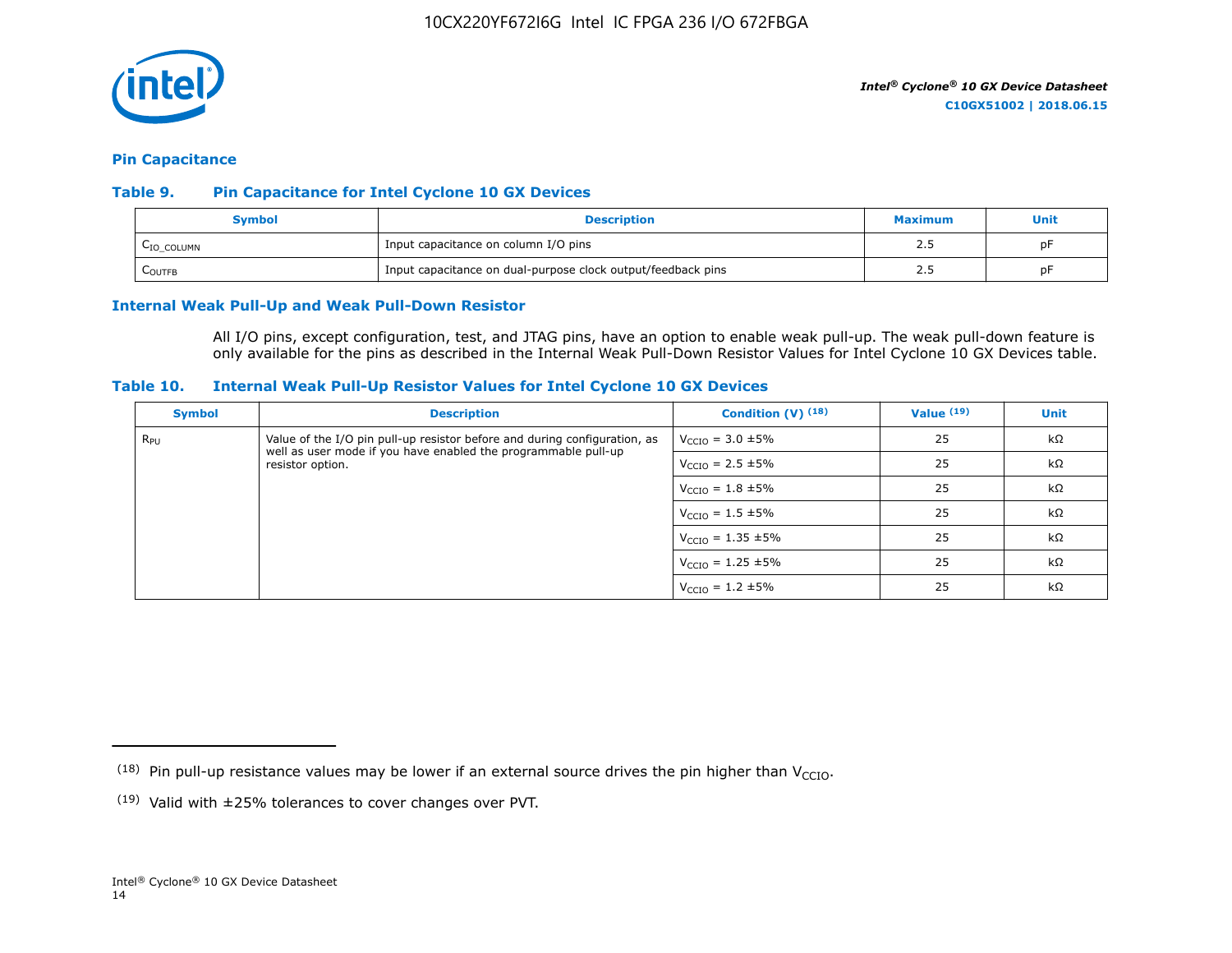

#### **Table 11. Internal Weak Pull-Down Resistor Values for Intel Cyclone 10 GX Devices**

| <b>Pin Name</b> | <b>Description</b>                                                                                       | <b>Condition (V)</b>       | Value $(19)$ | <b>Unit</b> |
|-----------------|----------------------------------------------------------------------------------------------------------|----------------------------|--------------|-------------|
| nIO PULLUP      | Dedicated input pin that determines the internal pull-ups on<br>user I/O pins and dual-purpose I/O pins. | $V_{cc} = 0.9 \pm 3.33\%$  | 25           | $k\Omega$   |
| TCK             | Dedicated JTAG test clock input pin.                                                                     | $V_{CCPGM} = 1.8 \pm 5 \%$ | 25           | $k\Omega$   |
|                 |                                                                                                          | $V_{CCPGM} = 1.5 \pm 5\%$  | 25           | $k\Omega$   |
|                 |                                                                                                          | $V_{CCPGM} = 1.2 \pm 5\%$  | 25           | kΩ          |
| MSEL[0:2]       | Configuration input pins that set the configuration scheme                                               | $V_{CCPGM} = 1.8 \pm 5\%$  | 25           | $k\Omega$   |
|                 | for the FPGA device.                                                                                     | $V_{CCPGM} = 1.5 \pm 5\%$  | 25           | $k\Omega$   |
|                 |                                                                                                          | $V_{CCPGM} = 1.2 \pm 5\%$  | 25           | $k\Omega$   |

#### **Related Information**

#### [Intel Cyclone 10 GX Device Family Pin Connection Guidelines](https://www.altera.com/documentation/osf1485840198234.html#hjb1485915147847)

Provides more information about the pins that support internal weak pull-up and internal weak pull-down features.

## **I/O Standard Specifications**

Tables in this section list the input voltage (V<sub>IH</sub> and V<sub>IL</sub>), output voltage (V<sub>OH</sub> and V<sub>OL</sub>), and current drive characteristics (I<sub>OH</sub> and  $I_{OL}$ ) for various I/O standards supported by Intel Cyclone 10 GX devices.

For minimum voltage values, use the minimum V<sub>CCIO</sub> values. For maximum voltage values, use the maximum V<sub>CCIO</sub> values.

You must perform timing closure analysis to determine the maximum achievable frequency for general purpose I/O standards.

## **Related Information**

Recommended Operating Conditions on page 7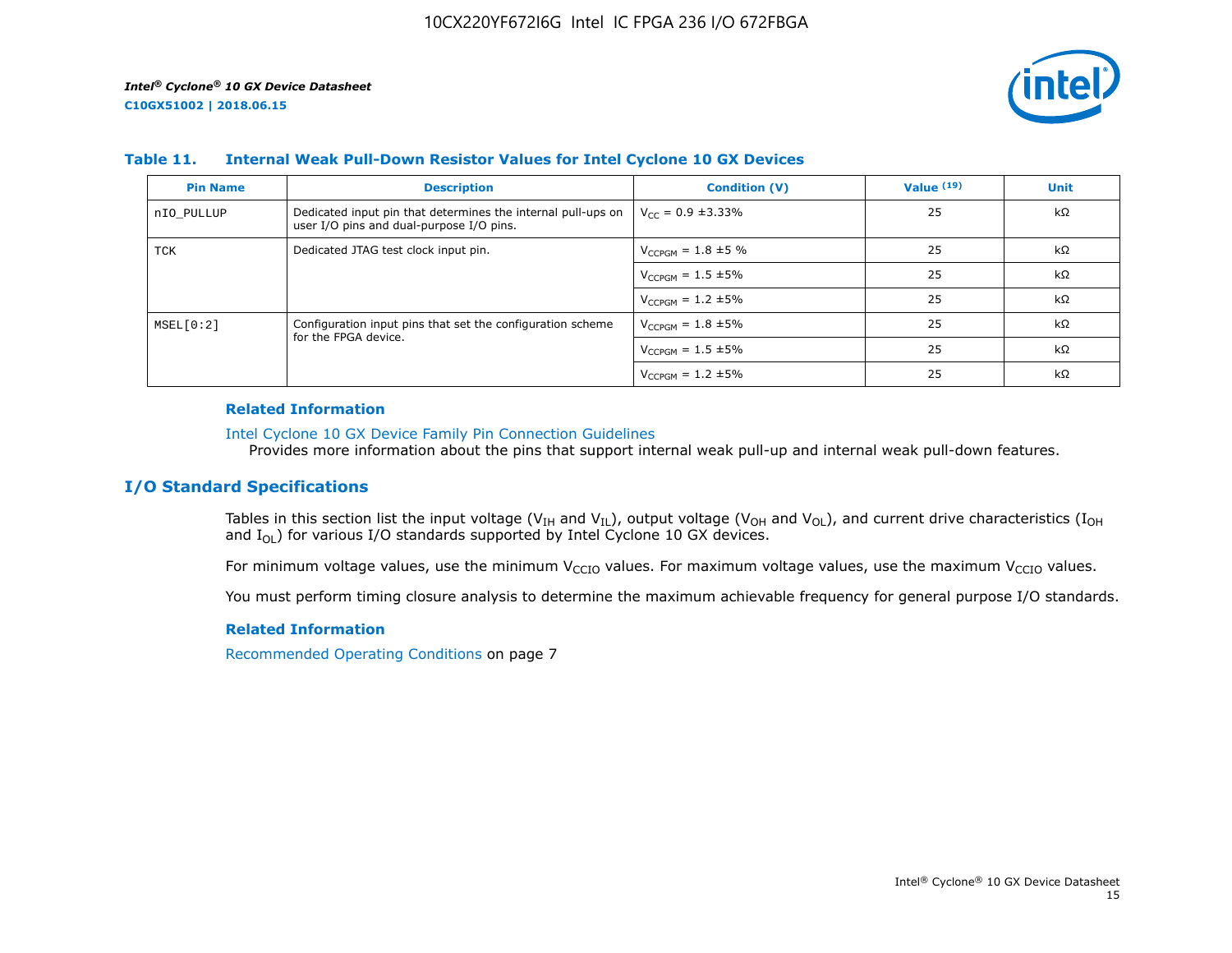

## **Single-Ended I/O Standards Specifications**

## **Table 12. Single-Ended I/O Standards Specifications for Intel Cyclone 10 GX Devices**

| I/O Standard |       | $V_{\text{CCIO}}(V)$ |            | $V_{IH} (V)$<br>$V_{IL}(V)$ |                               |                               |                         |                               |                               | $V_{OL}(V)$    | $V_{OH} (V)$ | $I_{OL}$ (20) | $\mathbf{I}_{\mathbf{OH}}$ (20) |
|--------------|-------|----------------------|------------|-----------------------------|-------------------------------|-------------------------------|-------------------------|-------------------------------|-------------------------------|----------------|--------------|---------------|---------------------------------|
|              | Min   | Typ                  | <b>Max</b> | <b>Min</b>                  | Max                           | Min                           | <b>Max</b>              | <b>Max</b>                    | Min                           | (mA)           | (mA)         |               |                                 |
| 3.0-V LVTTL  | 2.85  | 3                    | 3.15       | $-0.3$                      | 0.8                           | 1.7                           | 3.3                     | 0.4                           | 2.4                           | 2              | $-2$         |               |                                 |
| 3.0-V LVCMOS | 2.85  | 3                    | 3.15       | $-0.3$                      | 0.8                           | 1.7                           | 3.3                     | 0.2                           | $V_{\text{CCIO}}$ – 0.2       | 0.1            | $-0.1$       |               |                                 |
| 2.5V         | 2.375 | 2.5                  | 2.625      | $-0.3$                      | 0.7                           | 1.7                           | 3.3                     | 0.4                           | 2                             |                | $-1$         |               |                                 |
| 1.8 V        | 1.71  | 1.8                  | 1.89       | $-0.3$                      | $0.35 \times V_{\text{CCIO}}$ | $0.65 \times V_{CCIO}$        | $V_{\text{CCIO}} + 0.3$ | 0.45                          | $V_{CCIO}$ – 0.45             | 2              | $-2$         |               |                                 |
| 1.5V         | 1.425 | 1.5                  | 1.575      | $-0.3$                      | $0.35 \times V_{CCIO}$        | $0.65 \times V_{CCIO}$        | $V_{\text{CCIO}} + 0.3$ | $0.25 \times V_{CCIO}$        | $0.75 \times V_{CCIO}$        | 2              | $-2$         |               |                                 |
| 1.2 V        | 1.14  | 1.2                  | 1.26       | $-0.3$                      | $0.35 \times V_{\text{CCIO}}$ | $0.65 \times V_{\text{CCIO}}$ | $V_{\text{CCIO}} + 0.3$ | $0.25 \times V_{\text{CCIO}}$ | $0.75 \times V_{\text{CCIO}}$ | $\overline{2}$ | $-2$         |               |                                 |

## **Single-Ended SSTL, HSTL, and HSUL I/O Reference Voltage Specifications**

## **Table 13. Single-Ended SSTL, HSTL, and HSUL I/O Reference Voltage Specifications for Intel Cyclone 10 GX Devices**

| <b>I/O Standard</b>               |            | $V_{\text{CCIO}}(V)$ |            |                               | $V_{REF}(V)$                 |                               | $V_{TT} (V)$                  |                              |                               |
|-----------------------------------|------------|----------------------|------------|-------------------------------|------------------------------|-------------------------------|-------------------------------|------------------------------|-------------------------------|
|                                   | <b>Min</b> | <b>Typ</b>           | <b>Max</b> | <b>Min</b>                    | <b>Typ</b>                   | <b>Max</b>                    | <b>Min</b>                    | <b>Typ</b>                   | <b>Max</b>                    |
| SSTL-18<br>Class I, II            | 1.71       | 1.8                  | 1.89       | 0.833                         | 0.9                          | 0.969                         | $V_{RFF}$ – 0.04              | $V_{REF}$                    | $V_{RFF}$ + 0.04              |
| SSTL-15<br>Class I, II            | 1.425      | 1.5                  | 1.575      | $0.49 \times V_{CCIO}$        | $0.5 \times V_{\text{CCIO}}$ | $0.51 \times V_{CCIO}$        | $0.49 \times V_{CCIO}$        | $0.5 \times V_{\text{CCIO}}$ | $0.51 \times V_{\text{CCIO}}$ |
| SSTL-135/ SSTL-135<br>Class I, II | 1.283      | 1.35                 | 1.418      | $0.49 \times V_{\text{CCIO}}$ | $0.5 \times V_{\text{CCIO}}$ | $0.51 \times V_{\text{CCIO}}$ | $0.49 \times V_{\text{CCIO}}$ | $0.5 \times V_{\text{CCIO}}$ | $0.51 \times V_{\text{CCIO}}$ |
| SSTL-125/ SSTL-125<br>Class I, II | 1.19       | 1.25                 | 1.31       | $0.49 \times V_{\text{CCIO}}$ | $0.5 \times V_{\text{CCIO}}$ | $0.51 \times V_{\text{CCIO}}$ | $0.49 \times V_{CCIO}$        | $0.5 \times V_{\text{CCIO}}$ | $0.51 \times V_{\text{CCIO}}$ |
| SSTL-12/ SSTL-12<br>Class I, II   | 1.14       | 1.2                  | 1.26       | $0.49 \times V_{CCIO}$        | $0.5 \times V_{\text{CCIO}}$ | $0.51 \times V_{\text{CCIO}}$ | $0.49 \times V_{\text{CCIO}}$ | $0.5 \times V_{\text{CCIO}}$ | $0.51 \times V_{\text{CCIO}}$ |
|                                   |            |                      |            |                               |                              |                               |                               |                              | continued                     |

 $^{(20)}$  To meet the I<sub>OL</sub> and I<sub>OH</sub> specifications, you must set the current strength settings accordingly. For example, to meet the 3.0-V LVTTL specification (2 mA), you should set the current strength settings to 2 mA. Setting at lower current strength may not meet the I<sub>OL</sub> and I<sub>OH</sub> specifications in the datasheet.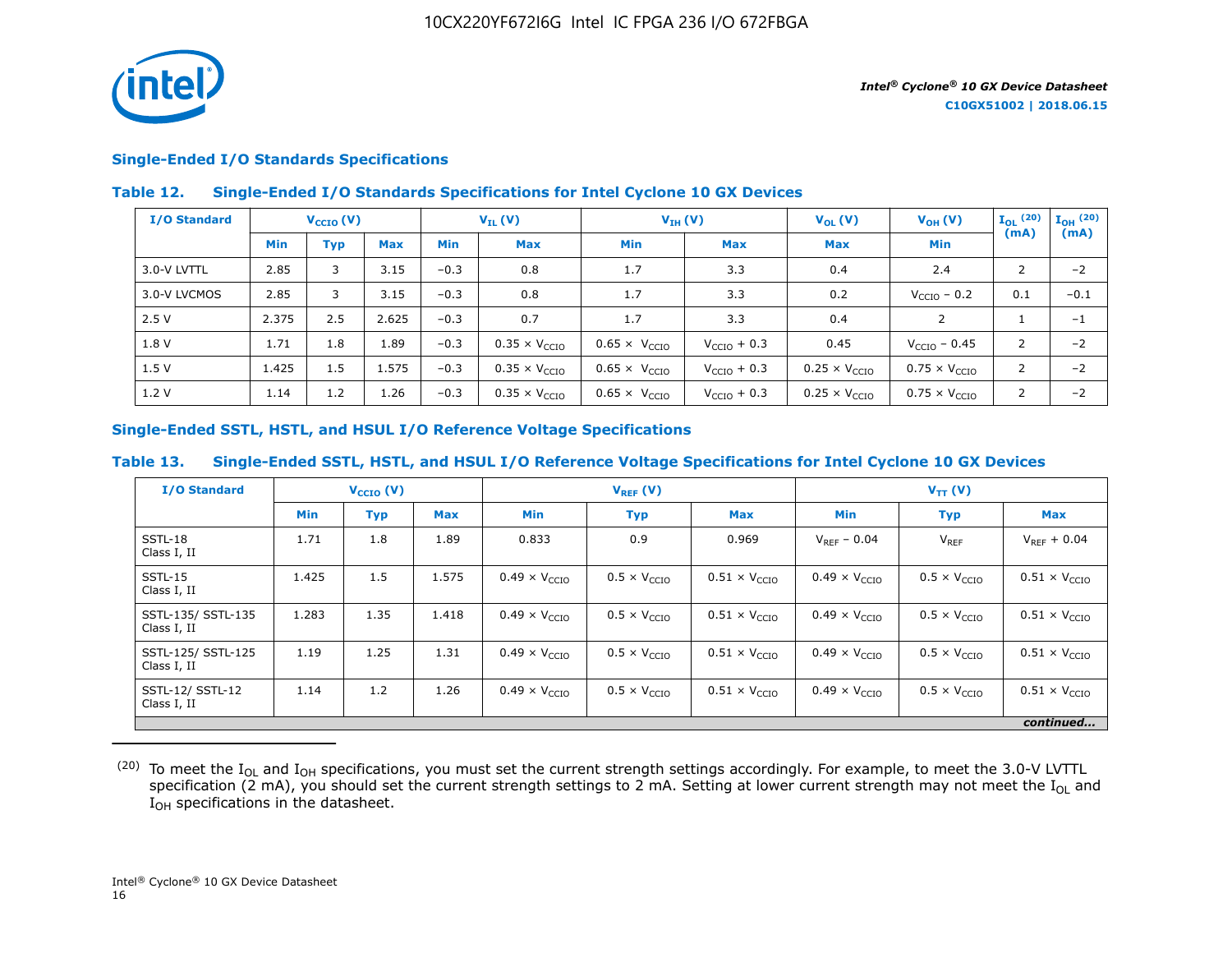**C10GX51002 | 2018.06.15**



| I/O Standard                  |            | $V_{\text{CCIO}}(V)$ |            | $V_{REF}(V)$                  |                              |                               | $V_{TT} (V)$                   |                      |                          |
|-------------------------------|------------|----------------------|------------|-------------------------------|------------------------------|-------------------------------|--------------------------------|----------------------|--------------------------|
|                               | <b>Min</b> | <b>Typ</b>           | <b>Max</b> | Min                           | <b>Typ</b>                   | <b>Max</b>                    | Min                            | <b>Typ</b>           | <b>Max</b>               |
| HSTL-18<br>Class I, II        | 1.71       | 1.8                  | 1.89       | 0.85                          | 0.9                          | 0.95                          | $\overline{\phantom{0}}$       | V <sub>CCIO</sub> /2 |                          |
| <b>HSTL-15</b><br>Class I, II | 1.425      | 1.5                  | 1.575      | 0.68                          | 0.75                         | 0.9                           | $\overline{\phantom{0}}$       | V <sub>CCIO</sub> /2 |                          |
| $HSTL-12$<br>Class I, II      | 1.14       | 1.2                  | 1.26       | $0.47 \times V_{CCIO}$        | $0.5 \times V_{\text{CCIO}}$ | $0.53 \times V_{CCIO}$        |                                | V <sub>CCIO</sub> /2 |                          |
| <b>HSUL-12</b>                | 1.14       | 1.2                  | 1.3        | $0.49 \times V_{\text{CCIO}}$ | $0.5 \times V_{\text{CCIO}}$ | $0.51 \times V_{\text{CCIO}}$ |                                |                      |                          |
| POD <sub>12</sub>             | 1.16       | 1.2                  | 1.24       | $0.69 \times V_{CCIO}$        | $0.7 \times V_{\text{CCIO}}$ | $0.71 \times V_{\text{CCIO}}$ | $\qquad \qquad \longleftarrow$ | V <sub>CCIO</sub>    | $\overline{\phantom{0}}$ |

## **Single-Ended SSTL, HSTL, and HSUL I/O Standards Signal Specifications**

## **Table 14. Single-Ended SSTL, HSTL, and HSUL I/O Standards Signal Specifications for Intel Cyclone 10 GX Devices**

| <b>I/O Standard</b>                         |                          | $V_{IL(DC)}$ (V)  | $V_{IH(DC)}$ (V)  |                         | $V_{IL(AC)}$ (V)  | $V_{IH(AC)}$ (V)  | $V_{OL}(V)$                  | $V_{OH} (V)$                 |      | $\mathbf{I}_{OL}$ (21) $\mathbf{I}_{OH}$ (21) |
|---------------------------------------------|--------------------------|-------------------|-------------------|-------------------------|-------------------|-------------------|------------------------------|------------------------------|------|-----------------------------------------------|
|                                             | <b>Min</b>               | <b>Max</b>        | <b>Min</b>        | Max                     | Max               | Min               | <b>Max</b>                   | Min                          | (mA) | (mA)                                          |
| SSTL-18 Class I                             | $-0.3$                   | $V_{RFF} - 0.125$ | $V_{RFF}$ + 0.125 | $V_{\text{CCIO}} + 0.3$ | $V_{RFF}$ – 0.25  | $V_{RFF}$ + 0.25  | $V_{TT}$ – 0.603             | $V_{TT}$ + 0.603             | 6.7  | $-6.7$                                        |
| SSTL-18 Class<br>П                          | $-0.3$                   | $V_{REF}$ -0.125  | $V_{RFF} + 0.125$ | $V_{CCIO}$ + 0.3        | $V_{REF}$ – 0.25  | $V_{RFF}$ + 0.25  | 0.28                         | $VCCIO -0.28$                | 13.4 | $-13.4$                                       |
| SSTL-15 Class I                             | $\overline{\phantom{0}}$ | $V_{REF}$ – 0.1   | $V_{REF}$ + 0.1   |                         | $V_{RFF} - 0.175$ | $V_{RFF}$ + 0.175 | $0.2 \times V_{\text{CCIO}}$ | $0.8 \times V_{\text{CCIO}}$ | 8    | $-8$                                          |
| SSTL-15 Class<br>П                          | $\overline{\phantom{0}}$ | $V_{RFF}$ – 0.1   | $V_{REF} + 0.1$   |                         | $V_{RFF}$ – 0.175 | $V_{RFF}$ + 0.175 | $0.2 \times V_{\text{CCIO}}$ | $0.8 \times V_{\text{CCIO}}$ | 16   | $-16$                                         |
| SSTL-135/<br><b>SSTL-135</b><br>Class I, II | $\overline{\phantom{0}}$ | $V_{REF} - 0.09$  | $V_{RFF} + 0.09$  |                         | $V_{RFF} - 0.16$  | $V_{RFF}$ + 0.16  | $0.2 \times V_{\text{CCIO}}$ | $0.8 \times V_{\text{CCIO}}$ |      |                                               |
| SSTL-125/<br><b>SSTL-125</b><br>Class I, II | —                        | $V_{RFF}$ – 0.09  | $V_{RFF}$ + 0.09  |                         | $V_{RFF}$ – 0.15  | $V_{RFF}$ + 0.15  | $0.2 \times V_{\text{CCIO}}$ | $0.8 \times V_{\text{CCIO}}$ |      |                                               |
|                                             |                          |                   |                   |                         |                   |                   |                              |                              |      | continued                                     |

 $^{(21)}$  To meet the I<sub>OL</sub> and I<sub>OH</sub> specifications, you must set the current strength settings accordingly. For example, to meet the SSTL15CI specification (8 mA), you should set the current strength settings to 8 mA. Setting at lower current strength may not meet the I<sub>OL</sub> and  $I_{OH}$  specifications in the datasheet.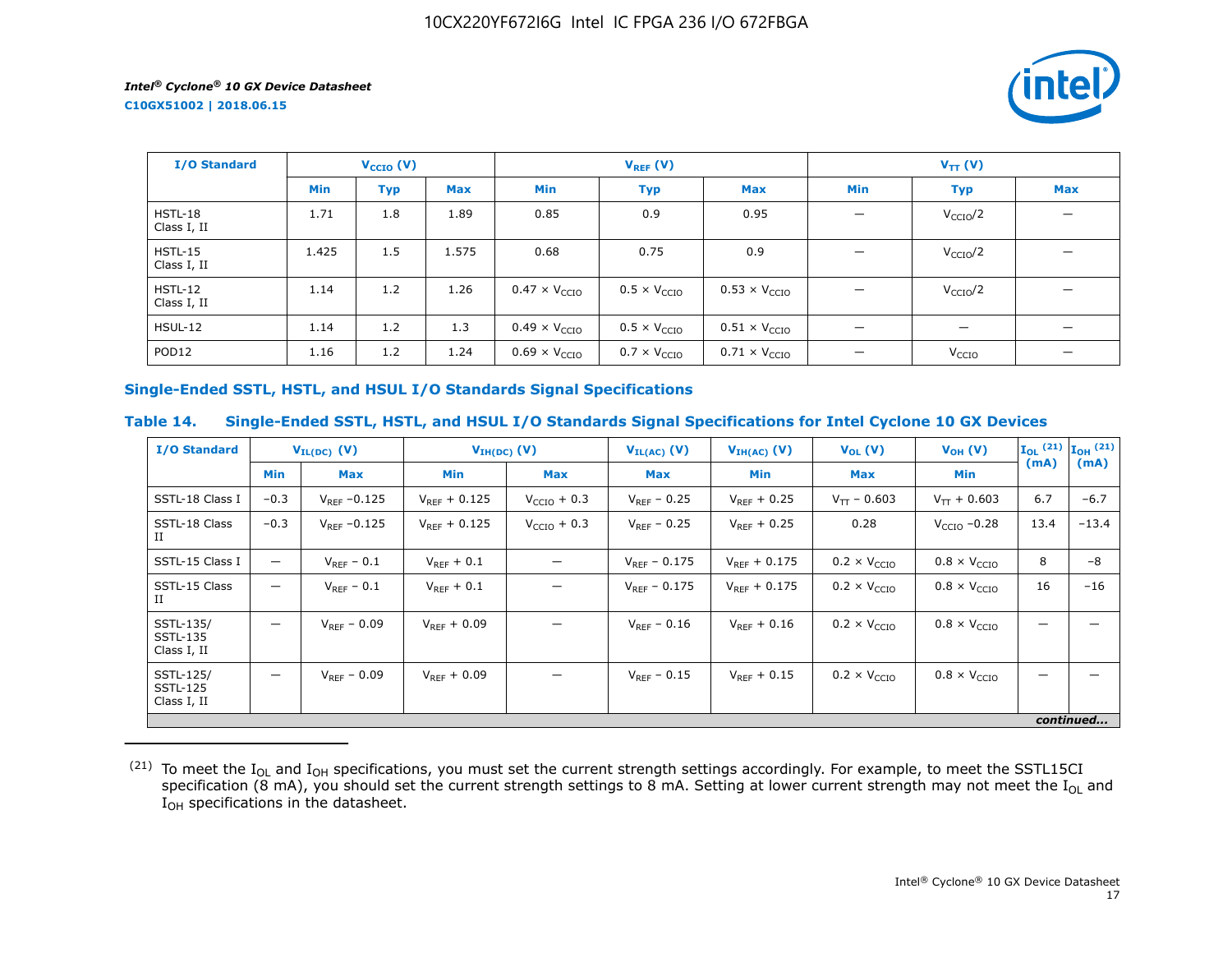

 $\rm I/O$  Standard  $\rm V_{II(DC)}$  (V)  $\rm V_{II(DC)}$  (V)  $\rm V_{II(AC)}$  (V)  $\rm V_{II(AC)}$  (V)  $\rm V_{VH(AC)}$  (V)  $\rm V_{OL}$  (V)  $\rm V_{OL}$  (V)  $\rm V_{OH}$  (V)  $\rm I_{OL}$  (21)  $I_{OL}$ <sup>(21)</sup><br>(mA) **IOH (21) (mA) Min Max Min Max Max Min Max Min** SSTL-12/ SSTL-12 Class I, II  $\vert$  V<sub>REF</sub> – 0.10  $\vert$  V<sub>REF</sub> + 0.10  $\vert$   $\vert$  V<sub>REF</sub> – 0.15  $\vert$  V<sub>REF</sub> + 0.15  $\vert$  0.2 × V<sub>CCIO</sub>  $\vert$  0.8 × V<sub>CCIO</sub>  $\vert$   $\vert$   $-$ HSTL-18 Class I — VREF –0.1 VREF + 0.1 — VREF – 0.2 VREF + 0.2 0.4 VCCIO – 0.4 8 –8 HSTL-18 Class II — | V<sub>REF</sub> – 0.1 | V<sub>REF</sub> + 0.1 | — | V<sub>REF</sub> – 0.2 | V<sub>REF</sub> + 0.2 | 0.4 | V<sub>CCIO</sub> – 0.4 | 16 | –16 HSTL-15 Class I — VREF – 0.1 VREF + 0.1 — VREF – 0.2 VREF + 0.2 0.4 VCCIO – 0.4 8 –8 HSTL-15 Class II — | V<sub>REF</sub> – 0.1 | V<sub>REF</sub> + 0.1 | | V<sub>REF</sub> – 0.2 | V<sub>REF</sub> + 0.2 | 0.4 | V<sub>CCIO</sub> –0.4 | 16 | –16 HSTL-12 Class I –0.15 VREF – 0.08 VREF + 0.08 VCCIO + 0.15 VREF – 0.15 VREF + 0.15 0.25 × VCCIO 0.75 × VCCIO 8 –8 HSTL-12 Class II –0.15 | V $_{\sf REF}$ –0.08 | V $_{\sf REF}$ +0.08 | V $_{\sf CCIO}$  + 0.15 | V $_{\sf REF}$ –0.15 | V $_{\sf REF}$ +0.15 | 0.25 × V $_{\sf CCIO}$  | 0.75 × V $_{\sf CCIO}$  | 16 | –16 <code>HSUL-12  $|$   $|$   $\rm V_{Ref}$  – 0.13  $|$   $\rm V_{REF}$  + 0.13  $|$   $|$   $\rm V_{REF}$  – 0.22  $|$   $\rm V_{REF}$  + 0.22  $|$   $\rm 0.1 \times V_{CCI0}$   $|$   $\rm 0.9 \times V_{CCI0}$   $|$   $|$   $-$ </code> POD12 –0.15 VREF – 0.08 VREF + 0.08 VCCIO + 0.15 VREF – 0.15 VREF + 0.15 (0.7 – 0.15) × V<sub>CCIO</sub>  $(0.7 + 0.15) \times$ V<sub>CCIO</sub> — —

#### **Differential SSTL I/O Standards Specifications**

## **Table 15. Differential SSTL I/O Standards Specifications for Intel Cyclone 10 GX Devices**

| I/O Standard           | $V_{\text{CCIO}}(V)$ |            |            | $V_{SWING(DC)}$ (V) |               | $V_{SWING(AC)}$ (V)          |                               | $V_{IX(AC)}$ (V)            |            |                                  |
|------------------------|----------------------|------------|------------|---------------------|---------------|------------------------------|-------------------------------|-----------------------------|------------|----------------------------------|
|                        | <b>Min</b>           | <b>Typ</b> | <b>Max</b> | <b>Min</b>          | <b>Max</b>    | <b>Min</b>                   | <b>Max</b>                    | <b>Min</b>                  | <b>Typ</b> | <b>Max</b>                       |
| SSTL-18 Class<br>I, II | 1.71                 | 1.8        | 1.89       | 0.25                | $VCCIO + 0.6$ | 0.5                          | $V_{\text{CCIO}} + 0.6$       | $V_{\text{CCIO}}/2 - 0.175$ |            | V <sub>CCIO</sub> /2<br>$+0.175$ |
| SSTL-15 Class<br>I, II | 1.425                | 1.5        | 1.575      | 0.2                 | (22)          | $2(VIH(AC) -$<br>$V_{REF}$ ) | $2(V_{REF}$ –<br>$V_{IL(AC)}$ | $V_{\rm CCIO}/2 - 0.15$     |            | $V_{\text{CCIO}}/2 + 0.15$       |
|                        | continued            |            |            |                     |               |                              |                               |                             |            |                                  |

 $(21)$  To meet the I<sub>OL</sub> and I<sub>OH</sub> specifications, you must set the current strength settings accordingly. For example, to meet the SSTL15CI specification (8 mA), you should set the current strength settings to 8 mA. Setting at lower current strength may not meet the I<sub>OL</sub> and I<sub>OH</sub> specifications in the datasheet.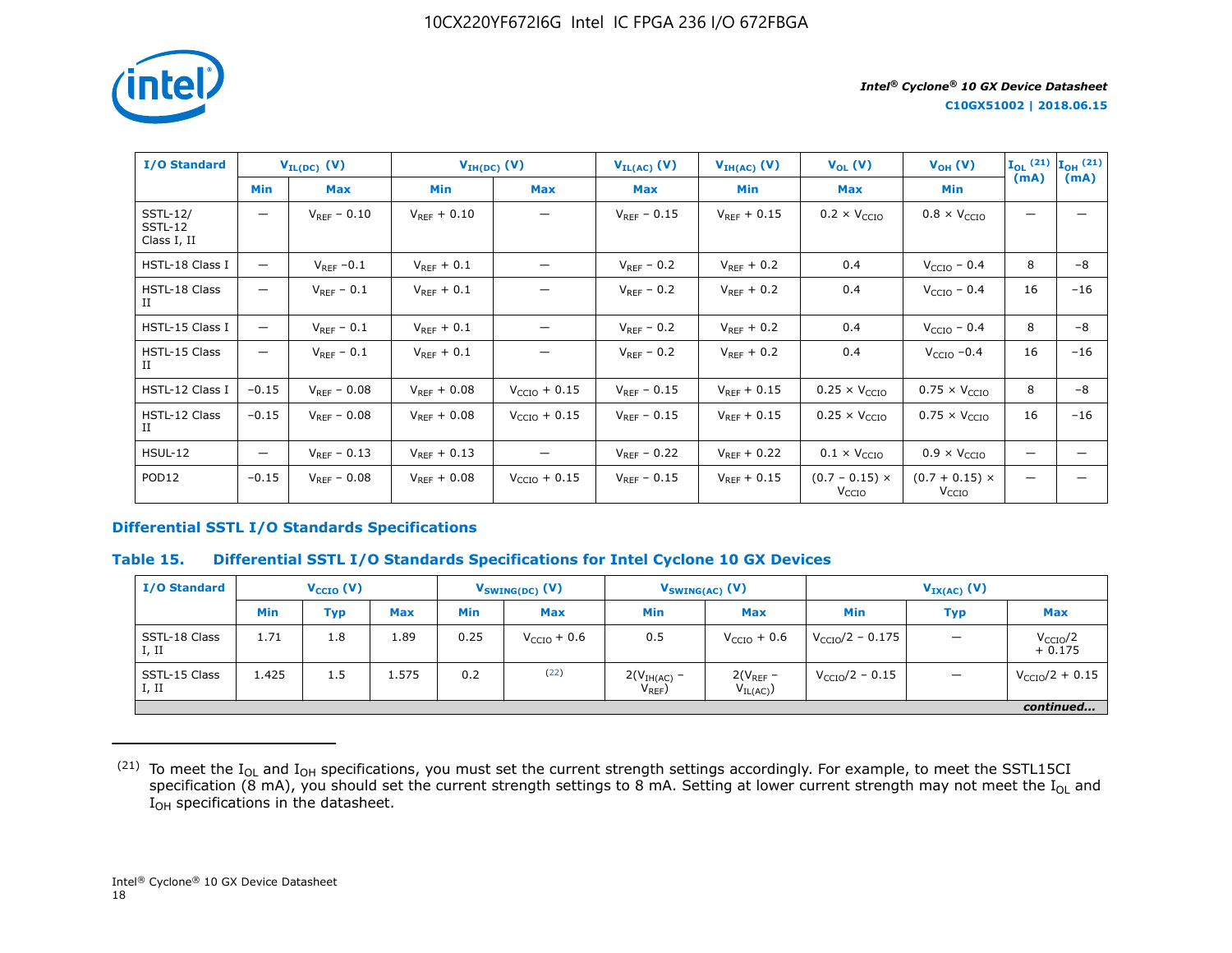*intel* 

**C10GX51002 | 2018.06.15**

| <b>I/O Standard</b>                         |       | $V_{\text{CCIO}}(V)$ |            |            | $V_{SWING(DC)}$ (V)            | $V_{SWING(AC)}$ (V)          |                                         | $V_{IX(AC)}$ (V)        |                      |                         |  |
|---------------------------------------------|-------|----------------------|------------|------------|--------------------------------|------------------------------|-----------------------------------------|-------------------------|----------------------|-------------------------|--|
|                                             | Min   | <b>Typ</b>           | <b>Max</b> | <b>Min</b> | <b>Max</b>                     | <b>Min</b>                   | <b>Max</b>                              | <b>Min</b>              | <b>Typ</b>           | <b>Max</b>              |  |
| SSTL-135/<br><b>SSTL-135</b><br>Class I, II | 1.283 | 1.35                 | 1.45       | 0.18       | (22)                           | $2(VIH(AC) -$<br>$V_{REF}$ ) | $2(V_{\text{IL(AC)}} - V_{\text{REF}})$ | $V_{\rm CCIO}/2 - 0.15$ | V <sub>CCIO</sub> /2 | $V_{\rm CCIO}/2 + 0.15$ |  |
| SSTL-125/<br><b>SSTL-125</b><br>Class I, II | 1.19  | 1.25                 | 1.31       | 0.18       | (22)                           | $2(VIH(AC) -$<br>$V_{REF}$   | $2(V_{IL(AC)}$ –<br>$V_{REF}$ )         | $V_{\rm CCIO}/2 - 0.15$ | V <sub>CCIO</sub> /2 | $V_{CCIO}/2 + 0.15$     |  |
| <b>SSTL-12/</b><br>SSTL-12<br>Class I, II   | 1.14  | 1.2                  | 1.26       | 0.16       | (22)                           | $2(VIH(AC) -$<br>$V_{REF}$   | $2(V_{IL(AC)}$ -<br>$V_{REF}$ )         | $V_{RFF}$ – 0.15        | V <sub>CCIO</sub> /2 | $V_{RFF}$ + 0.15        |  |
| POD <sub>12</sub>                           | 1.16  | 1.2                  | 1.24       | 0.16       | $\qquad \qquad \longleftarrow$ | 0.3                          |                                         | $V_{REF}$ – 0.08        |                      | $V_{RFF} + 0.08$        |  |

## **Differential HSTL and HSUL I/O Standards Specifications**

## **Table 16. Differential HSTL and HSUL I/O Standards Specifications for Intel Cyclone 10 GX Devices**

| <b>I/O Standard</b>           |            | $V_{\text{CCIO}}(V)$ |            | $V_{\text{DIF(DC)}}(V)$      |                              | $V_{\text{DIF(AC)}}$ (V)   |                              |                                      | $V_{IX(AC)}$ (V)                  |                                              | $V_{CM(DC)}(V)$                   |                                   |                                   |
|-------------------------------|------------|----------------------|------------|------------------------------|------------------------------|----------------------------|------------------------------|--------------------------------------|-----------------------------------|----------------------------------------------|-----------------------------------|-----------------------------------|-----------------------------------|
|                               | <b>Min</b> | <b>Typ</b>           | <b>Max</b> | Min                          | <b>Max</b>                   | <b>Min</b>                 | <b>Max</b>                   | <b>Min</b>                           | <b>Typ</b>                        | <b>Max</b>                                   | <b>Min</b>                        | <b>Typ</b>                        | Max                               |
| <b>HSTL-18 Class</b><br>I, II | 1.71       | 1.8                  | 1.89       | 0.2                          | -                            | 0.4                        | —                            | 0.78                                 |                                   | 1.12                                         | 0.78                              | $\overline{\phantom{m}}$          | 1.12                              |
| HSTL-15 Class<br>I, II        | 1.425      | 1.5                  | 1.575      | 0.2                          |                              | 0.4                        |                              | 0.68                                 | –                                 | 0.9                                          | 0.68                              | -                                 | 0.9                               |
| HSTL-12 Class<br>I, II        | 1.14       | 1.2                  | 1.26       | 0.16                         | V <sub>CCIO</sub><br>$+0.3$  | 0.3                        | V <sub>CCIO</sub><br>$+0.48$ |                                      | $0.5 \times$<br>V <sub>CCIO</sub> | -                                            | $0.4 \times$<br>V <sub>CCIO</sub> | $0.5 \times$<br>V <sub>CCIO</sub> | $0.6 \times$<br>V <sub>CCIO</sub> |
| <b>HSUL-12</b>                | 1.14       | 1.2                  | 1.3        | $2(VIH(DC)$ –<br>$V_{REF}$ ) | $2(V_{REF}-$<br>$V_{IH(DC)}$ | $2(VIH(AC)$ –<br>$V_{REF}$ | $2(V_{REF}-$<br>$V_{IH(AC)}$ | $0.5 \times$<br>$V_{CCIO}$ –<br>0.12 | $0.5 \times$<br>V <sub>CCIO</sub> | $0.5 \times$<br>V <sub>CCIO</sub><br>$+0.12$ | $0.4 \times$<br>V <sub>CCIO</sub> | $0.5 \times$<br>V <sub>CCIO</sub> | $0.6 \times$<br>V <sub>CCIO</sub> |

<sup>(22)</sup> The maximum value for  $V_{SWING(DC)}$  is not defined. However, each single-ended signal needs to be within the respective single-ended limits ( $V_{IH(DC)}$  and  $V_{IL(DC)}$ ).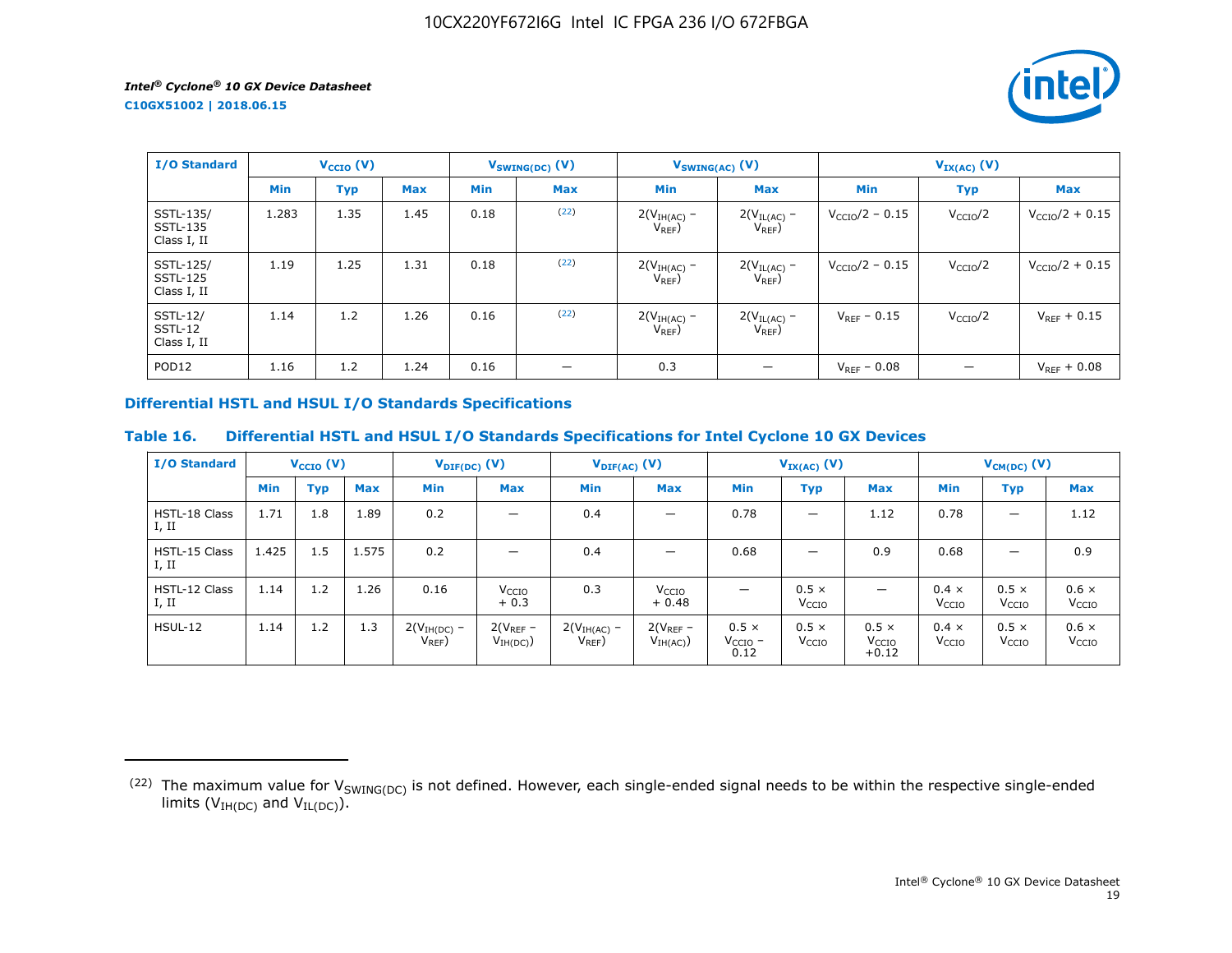

#### **Differential I/O Standards Specifications**

## **Table 17. Differential I/O Standards Specifications for Intel Cyclone 10 GX Devices**

Differential inputs are powered by  $V_{CCPT}$  which requires 1.8 V.

| <b>I/O Standard</b>         |      | $V_{\text{CCIO}}(V)$ |            |            | $V_{ID}$ (mV) $^{(23)}$ |            | $V_{ICM(DC)}(V)$ |                              | $V_{OD} (V)$ (24) |                          |                          | $V_{OCM}$ (V) $(24)$ |              |            |            |
|-----------------------------|------|----------------------|------------|------------|-------------------------|------------|------------------|------------------------------|-------------------|--------------------------|--------------------------|----------------------|--------------|------------|------------|
|                             | Min  | <b>Typ</b>           | <b>Max</b> | <b>Min</b> | <b>Condition</b>        | <b>Max</b> | Min              | <b>Condition</b>             | <b>Max</b>        | Min                      | <b>Typ</b>               | <b>Max</b>           | Min          | <b>Typ</b> | <b>Max</b> |
| $LVDS$ $(25)$               | 1.71 | 1.8                  | 1.89       | 100        | $V_{CM} =$<br>1.25V     | —          | $\mathbf 0$      | $D_{MAX}$<br>$\leq 700$ Mbps | 1.85              | 0.247                    |                          | 0.6                  | 1.125        | 1.25       | 1.375      |
|                             |      |                      |            |            |                         |            |                  | $D_{MAX}$<br>$>700$ Mbps     | 1.6               |                          |                          |                      |              |            |            |
| RSDS (HIO) (26)             | 1.71 | 1.8                  | 1.89       | 100        | $V_{CM} =$<br>1.25V     | —          | 0.3              |                              | 1.4               | 0.1                      | 0.2                      | 0.6                  | 0.5          | 1.2        | 1.4        |
| Mini-LVDS<br>$(HIO)$ $(27)$ | 1.71 | 1.8                  | 1.89       | 200        | —                       | 600        | 0.4              | -                            | 1.325             | 0.25                     | $\overline{\phantom{0}}$ | 0.6                  | $\mathbf{1}$ | 1.2        | 1.4        |
| LVPECL <sup>(28)</sup>      | 1.71 | 1.8                  | 1.89       | 300        | –                       | —          | 0.6              | $D_{MAX}$<br>$≤700$ Mbps     | 1.7               | $\overline{\phantom{m}}$ | -                        | -                    | -            | -          |            |
|                             |      |                      |            |            |                         |            |                  | $D_{MAX}$<br>$>700$ Mbps     | 1.6               |                          |                          |                      |              |            |            |

## **Related Information**

Transceiver Specifications for Intel Cyclone 10 GX Devices on page 22 Provides the specifications for transmitter, receiver, and reference clock I/O pin.

- (23) The minimum  $V_{ID}$  value is applicable over the entire common mode range,  $V_{CM}$ .
- (24) R<sub>L</sub> range:  $90 \le R_L \le 110 \Omega$ .
- <sup>(25)</sup> For optimized LVDS receiver performance, the receiver voltage input range must be within 1.0 V to 1.6 V for data rates above 700 Mbps and 0 V to 1.85 V for data rates below 700 Mbps.
- $(26)$  For optimized RSDS receiver performance, the receiver voltage input range must be within 0.25 V to 1.45 V.
- $(27)$  For optimized Mini-LVDS receiver performance, the receiver voltage input range must be within 0.3 V to 1.425 V.
- <sup>(28)</sup> For optimized LVPECL receiver performance, the receiver voltage input range must be within 0.85 V to 1.75 V for data rates above 700 Mbps and 0.45 V to 1.95 V for data rates below 700 Mbps.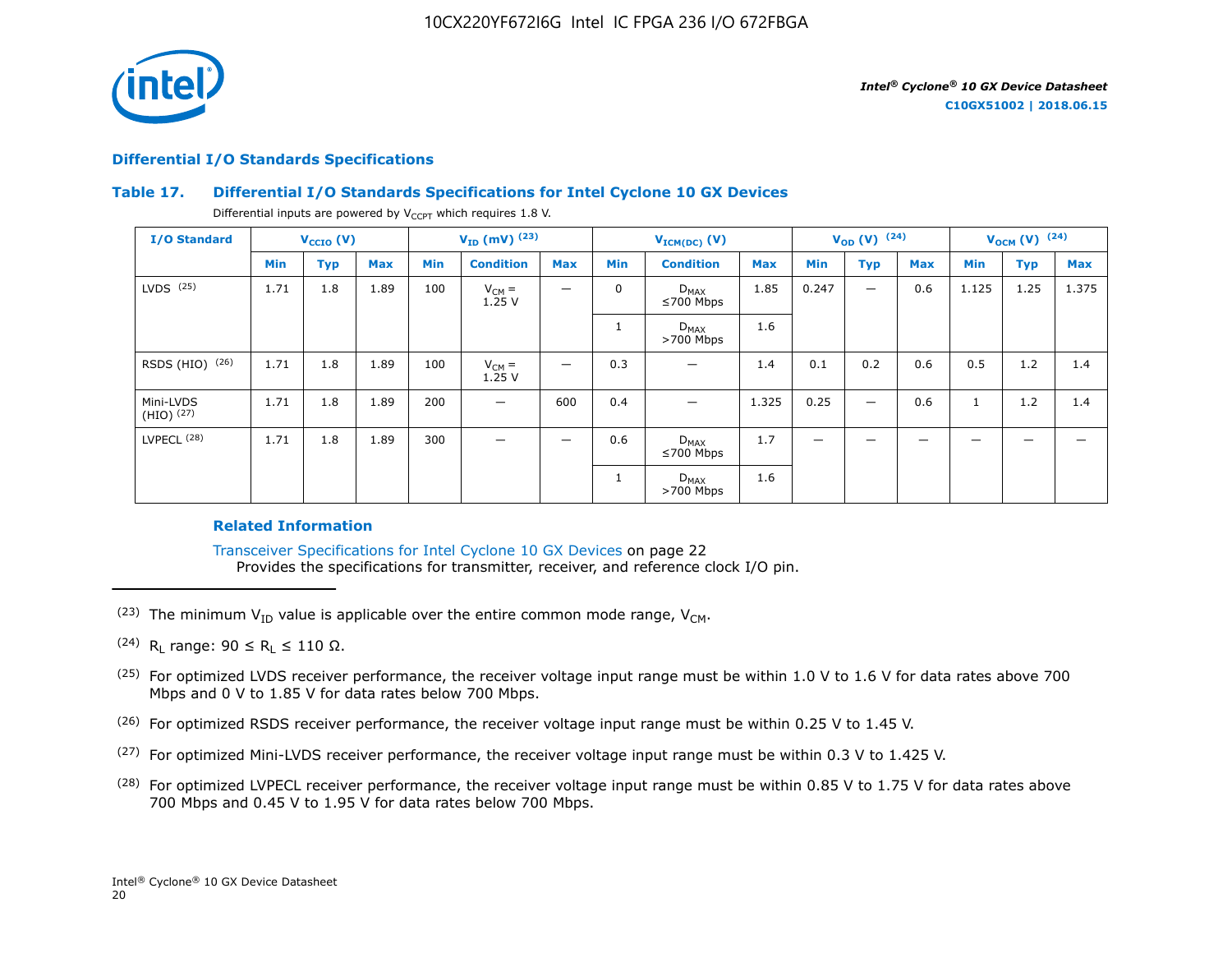

# **Switching Characteristics**

This section provides the performance characteristics of Intel Cyclone 10 GX core and periphery blocks for extended grade devices.

## **Transceiver Performance Specifications**

## **Transceiver Performance for Intel Cyclone 10 GX Devices**

#### **Table 18. Transmitter and Receiver Data Rate Performance**

| <b>Symbol/Description</b>    | <b>Condition</b>                                            | <b>Datarate</b> | <b>Unit</b> |
|------------------------------|-------------------------------------------------------------|-----------------|-------------|
|                              | Maximum data rate<br>$V_{CCR_GXB} = V_{CCT_GXB} = 1.03 V$   | 12.5            | Gbps        |
| Chip-to-Chip <sup>(29)</sup> | Maximum data rate<br>$V_{CCR_GXB} = V_{CCT_GXB} = 0.95 V$   | 11.3            | Gbps        |
|                              | Minimum Data Rate                                           | 1.0(30)         | Gbps        |
| Backplane                    | Maximum data rate<br>$V_{CCR}$ GXB = $V_{CCT}$ GXB = 1.03 V | 6.6             | Gbps        |
|                              | Minimum Data Rate                                           | 1.0(30)         | Gbps        |

## **Table 19. ATX PLL and Fractional PLL (fPLL) Performance**

| <b>Symbol/Description</b>  | Condition         | <b>Frequency</b> | <b>Unit</b> |
|----------------------------|-------------------|------------------|-------------|
|                            | Maximum Frequency | 6.25             | GHz         |
| Supported Output Frequency | Minimum Freguency | 500              | MHz         |

<sup>(29)</sup> Chip-to-chip links are applications with short reach channels.

<sup>(30)</sup> Intel Cyclone 10 GX transceivers can support data rates down to 125 Mbps with over sampling. You must create your own over sampling logic.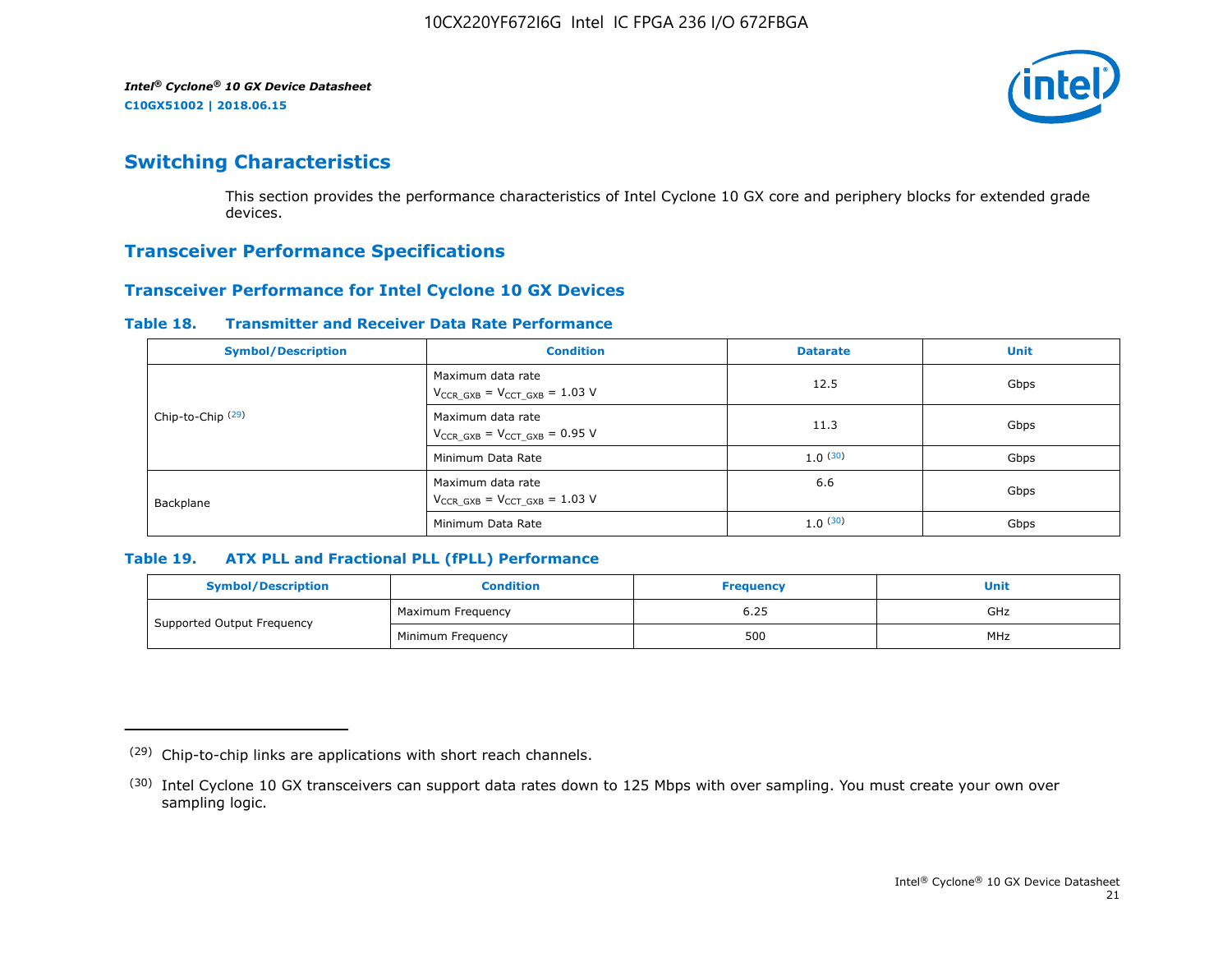

## **Table 20. CMU PLL Performance**

| Symbol/Description         | <b>Condition</b>  | <b>Frequency</b> | Unit |
|----------------------------|-------------------|------------------|------|
| Supported Output Frequency | Maximum Frequency | 5.15625          | GHz  |
|                            | Minimum Freguency | 2450             | MHz  |

#### **Related Information**

Transceiver Power Supply Operating Conditions on page 9

## **High-Speed Serial Transceiver-Fabric Interface Performance for Intel Cyclone 10 GX Devices**

## **Table 21. High-Speed Serial Transceiver-Fabric Interface Performance for Intel Cyclone 10 GX Devices**

The frequencies listed are the maximum frequencies.

| <b>Symbol/Description</b>     | <b>Condition (V)</b>  | <b>Core Speed Grade</b> |     | <b>Unit</b> |
|-------------------------------|-----------------------|-------------------------|-----|-------------|
|                               |                       | -5                      | -6  |             |
| 20-bit interface - FIFO       | $V_{CC} = 0.9$        | 400                     | 400 | MHz         |
| 20-bit interface - Registered | $V_{CC} = 0.9$        | 400                     | 400 | MHz         |
| 32-bit interface - FIFO       | $V_{CC} = 0.9$        | 404                     | 335 | MHz         |
| 32-bit interface - Registered | $V_{\text{CC}} = 0.9$ | 404                     | 335 | MHz         |
| 64-bit interface - FIFO       | $V_{CC} = 0.9$        | 234                     | 222 | MHz         |
| 64-bit interface - Registered | $V_{\text{CC}} = 0.9$ | 234                     | 222 | MHz         |

## **Transceiver Specifications for Intel Cyclone 10 GX Devices**

## **Table 22. Reference Clock Specifications**

| <b>Symbol/Description</b> | <b>Condition</b>              | Min                                           | Typ | <b>Max</b> | Unit      |  |
|---------------------------|-------------------------------|-----------------------------------------------|-----|------------|-----------|--|
| Supported I/O Standards   | Dedicated reference clock pin | CML, Differential LVPECL, LVDS, and HCSL (31) |     |            |           |  |
|                           | RX pin as a reference clock   | CML, Differential LVPECL, and LVDS            |     |            |           |  |
|                           |                               |                                               |     |            | continued |  |

(31) HCSL is only supported for PCIe.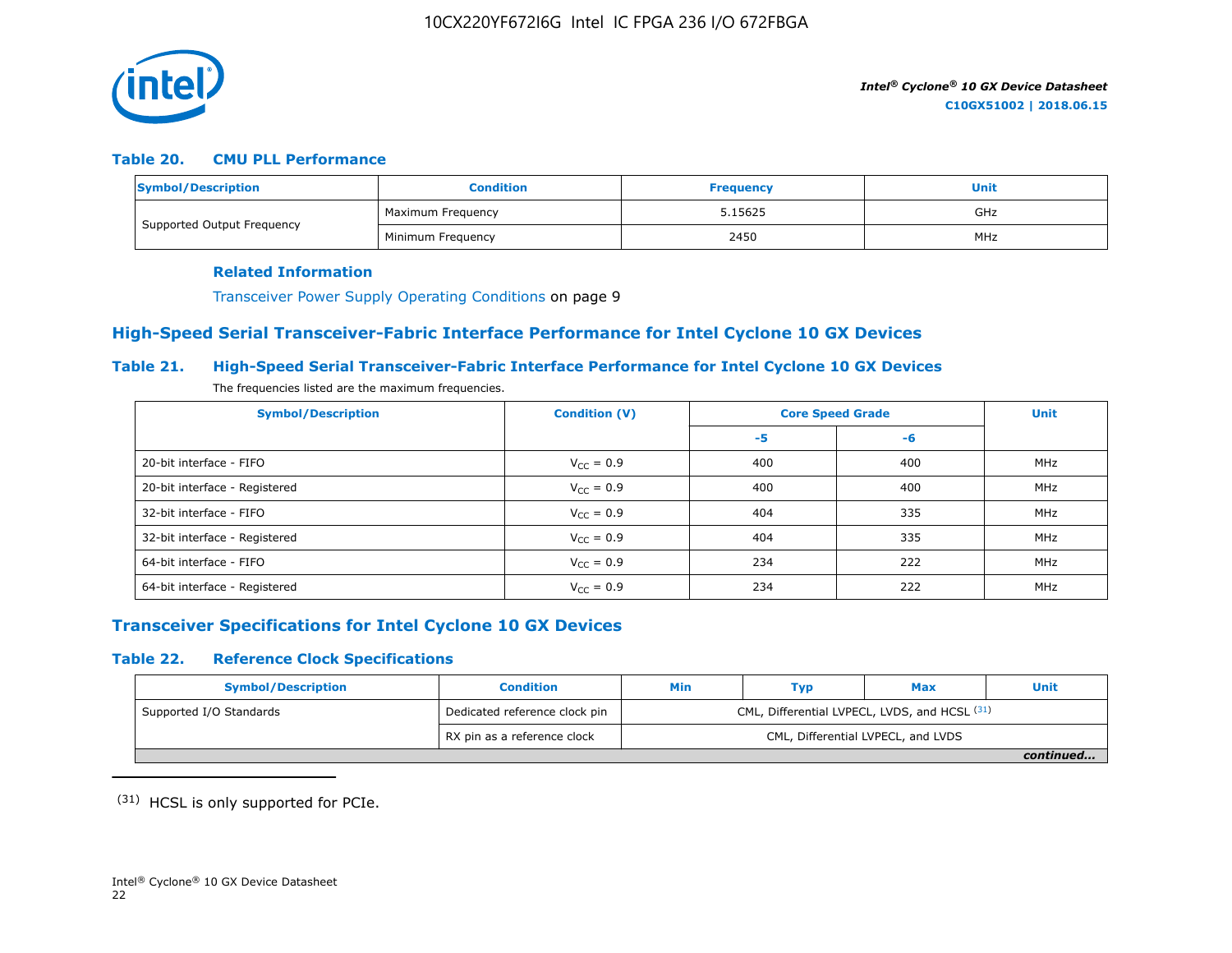**C10GX51002 | 2018.06.15**



| <b>Symbol/Description</b>                     | <b>Condition</b>                              | <b>Min</b>               | <b>Typ</b>               | <b>Max</b>               | <b>Unit</b>   |
|-----------------------------------------------|-----------------------------------------------|--------------------------|--------------------------|--------------------------|---------------|
| Input Reference Clock Frequency<br>(CMU PLL)  |                                               | 61                       |                          | 800                      | <b>MHz</b>    |
| Input Reference Clock Frequency<br>(ATX PLL)  |                                               | 100                      | —                        | 800                      | <b>MHz</b>    |
| Input Reference Clock Frequency<br>(fPLL PLL) |                                               | $25^{(32)}/50$           | $\overline{\phantom{0}}$ | 800                      | <b>MHz</b>    |
| Rise time                                     | 20% to 80%                                    | $\qquad \qquad -$        | —                        | 400                      | ps            |
| Fall time                                     | 80% to 20%                                    | $\overline{\phantom{0}}$ | —                        | 400                      | ps            |
| Duty cycle                                    | —                                             | 45                       | —                        | 55                       | $\frac{0}{0}$ |
| Spread-spectrum modulating clock frequency    | PCIe                                          | 30                       | —                        | 33                       | kHz           |
| Spread-spectrum downspread                    | PCIe                                          | —                        | 0 to $-0.5$              |                          | $\%$          |
| On-chip termination resistors                 | —                                             | $\overline{\phantom{0}}$ | 100                      | $\overline{\phantom{0}}$ | $\Omega$      |
| Absolute V <sub>MAX</sub>                     | Dedicated reference clock pin                 | $\qquad \qquad -$        | $\overline{\phantom{0}}$ | 1.6                      | V             |
|                                               | RX pin as a reference clock                   |                          | —                        | 1.2                      | $\vee$        |
| Absolute V <sub>MIN</sub>                     | —                                             | $-0.4$                   | —                        | $\overline{\phantom{0}}$ | $\vee$        |
| Peak-to-peak differential input voltage       | $\overline{\phantom{0}}$                      | 200                      | $\overline{\phantom{0}}$ | 1600                     | mV            |
| V <sub>ICM</sub> (AC coupled)                 | $V_{CCR_GXB} = 0.95 V$                        | $\qquad \qquad$          | 0.95                     | $\overline{\phantom{0}}$ | V             |
|                                               | $V_{CCR\ GXB} = 1.03 V$                       | —                        | 1.03                     | $\overline{\phantom{0}}$ | $\vee$        |
| $V_{ICM}$ (DC coupled)                        | HCSL I/O standard for PCIe<br>reference clock | 250                      | $\overline{\phantom{0}}$ | 550                      | mV            |
| Transmitter REFCLK Phase Noise (622 MHz) (33) | 100 Hz                                        | —                        | —                        | $-70$                    | dBc/Hz        |
|                                               | 1 kHz                                         |                          |                          | $-90$                    | dBc/Hz        |
|                                               |                                               |                          |                          |                          | continued     |

<sup>(32)</sup> 25 MHz is for HDMI applications only.

<sup>&</sup>lt;sup>(33)</sup> To calculate the REFCLK phase noise requirement at frequencies other than 622 MHz, use the following formula: REFCLK phase noise at f (MHz) = REFCLK phase noise at 622 MHz +  $20*log(f/622)$ .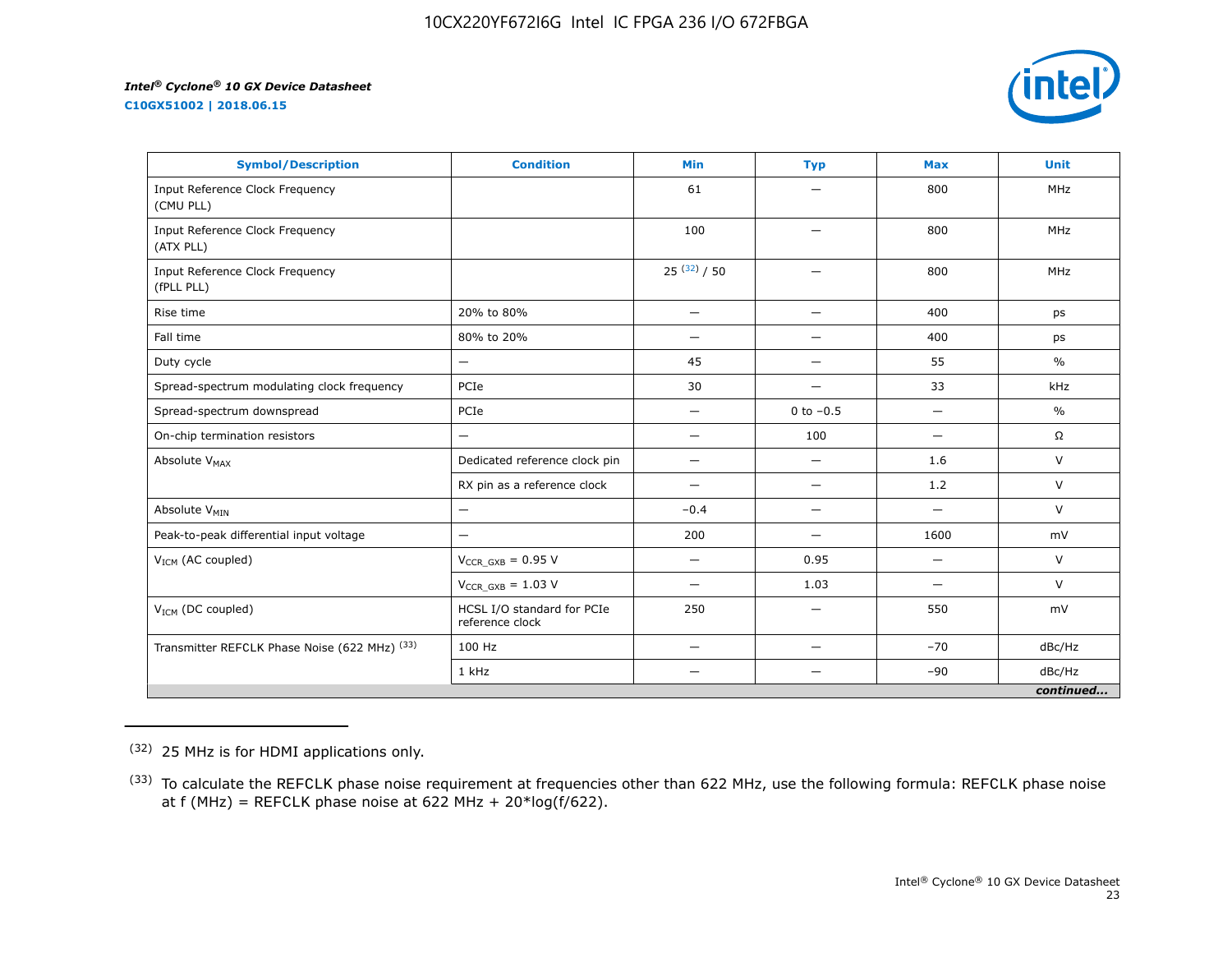

| <b>Symbol/Description</b>                                                                           | <b>Condition</b>          | <b>Min</b> | <b>Typ</b>      | <b>Max</b> | <b>Unit</b> |
|-----------------------------------------------------------------------------------------------------|---------------------------|------------|-----------------|------------|-------------|
|                                                                                                     | $10$ kHz                  |            |                 | $-100$     | dBc/Hz      |
|                                                                                                     | 100 kHz                   |            |                 | $-110$     | dBc/Hz      |
|                                                                                                     | $\geq$ 1 MHz              |            |                 | $-120$     | dBc/Hz      |
| Transmitter REFCLK Phase Jitter (100 MHz)                                                           | 1.5 MHz to 100 MHz (PCIe) | —          | -               | 4.2        | ps (rms)    |
| $R_{REF}$                                                                                           |                           |            | $2.0 k \pm 1\%$ |            | Ω           |
| Maximum rate of change of the reference clock<br>frequency<br>T <sub>SSC-MAX-PERIOD-SLEW</sub> (34) | Max SSC df/dt             |            |                 | 0.75       | ps/UI       |

## **Table 23. Transceiver Clocks Specifications**

| <b>Symbol/Description</b>                 | <b>Condition</b>               | Min | Тур                      | <b>Max</b> | <b>Unit</b> |
|-------------------------------------------|--------------------------------|-----|--------------------------|------------|-------------|
| CLKUSR pin for transceiver<br>calibration | <b>Transceiver Calibration</b> | 100 | $\overline{\phantom{0}}$ | 125        | <b>MHz</b>  |
| reconfig_clk                              | Reconfiguration interface      | 100 |                          | 125        | <b>MHz</b>  |

## **Table 24. Transceiver Clock Network Maximum Data Rate Specifications**

| <b>Clock Network</b>                                   |            | <b>Maximum Performance</b> |            | <b>Channel Span</b>            | <b>Unit</b> |
|--------------------------------------------------------|------------|----------------------------|------------|--------------------------------|-------------|
|                                                        | <b>ATX</b> | <b>fPLL</b>                | <b>CMU</b> |                                |             |
| x1                                                     | 12.5       | 12.5                       | 10.3125    | 6 channels in a single<br>bank | Gbps        |
| x6                                                     | 12.5       | 12.5                       | N/A        | 6 channels in a single<br>bank | Gbps        |
| PLL feedback<br>compensation mode                      | 12.5       | 12.5                       | N/A        | Side-wide                      | Gbps        |
| xN at 1.03 V V <sub>CCR_GXB</sub> /<br>$V_{CCT}$ $GXB$ | 12.5       | 12.5                       | N/A        | Side-wide                      | Gbps        |
| xN at 0.95 V V <sub>CCR_GXB</sub> /<br>$V_{CCT_GXB}$   | 10.5       | 10.5                       | N/A        | Side-wide                      | Gbps        |

(34) Defined for worst case spread spectrum clock (SSC) modulation profile, such as Lexmark.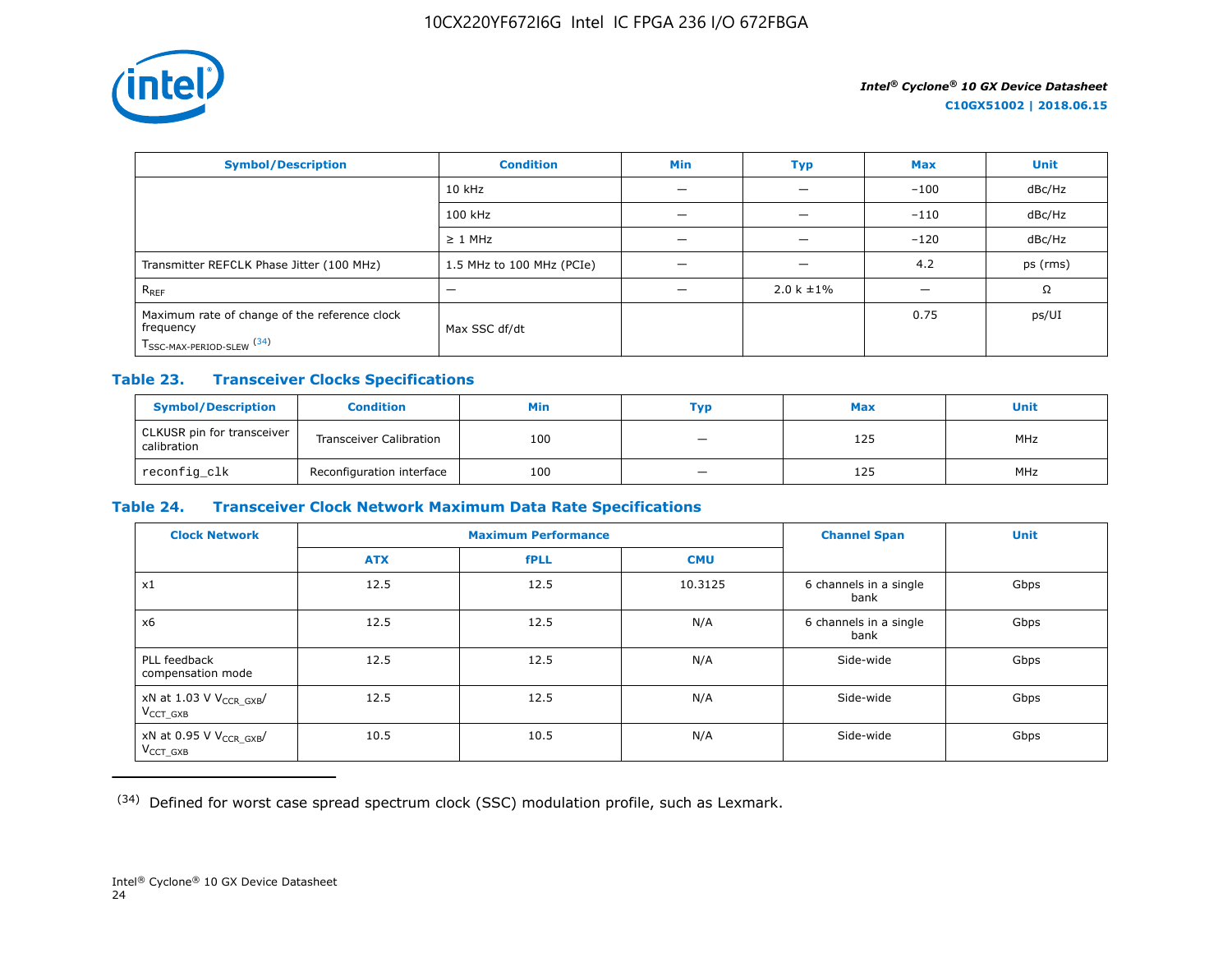*Intel® Cyclone® 10 GX Device Datasheet*

**C10GX51002 | 2018.06.15**



## **Table 25. Receiver Specifications**

| <b>Symbol/Description</b>                                                                                | <b>Condition</b>         | <b>Min</b>                                                                      | <b>Typ</b>     | <b>Max</b> | <b>Unit</b> |  |  |  |
|----------------------------------------------------------------------------------------------------------|--------------------------|---------------------------------------------------------------------------------|----------------|------------|-------------|--|--|--|
| Supported I/O Standards                                                                                  | $\qquad \qquad -$        | High Speed Differential I/O, CML, Differential LVPECL, and LVDS <sup>(35)</sup> |                |            |             |  |  |  |
| Absolute V <sub>MAX</sub> for a<br>receiver pin (36)                                                     | -                        |                                                                                 |                | 1.2        | $\vee$      |  |  |  |
| Absolute V <sub>MIN</sub> for a<br>receiver pin $(37)$                                                   | -                        | $-0.4$                                                                          |                |            | $\vee$      |  |  |  |
| Maximum peak-to-peak<br>differential input voltage<br>$V_{ID}$ (diff p-p) before device<br>configuration |                          |                                                                                 |                | 1.6        | $\vee$      |  |  |  |
| Maximum peak-to-peak<br>differential input voltage                                                       | $V_{CCR\ GXB} = 0.95 V$  |                                                                                 |                | 2.4        | $\vee$      |  |  |  |
| V <sub>ID</sub> (diff p-p) after device<br>configuration                                                 | $V_{CCR\ GXB} = 1.03 V$  |                                                                                 |                | 2.0        | V           |  |  |  |
| Minimum differential eye<br>opening at receiver serial<br>input pins (38)                                | $\overline{\phantom{m}}$ | 50                                                                              |                |            | mV          |  |  |  |
| Differential on-chip                                                                                     | $85-\Omega$ setting      | $\overline{\phantom{0}}$                                                        | $85 \pm 30\%$  | —          | Ω           |  |  |  |
| termination resistors                                                                                    | 100-Ω setting            |                                                                                 | $100 \pm 30\%$ |            | Ω           |  |  |  |
| $V_{ICM}$ (AC and DC coupled)<br>(39)                                                                    | $V_{CCR\ GXB} = 0.95 V$  |                                                                                 | 600            |            | mV          |  |  |  |
|                                                                                                          | $V_{CCR_GXB} = 1.03 V$   |                                                                                 | 700            |            | mV          |  |  |  |
| continued                                                                                                |                          |                                                                                 |                |            |             |  |  |  |

(35) CML, Differential LVPECL, and LVDS are only used on AC coupled links.

- (36) The device cannot tolerate prolonged operation at this absolute maximum.
- $(37)$  The device cannot tolerate prolonged operation at this absolute minimum.
- <sup>(38)</sup> The differential eye opening specification at the receiver input pins assumes that Receiver Equalization is disabled. If you enable Receiver Equalization, the receiver circuitry can tolerate a lower minimum eye opening, depending on the equalization level.
- <sup>(39)</sup> Intel Cyclone 10 GX devices support DC coupling to other Intel Cyclone 10 GX devices and other devices with a transmitter that has matching common mode voltage.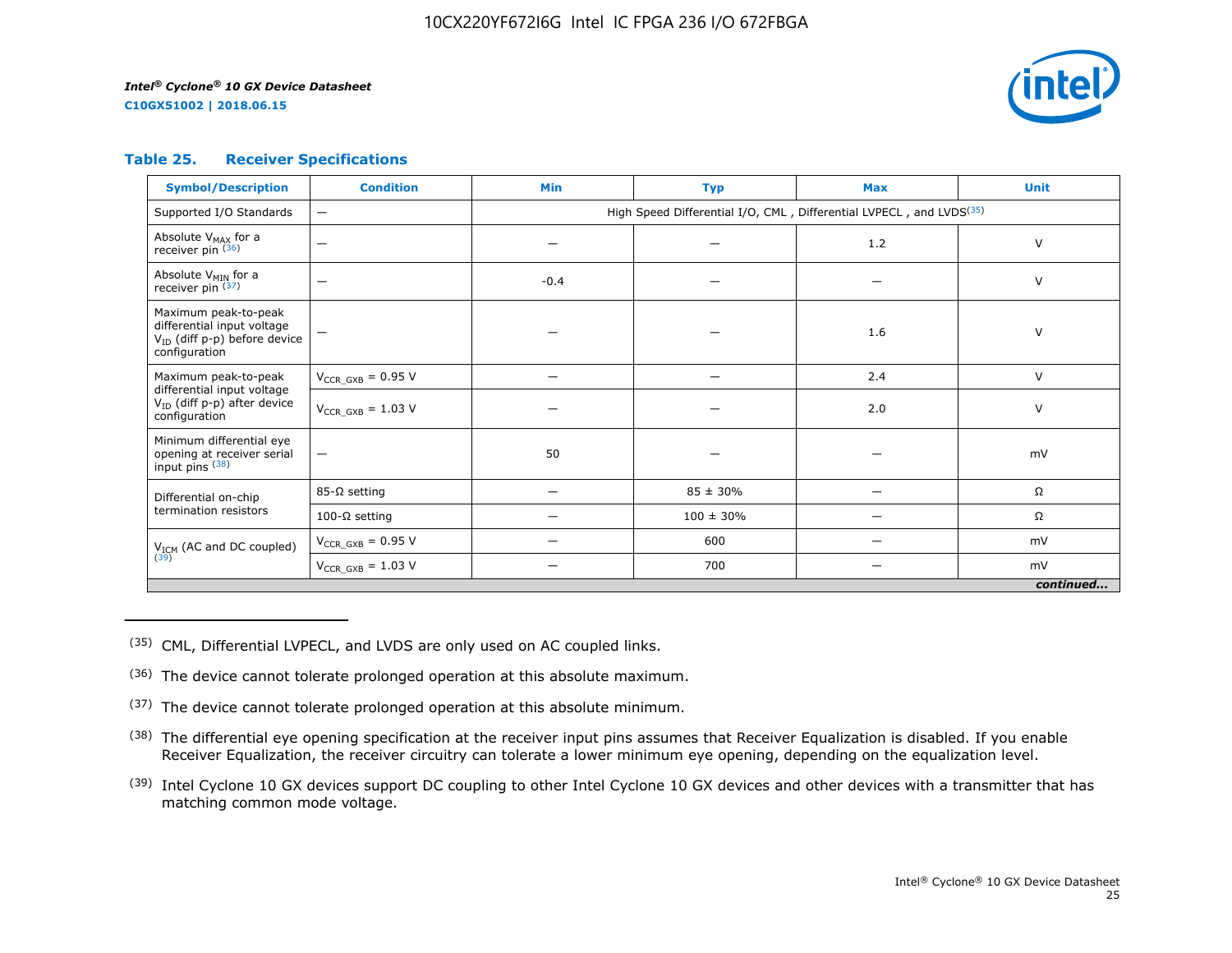

**C10GX51002 | 2018.06.15**

| <b>Symbol/Description</b>                                                | <b>Condition</b>                           | Min            | <b>Typ</b> | <b>Max</b> | <b>Unit</b> |
|--------------------------------------------------------------------------|--------------------------------------------|----------------|------------|------------|-------------|
| $t_{LTR}$ <sup>(40)</sup>                                                | $\overline{\phantom{m}}$                   |                |            | 10         | $\mu$ s     |
| $t_{LTD}$ <sup>(41)</sup>                                                | $\overline{\phantom{0}}$                   | $\overline{4}$ |            |            | $\mu$ s     |
| $t_{\text{LTD\_manual}}$ (42)                                            | $\overline{\phantom{0}}$                   | $\overline{4}$ |            |            | $\mu$ s     |
| $t_{\text{LTR\_LTD\_manual}}$ <sup>(43)</sup>                            | $\overline{\phantom{0}}$                   | 15             |            |            | $\mu s$     |
| Run Length                                                               | $\overline{\phantom{0}}$                   |                |            | 200        | UI          |
| CDR PPM tolerance                                                        | PCIe-only                                  | $-300$         |            | 300        | PPM         |
|                                                                          | All other protocols                        | $-1000$        |            | 1000       | PPM         |
| Programmable DC Gain                                                     | Setting $= 0-4$                            | 0              |            | 10         | dB          |
| Programmable AC Gain at<br>High Gain mode and Data<br>Rate $\leq 6$ Gbps | Setting $= 0-28$<br>$V_{CCR_GXB} = 0.95 V$ | $\mathbf 0$    |            | 19         | dB          |
|                                                                          | Setting $= 0-28$<br>$V_{CCR_GXB} = 1.03 V$ | $\mathbf 0$    |            | 21         | dB          |

## **Table 26. Transmitter Specifications**

| <b>Symbol/Description</b>                     | <b>Condition</b>  | Min                              | Тур                      | <b>Max</b> | <b>Unit</b> |
|-----------------------------------------------|-------------------|----------------------------------|--------------------------|------------|-------------|
| Supported I/O Standards                       | $\qquad \qquad -$ | High Speed Differential I/O (44) | $\overline{\phantom{0}}$ |            |             |
| Differential on-chip<br>termination resistors | 85-Ω setting      |                                  | $85 \pm 20\%$            | _          | 75          |
|                                               |                   |                                  |                          |            |             |

 $(40)$  t<sub>LTR</sub> is the time required for the receive CDR to lock to the input reference clock frequency after coming out of reset.

<sup>(41)</sup>  $t_{\text{LTD}}$  is time required for the receiver CDR to start recovering valid data after the  $rx\_is\_locked$ todata signal goes high.

 $(42)$  t<sub>LTD</sub> manual is the time required for the receiver CDR to start recovering valid data after the  $rx\_is\_locked$ todata signal goes high when the CDR is functioning in the manual mode.

- $(43)$  t<sub>LTR LTD</sub> manual is the time the receiver CDR must be kept in lock to reference (LTR) mode after the  $rx\_is\_lockedtoref$  signal goes high when the CDR is functioning in the manual mode.
- (44) High Speed Differential I/O is the dedicated I/O standard for the transmitter in Intel Cyclone 10 GX transceivers.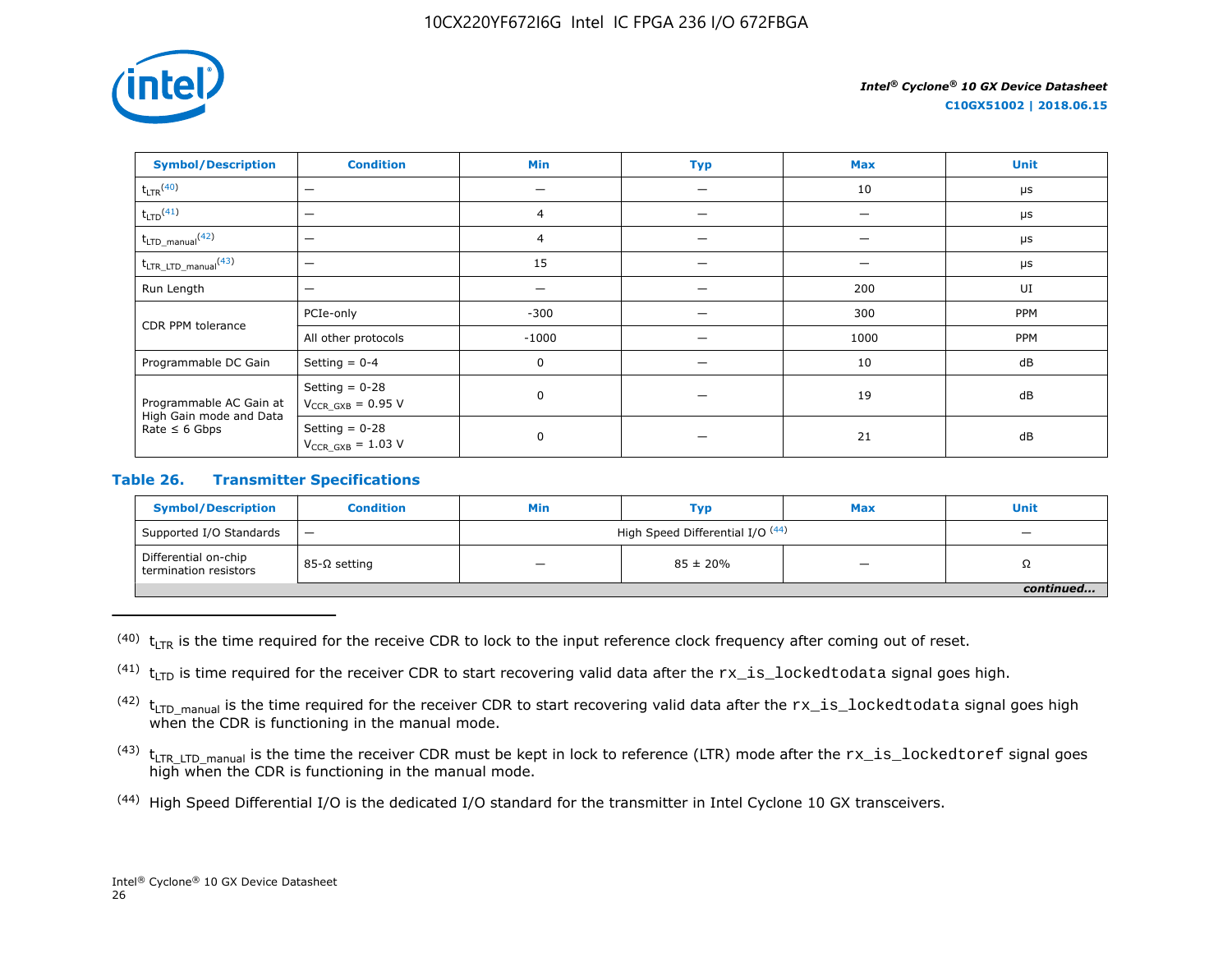**C10GX51002 | 2018.06.15**



| <b>Symbol/Description</b>     | <b>Condition</b>                                                  | Min | <b>Typ</b>     | <b>Max</b> | <b>Unit</b> |
|-------------------------------|-------------------------------------------------------------------|-----|----------------|------------|-------------|
|                               | 100-Ω setting                                                     |     | $100 \pm 20\%$ |            | Ω           |
|                               | $V_{CCT_GXB} = 0.95 V$                                            |     | 450            | -          | mV          |
| V <sub>OCM</sub> (AC coupled) | $V_{CCT_GXB} = 1.03 V$                                            |     | 500            | —          | mV          |
|                               | $V_{CCT_GXB} = 0.95 V$                                            |     | 450            |            | mV          |
| V <sub>OCM</sub> (DC coupled) | $V_{CCT_GXB} = 1.03 V$                                            |     | 500            |            | mV          |
| Rise time $(45)$              | 20% to 80%                                                        | 20  |                | 130        | ps          |
| Fall time (45)                | 80% to 20%                                                        | 20  | –              | 130        | ps          |
| Intra-differential pair skew  | TX $V_{CM}$ = 0.5 V and slew<br>rate setting of<br>SLEW R5 $(46)$ |     |                | 15         | ps          |

## **Table 27. Typical Transmitter V<sub>OD</sub>** Settings

| <b>Symbol</b>                                                                     | V <sub>OD</sub> Setting | V <sub>OD</sub> -to-V <sub>CCT_GXB</sub> Ratio |  |  |  |
|-----------------------------------------------------------------------------------|-------------------------|------------------------------------------------|--|--|--|
|                                                                                   | 31                      | 1.00                                           |  |  |  |
|                                                                                   | 30                      | 0.97                                           |  |  |  |
|                                                                                   | 29                      | 0.93                                           |  |  |  |
|                                                                                   | 28                      | 0.90                                           |  |  |  |
|                                                                                   | 27                      | 0.87                                           |  |  |  |
| $V_{OD}$ differential value = $V_{OD}$ -to- $V_{CCT\_GXB}$ ratio x $V_{CCT\_GXB}$ | 26                      | 0.83                                           |  |  |  |
|                                                                                   | 25                      | 0.80                                           |  |  |  |
|                                                                                   | 24                      | 0.77                                           |  |  |  |
|                                                                                   | 23                      | 0.73                                           |  |  |  |
|                                                                                   | 22                      | 0.70                                           |  |  |  |
| continued                                                                         |                         |                                                |  |  |  |

<sup>(45)</sup> The Intel Quartus Prime software automatically selects the appropriate slew rate depending on the design configurations.

<sup>(46)</sup> SLEW\_R1 is the slowest and SLEW\_R5 is the fastest. SLEW\_R6 and SLEW\_R7 are not used.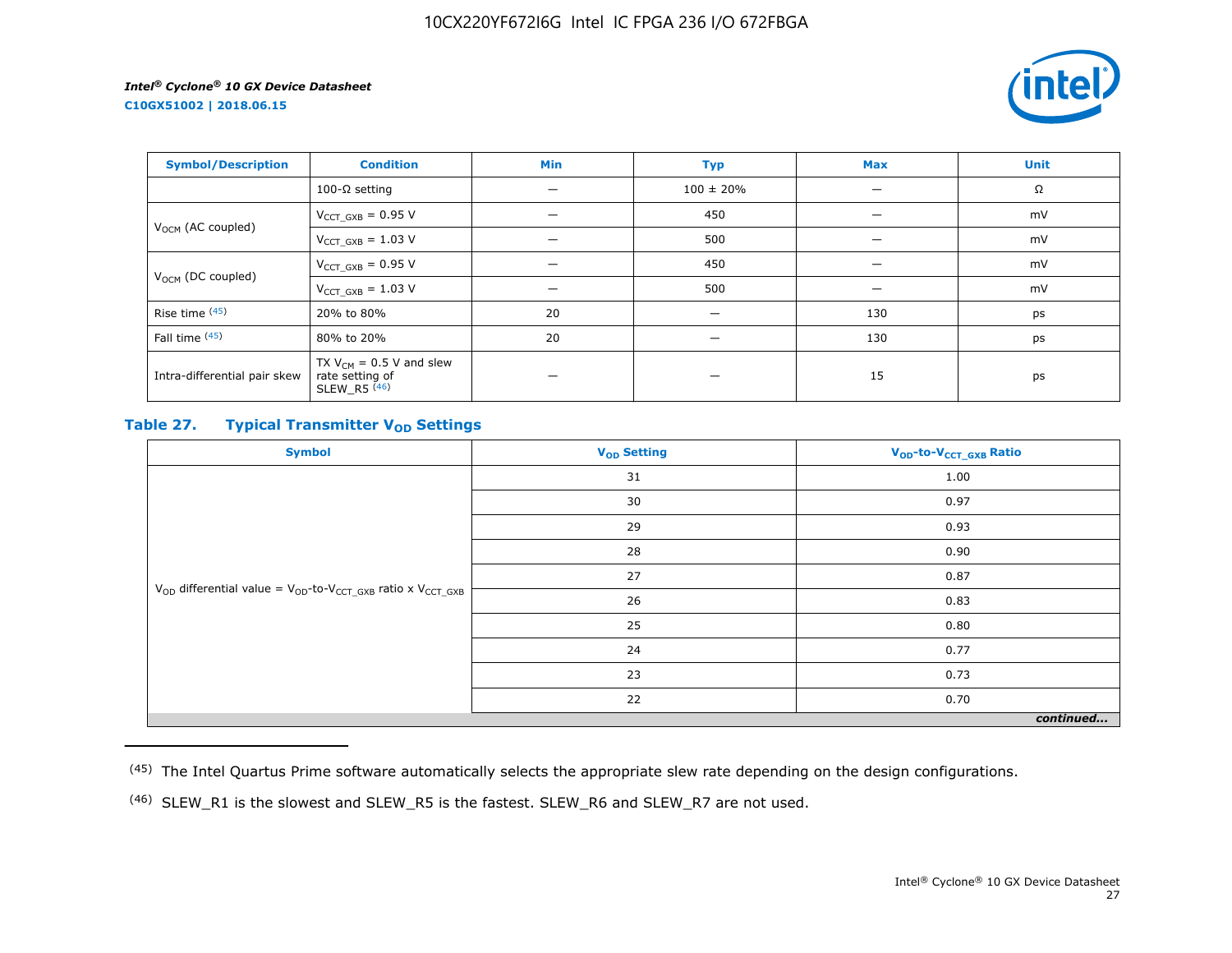

| <b>Symbol</b> | V <sub>OD</sub> Setting | V <sub>OD</sub> -to-V <sub>CCT_GXB</sub> Ratio |
|---------------|-------------------------|------------------------------------------------|
|               | 21                      | 0.67                                           |
|               | 20                      | 0.63                                           |
|               | 19                      | 0.60                                           |
|               | 18                      | 0.57                                           |
|               | 17                      | 0.53                                           |
|               | 16                      | 0.50                                           |
|               | 15                      | 0.47                                           |
|               | 14                      | 0.43                                           |
|               | 13                      | 0.40                                           |
|               | 12                      | 0.37                                           |

## **Table 28. Transmitter Channel-to-channel Skew Specifications**

| Mode                                 | <b>Channel Span</b>          | <b>Maximum Skew</b> | Unit |
|--------------------------------------|------------------------------|---------------------|------|
| x6 Clock                             | Up to 6 channels in one bank | 61                  | ps   |
| xN Clock                             | Within 2 banks               | 230                 | ps   |
| PLL Feedback Compensation (47), (48) | Side-wide                    | 1600                | ps   |

**Related Information**

[PLLs and Clock Networks](https://documentation.altera.com/#/link/hki1486507600636/mbh1486506924952)

<sup>(47)</sup> refclk is set to 125 MHz during the test.

<sup>(48)</sup> You can reduce the lane-to-lane skew by increasing the reference clock frequency.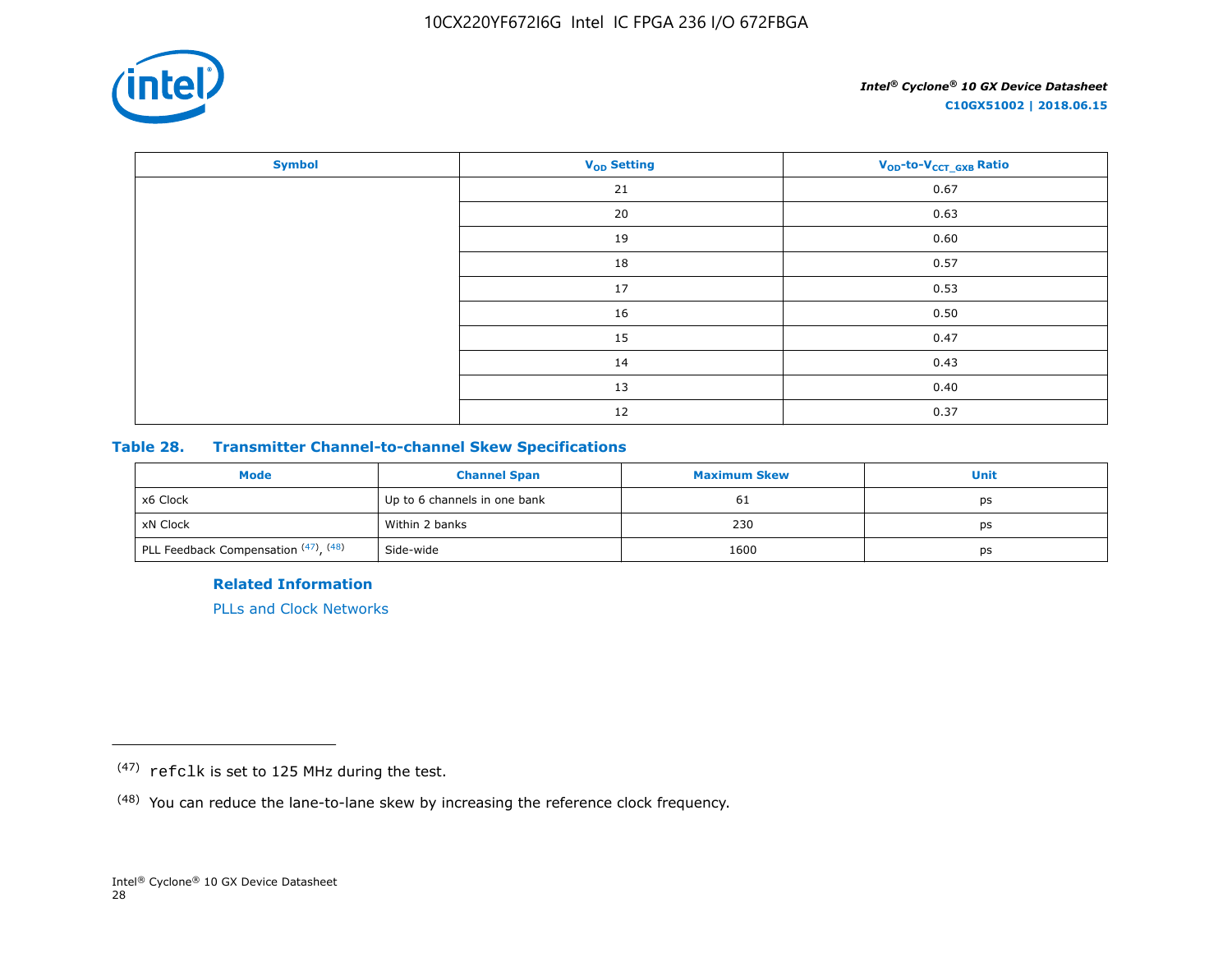

# **Core Performance Specifications**

## **Clock Tree Specifications**

## **Table 29. Clock Tree Performance for Intel Cyclone 10 GX Devices**

| <b>Parameter</b>                                        | <b>Performance (All Speed Grades)</b> | Unit |
|---------------------------------------------------------|---------------------------------------|------|
| Global clock, regional clock, and small periphery clock | 644                                   | MHz  |
| Large periphery clock                                   | 525                                   | MHz  |

## **PLL Specifications**

## **Fractional PLL Specifications**

## **Table 30. Fractional PLL Specifications for Intel Cyclone 10 GX Devices**

| <b>Symbol</b>            | <b>Parameter</b>                                               | <b>Condition</b> | <b>Min</b> | <b>Typ</b> | <b>Max</b> | <b>Unit</b>   |
|--------------------------|----------------------------------------------------------------|------------------|------------|------------|------------|---------------|
| $f_{IN}$                 | Input clock frequency                                          |                  | 30         |            | 800(49)    | MHz           |
| $f_{INPP}$               | Input clock frequency to the phase<br>frequency detector (PFD) |                  | 30         |            | 700        | MHz           |
| f <sub>CASC</sub> INPFD  | Input clock frequency to the PFD of<br>destination cascade PLL |                  | 30         |            | 60         | MHz           |
| $f_{VCO}$                | PLL voltage-controlled oscillator (VCO)<br>operating range     |                  | 6          |            | 12.5       | GHz           |
| t <sub>einduty</sub>     | Input clock duty cycle                                         |                  | 45         |            | 55         | $\frac{0}{0}$ |
| $f_{\text{OUT}}$         | Output frequency for internal global or<br>regional clock      |                  |            |            | 644        | MHz           |
| f <sub>DYCONFIGCLK</sub> | Dynamic configuration clock for<br>reconfig_clk                |                  |            |            | 100        | MHz           |
|                          |                                                                |                  |            |            |            | continued     |

<sup>&</sup>lt;sup>(49)</sup> This specification is limited by the I/O maximum frequency. The maximum achievable I/O frequency is different for each I/O standard and is depends on design and system specific factors. Ensure proper timing closure in your design and perform HSPICE/IBIS simulations based on your specific design and system setup to determine the maximum achievable frequency in your system.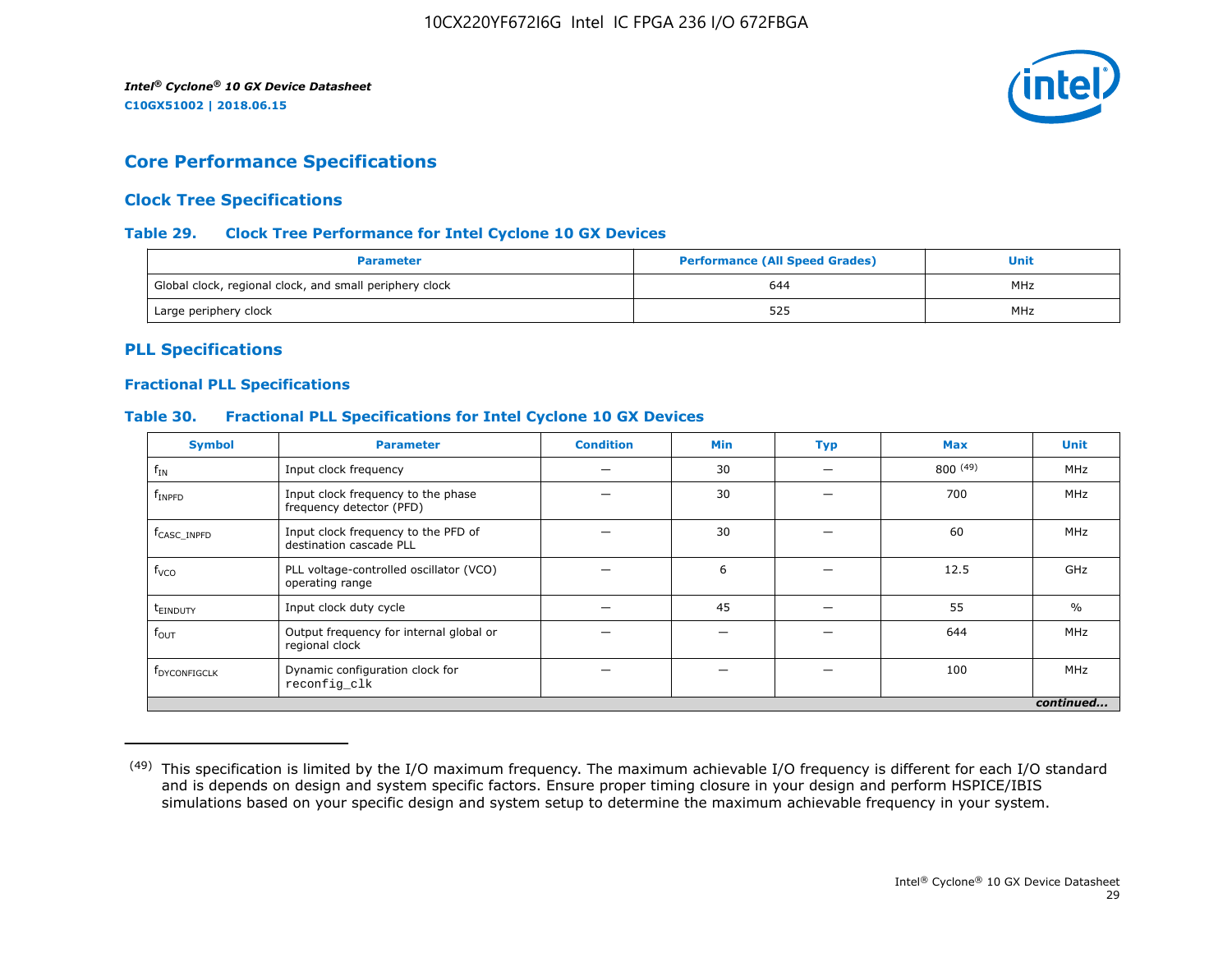

| <b>Symbol</b>              | <b>Parameter</b>                                                                                                | <b>Condition</b>                      | <b>Min</b> | <b>Typ</b> | <b>Max</b> | <b>Unit</b> |
|----------------------------|-----------------------------------------------------------------------------------------------------------------|---------------------------------------|------------|------------|------------|-------------|
| t <sub>LOCK</sub>          | Time required to lock from end-of-device<br>configuration or deassertion of<br>pll_powerdown                    |                                       |            |            | 1          | ms          |
| t <sub>DLOCK</sub>         | Time required to lock dynamically (after<br>switchover or reconfiguring any non-post-<br>scale counters/delays) |                                       |            |            | 1          | ms          |
| f <sub>CLBW</sub>          | PLL closed-loop bandwidth                                                                                       |                                       | 0.3        |            | 4          | MHz         |
| t <sub>PLL</sub> PSERR     | Accuracy of PLL phase shift                                                                                     |                                       | -          |            | 50         | ps          |
| t <sub>ARESET</sub>        | Minimum pulse width on the<br>pll_powerdown signal                                                              |                                       | 10         |            |            | ns          |
| $t_{INCCJ}$ (50)(51)       | Input clock cycle-to-cycle jitter                                                                               | $F_{RFF} \geq 100$ MHz                |            |            | 0.13       | $UI(p-p)$   |
|                            |                                                                                                                 | $F_{REF}$ < 100 MHz                   |            |            | 650        | $ps(p-p)$   |
| $t_{\text{OUTPJ}}$ (52)    | Period jitter for clock output                                                                                  | $F_{\text{OUT}} \geq 100 \text{ MHz}$ |            |            | 600        | $ps(p-p)$   |
|                            |                                                                                                                 | $F_{\text{OUT}} < 100 \text{ MHz}$    |            |            | 60         | $mUI(p-p)$  |
| $t_{\text{OUTCCJ}}$ $(52)$ | Cycle-to-cycle jitter for clock output                                                                          | $F_{\text{OUT}} \geq 100 \text{ MHz}$ |            |            | 600        | $ps(p-p)$   |
|                            |                                                                                                                 | $F_{\text{OUT}} < 100 \text{ MHz}$    |            |            | 60         | $mUI(p-p)$  |
| $dK_{\text{BIT}}$          | Bit number of Delta Sigma Modulator (DSM)                                                                       |                                       |            | 32         |            | bit         |

## **Related Information**

Memory Output Clock Jitter Specifications on page 43

Provides more information about the external memory interface clock output jitter specifications.

- <sup>(51)</sup> F<sub>REF</sub> is  $f_{IN}/N$ , specification applies when  $N = 1$ .
- (52) External memory interface clock output jitter specifications use a different measurement method, which are available in Memory Output Clock Jitter Specification for Intel Cyclone 10 GX Devices table.

<sup>&</sup>lt;sup>(50)</sup> A high input jitter directly affects the PLL output jitter. To have low PLL output clock jitter, you must provide a clean clock source with  $\text{jitter} < 120 \text{ ps}.$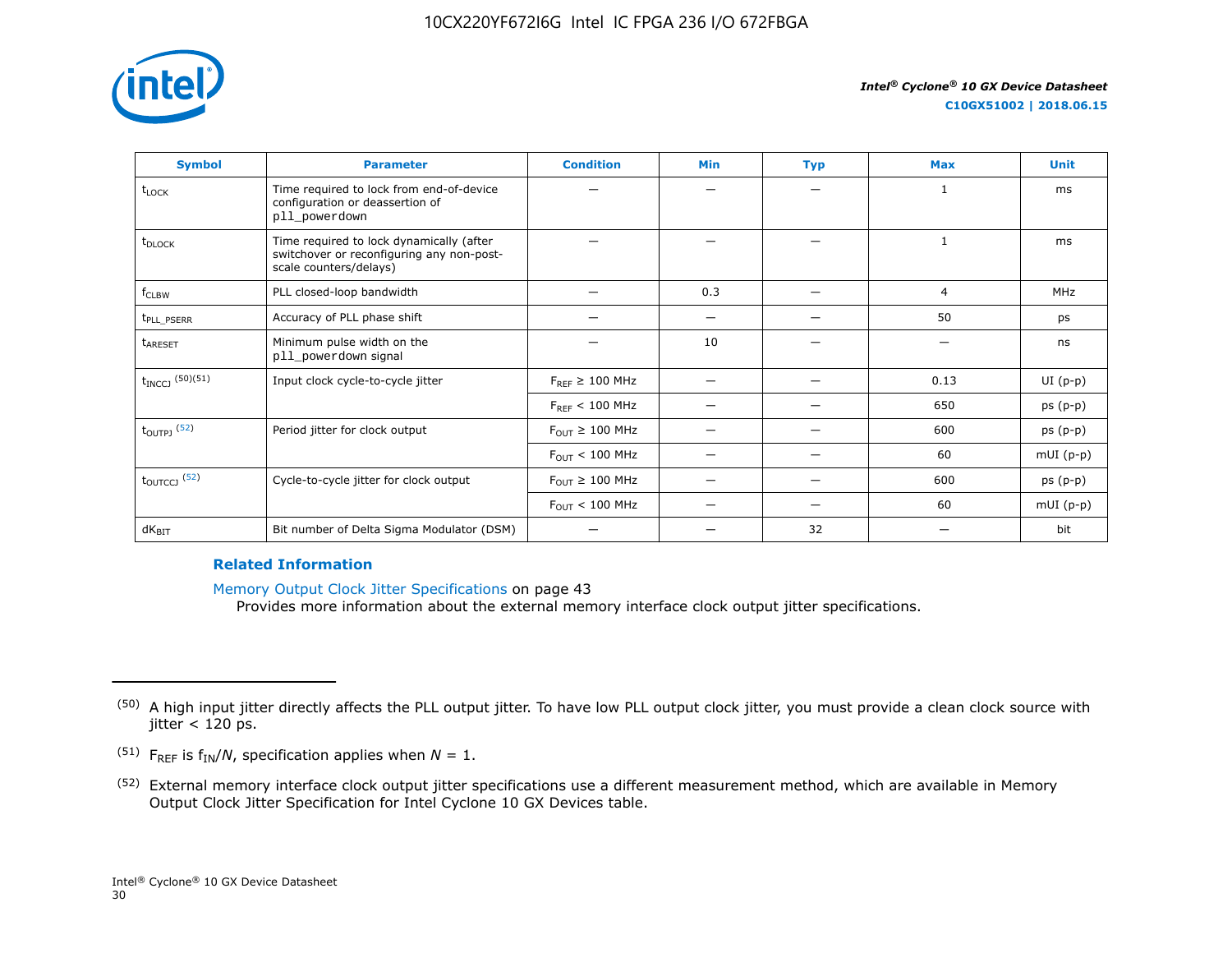

## **I/O PLL Specifications**

## **Table 31. I/O PLL Specifications for Intel Cyclone 10 GX Devices**

| <b>Symbol</b>            | <b>Parameter</b>                                                                   | <b>Condition</b>        | <b>Min</b>               | <b>Typ</b> | <b>Max</b> | <b>Unit</b>   |
|--------------------------|------------------------------------------------------------------------------------|-------------------------|--------------------------|------------|------------|---------------|
| $f_{IN}$                 | Input clock frequency                                                              | -5 speed grade          | 10                       |            | 700(53)    | MHz           |
|                          |                                                                                    | -6 speed grade          | 10                       | -          | 650(53)    | MHz           |
| $f_{INPFD}$              | Input clock frequency to the PFD                                                   |                         | 10                       |            | 325        | MHz           |
| f <sub>CASC_INPFD</sub>  | Input clock frequency to the PFD of destination<br>cascade PLL                     |                         | 10                       |            | 60         | MHz           |
| f <sub>VCO</sub>         | PLL VCO operating range                                                            | -5 speed grade          | 600                      | —          | 1434       | MHz           |
|                          |                                                                                    | -6 speed grade          | 600                      | —          | 1250       | MHz           |
| $f_{CLBW}$               | PLL closed-loop bandwidth                                                          |                         | 0.1                      | –          | 8          | MHz           |
| t <sub>EINDUTY</sub>     | Input clock or external feedback clock input<br>duty cycle                         |                         | 40                       |            | 60         | $\frac{0}{0}$ |
| $f_{OUT}$                | Output frequency for internal global or regional<br>clock (C counter)              | $-5$ , $-6$ speed grade | -                        |            | 644        | MHz           |
| $f_{OUT EXT}$            | Output frequency for external clock output                                         | -5 speed grade          | -                        |            | 720        | MHz           |
|                          |                                                                                    | -6 speed grade          | -                        |            | 650        | MHz           |
| toutputy                 | Duty cycle for dedicated external clock output<br>(when set to 50%)                |                         | 45                       | 50         | 55         | $\frac{0}{0}$ |
| t <sub>FCOMP</sub>       | External feedback clock compensation time                                          | —                       | $\overline{\phantom{0}}$ | —          | 10         | ns            |
| f <sub>DYCONFIGCLK</sub> | Dynamic configuration clock for mgmt_clk and<br>scanclk                            |                         |                          |            | 100        | MHz           |
| t <sub>LOCK</sub>        | Time required to lock from end-of-device<br>configuration or deassertion of areset |                         |                          |            | 1          | ms            |
|                          |                                                                                    |                         |                          |            |            | continued     |

<sup>(53)</sup> This specification is limited by the I/O maximum frequency. The maximum achievable I/O frequency is different for each I/O standard and is depends on design and system specific factors. Ensure proper timing closure in your design and perform HSPICE/IBIS simulations based on your specific design and system setup to determine the maximum achievable frequency in your system.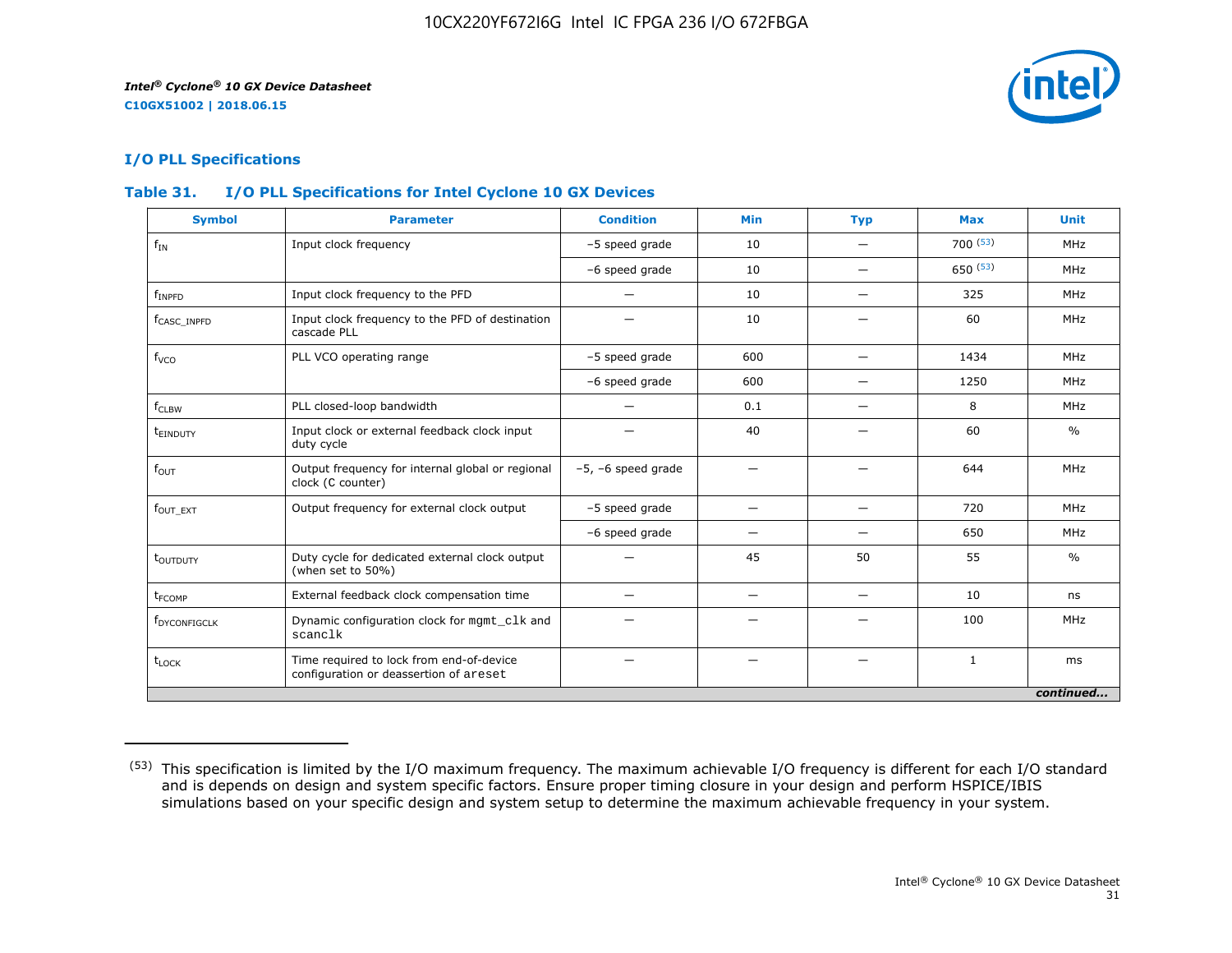

| <b>Symbol</b>               | <b>Parameter</b>                                                                                               | <b>Condition</b>                      | <b>Min</b>               | <b>Typ</b> | <b>Max</b> | <b>Unit</b> |
|-----------------------------|----------------------------------------------------------------------------------------------------------------|---------------------------------------|--------------------------|------------|------------|-------------|
| t <sub>DLOCK</sub>          | Time required to lock dynamically (after<br>switchover or reconfiguring any non-post-scale<br>counters/delays) |                                       |                          |            | 1          | ms          |
| t <sub>pll_pserr</sub>      | Accuracy of PLL phase shift                                                                                    |                                       | $\overline{\phantom{0}}$ | —          | ±50        | ps          |
| t <sub>ARESET</sub>         | Minimum pulse width on the areset signal                                                                       | —                                     | 10                       | —          |            | ns          |
| t <sub>INCCJ</sub> (54)(55) | Input clock cycle-to-cycle jitter                                                                              | $F_{RFF} \geq 100$ MHz                |                          |            | 0.15       | $UI(p-p)$   |
|                             |                                                                                                                | $F_{REF}$ < 100 MHz                   |                          |            | 750        | $ps(p-p)$   |
| t <sub>outpj dc</sub>       | Period jitter for dedicated clock output                                                                       | $F_{OIII} \geq 100$ MHz               | $\overline{\phantom{0}}$ | —          | 175        | $ps(p-p)$   |
|                             |                                                                                                                | $F_{\text{OUT}}$ < 100 MHz            | —                        |            | 17.5       | $mUI(p-p)$  |
| t <sub>outccj pc</sub>      | Cycle-to-cycle jitter for dedicated clock output                                                               | $F_{\text{OUT}} \geq 100 \text{ MHz}$ |                          |            | 175        | $ps(p-p)$   |
|                             |                                                                                                                | $F_{\text{OUT}} < 100 \text{ MHz}$    | $\overline{\phantom{0}}$ | –          | 17.5       | $mUI(p-p)$  |
| t <sub>outpj_io</sub> (56)  | Period jitter for clock output on the regular I/O                                                              | $F_{OUT} \geq 100$ MHz                |                          |            | 600        | $ps(p-p)$   |
|                             |                                                                                                                | $F_{\text{OUT}} < 100 \text{ MHz}$    |                          | —          | 60         | $mUI(p-p)$  |
| t <sub>outccj_io</sub> (56) | Cycle-to-cycle jitter for clock output on the                                                                  | $F_{OIII} \geq 100$ MHz               | $\overline{\phantom{0}}$ | -          | 600        | $ps(p-p)$   |
|                             | regular I/O                                                                                                    | $F_{\text{OUT}} < 100 \text{ MHz}$    |                          |            | 60         | $mUI(p-p)$  |
| t <sub>CASC_OUTPJ_DC</sub>  | Period jitter for dedicated clock output in                                                                    | $F_{OUT} \geq 100$ MHz                | $\overline{\phantom{0}}$ |            | 175        | $ps(p-p)$   |
|                             | cascaded PLLs                                                                                                  | $F_{\text{OUT}} < 100 \text{ MHz}$    |                          |            | 17.5       | $mUI(p-p)$  |

#### **Related Information**

Memory Output Clock Jitter Specifications on page 43 Provides more information about the external memory interface clock output jitter specifications.

<sup>&</sup>lt;sup>(54)</sup> A high input jitter directly affects the PLL output jitter. To have low PLL output clock jitter, you must provide a clean clock source with  $\text{jitter} < 120 \text{ ps}.$ 

<sup>&</sup>lt;sup>(55)</sup> F<sub>REF</sub> is  $f_{IN}/N$ , specification applies when  $N = 1$ .

<sup>(56)</sup> External memory interface clock output jitter specifications use a different measurement method, which are available in Memory Output Clock Jitter Specification for Intel Cyclone 10 GX Devices table.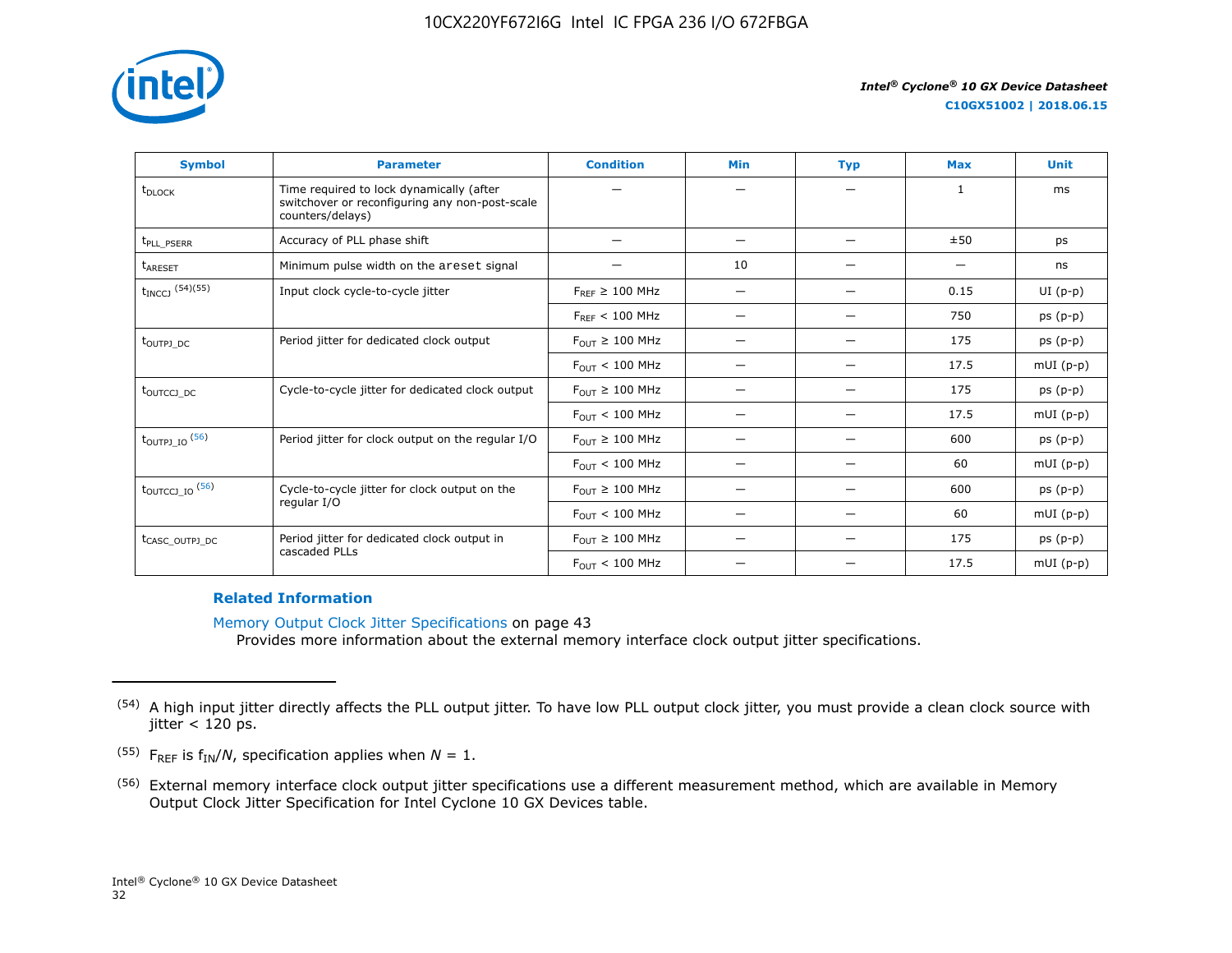

## **DSP Block Specifications**

## **Table 32. DSP Block Performance Specifications for Intel Cyclone 10 GX Devices**

| <b>Mode</b>                                                                  |       |       | <b>Performance</b> |       | <b>Unit</b> |
|------------------------------------------------------------------------------|-------|-------|--------------------|-------|-------------|
|                                                                              | $-E5$ | $-15$ | $-E6$              | $-16$ |             |
| Fixed-point $18 \times 19$ multiplication mode                               | 456   | 438   | 364                | 346   | <b>MHz</b>  |
| Fixed-point 27 $\times$ 27 multiplication mode                               | 450   | 434   | 358                | 344   | <b>MHz</b>  |
| Fixed-point $18 \times 18$ multiplier adder mode                             | 459   | 440   | 370                | 351   | <b>MHz</b>  |
| Fixed-point $18 \times 18$ multiplier adder summed with 36-bit input<br>mode | 444   | 422   | 349                | 326   | <b>MHz</b>  |
| Fixed-point $18 \times 19$ systolic mode                                     | 459   | 440   | 370                | 351   | <b>MHz</b>  |
| Complex $18 \times 19$ multiplication mode                                   | 456   | 438   | 364                | 346   | MHz         |
| Floating point multiplication mode                                           | 447   | 427   | 347                | 326   | <b>MHz</b>  |
| Floating point adder or subtract mode                                        | 388   | 369   | 288                | 266   | MHz         |
| Floating point multiplier adder or subtract mode                             | 386   | 368   | 290                | 270   | <b>MHz</b>  |
| Floating point multiplier accumulate mode                                    | 418   | 393   | 326                | 294   | <b>MHz</b>  |
| Floating point vector one mode                                               | 404   | 382   | 306                | 282   | <b>MHz</b>  |
| Floating point vector two mode                                               | 383   | 367   | 293                | 278   | <b>MHz</b>  |

## **Memory Block Specifications**

To achieve the maximum memory block performance, use a memory block clock that comes through global clock routing from an on-chip PLL and set to **50%** output duty cycle. Use the Intel Quartus Prime software to report timing for the memory block clocking schemes.

When you use the error detection cyclical redundancy check (CRC) feature, there is no degradation in  $f_{MAX}$ .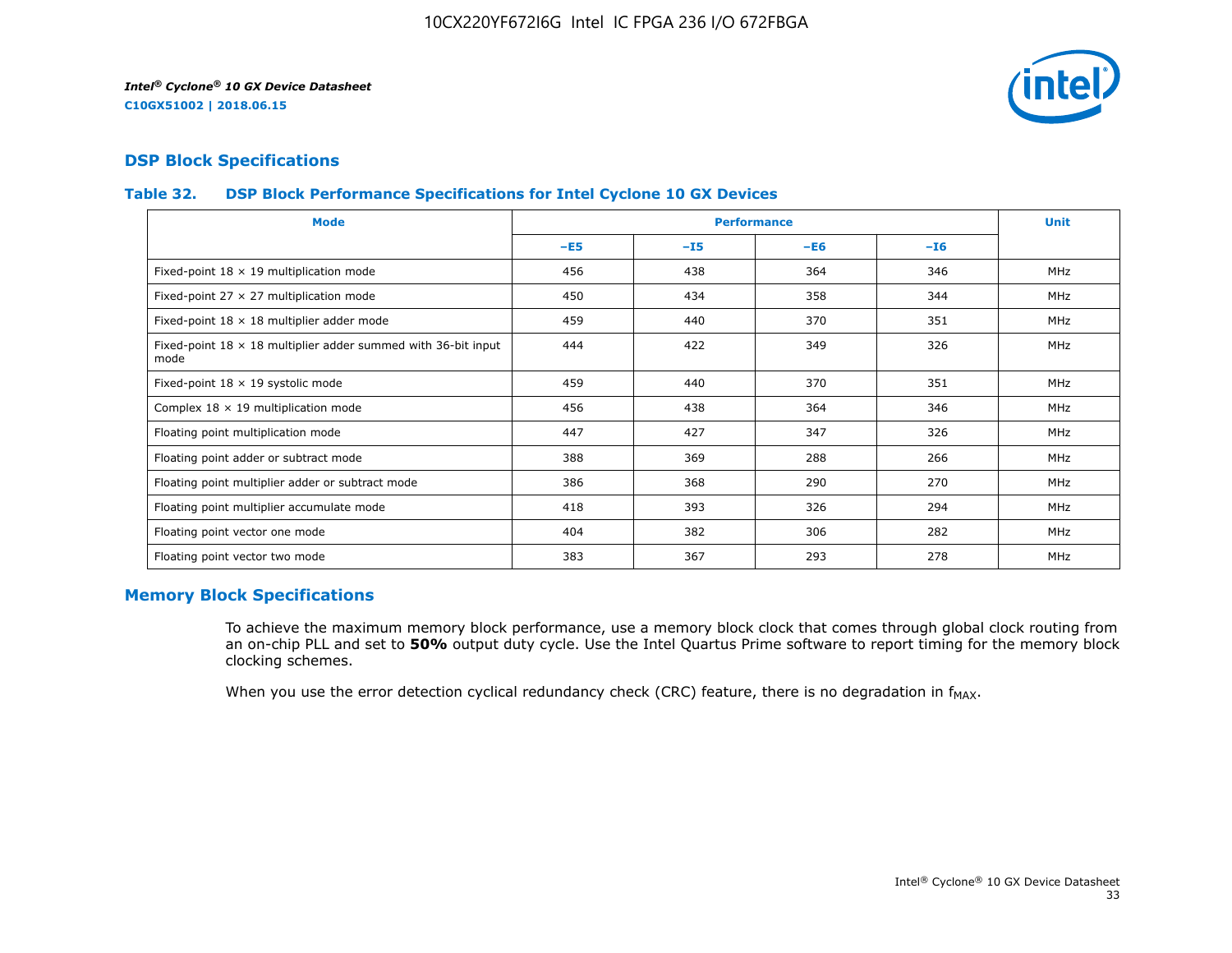

## **Table 33. Memory Block Performance Specifications for Intel Cyclone 10 GX Devices**

| <b>Memory</b> | <b>Mode</b>                                                                                        |            | <b>Performance</b> |       |             |
|---------------|----------------------------------------------------------------------------------------------------|------------|--------------------|-------|-------------|
|               |                                                                                                    | $-E5, -15$ | $-E6$              | $-I6$ | <b>Unit</b> |
| MLAB          | Single port, all supported widths $(x16/x32)$                                                      | 570        | 490                | 490   | MHz         |
|               | Simple dual-port, all supported widths $(x16/x32)$                                                 | 570        | 490                | 490   | MHz         |
|               | Simple dual-port with the read-during-write option set to<br><b>Old Data, all supported widths</b> | 400        | 330                | 330   | MHz         |
|               | ROM, all supported width $(x16/x32)$                                                               | 570        | 490                | 490   | MHz         |
| M20K Block    | Single-port, all supported widths                                                                  | 625        | 530                | 510   | MHz         |
|               | Simple dual-port, all supported widths                                                             | 625        | 530                | 510   | MHz         |
|               | Simple dual-port with the read-during-write option set to<br>Old Data, all supported widths        | 470        | 410                | 410   | MHz         |
|               | Simple dual-port with ECC enabled, $512 \times 32$                                                 | 410        | 360                | 360   | MHz         |
|               | Simple dual-port with ECC and optional pipeline registers<br>enabled, $512 \times 32$              | 520        | 470                | 470   | MHz         |
|               | True dual port, all supported widths                                                               | 600        | 480                | 480   | MHz         |
|               | ROM, all supported widths                                                                          | 625        | 530                | 510   | <b>MHz</b>  |

## **Temperature Sensing Diode Specifications**

## **Internal Temperature Sensing Diode Specifications**

## **Table 34. Internal Temperature Sensing Diode Specifications for Intel Cyclone 10 GX Devices**

| <b>Temperature Range</b> | Accuracy | <b>Offset Calibrated Option</b> | <b>Sampling Rate</b> | <b>Conversion Time</b> | <b>Resolution</b> |
|--------------------------|----------|---------------------------------|----------------------|------------------------|-------------------|
| $-40$ to $100^{\circ}$ C | ±5°C     | No                              | 1 MHz                | , ms                   | 10 bits           |

## **Related Information**

[Transfer Function for Internal TSD](https://www.altera.com/documentation/vua1487061384661.html#utv1490341047242) Provides the transfer function for the internal TSD.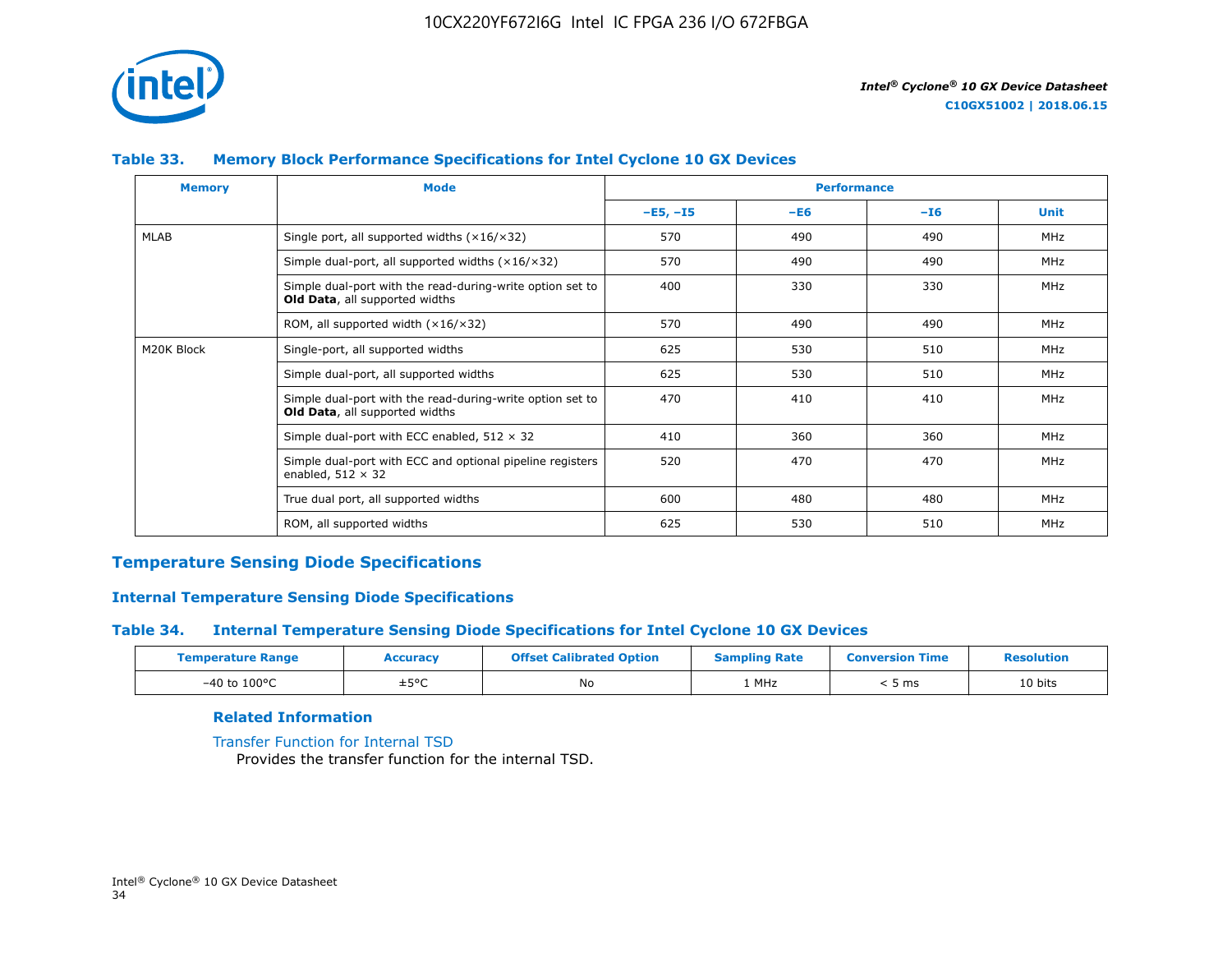

#### **External Temperature Sensing Diode Specifications**

## **Table 35. External Temperature Sensing Diode Specifications for Intel Cyclone 10 GX Devices**

- The typical value is at 25°C.
- Diode accuracy improves with lower injection current.
- Absolute accuracy is dependent on third party external diode ADC and integration specifics.

| <b>Description</b>                       | <b>Min</b> | Тур                      | <b>Max</b> | <b>Unit</b> |
|------------------------------------------|------------|--------------------------|------------|-------------|
| I <sub>bias</sub> , diode source current | 10         | $\overline{\phantom{0}}$ | 100        | μA          |
| V <sub>bias</sub> , voltage across diode | 0.3        |                          | 0.9        |             |
| Series resistance                        |            | $\overline{\phantom{a}}$ |            | 75          |
| Diode ideality factor                    | -          | 1.03                     |            |             |

## **Internal Voltage Sensor Specifications**

#### **Table 36. Internal Voltage Sensor Specifications for Intel Cyclone 10 GX Devices**

|                                  | <b>Parameter</b>                     | <b>Minimum</b> | <b>Typical</b> | <b>Maximum</b> | <b>Unit</b>   |
|----------------------------------|--------------------------------------|----------------|----------------|----------------|---------------|
| Resolution                       |                                      |                | —              | 6              | Bit           |
| Sampling rate                    |                                      |                |                | 500            | Ksps          |
| Differential non-linearity (DNL) |                                      |                |                | ±1             | <b>LSB</b>    |
| Integral non-linearity (INL)     |                                      |                |                | ±1             | <b>LSB</b>    |
| Gain error                       |                                      |                | -              | ±1             | $\frac{0}{0}$ |
| Offset error                     |                                      |                |                | ±1             | LSB           |
| Input capacitance                |                                      |                | 20             |                | pF            |
| Clock frequency                  |                                      | 0.1            |                | 11             | MHz           |
| Unipolar Input Mode              | Input signal range for Vsigp         | 0              |                | 1.5            | V             |
|                                  | Common mode voltage on Vsign         | 0              |                | 0.25           | $\vee$        |
|                                  | Input signal range for Vsigp - Vsign | 0              |                | 1.25           | $\vee$        |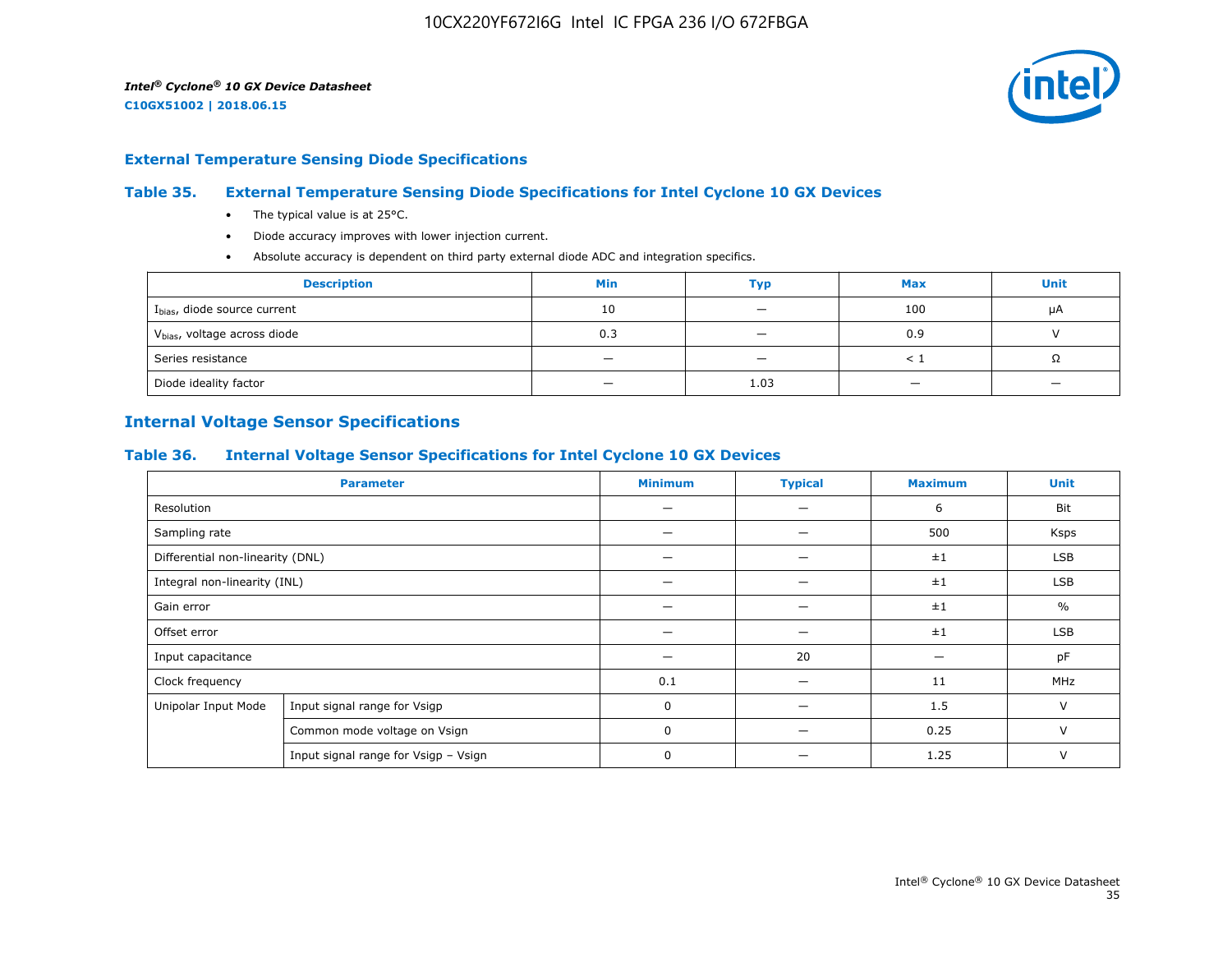

# **Periphery Performance Specifications**

This section describes the periphery performance, high-speed I/O, and external memory interface.

Actual achievable frequency depends on design and system specific factors. Ensure proper timing closure in your design and perform HSPICE/IBIS simulations based on your specific design and system setup to determine the maximum achievable frequency in your system.

## **High-Speed I/O Specifications**

#### **Table 37. High-Speed I/O Specifications for Intel Cyclone 10 GX Devices**

When serializer/deserializer (SERDES) factor  $J = 3$  to 10, use the SERDES block.

For LVDS applications, you must use the PLLs in integer PLL mode.

You must calculate the leftover timing margin in the receiver by performing link timing closure analysis. You must consider the board skew margin, transmitter channel-to-channel skew, and receiver sampling margin to determine the leftover timing margin.

The Intel Cyclone 10 GX devices support the following output standards using true LVDS output buffer types on all I/O banks:

- True RSDS output standard with data rates of up to 360 Mbps
- True mini-LVDS output standard with data rates of up to 400 Mbps

| <b>Symbol</b>                                                                    | <b>Condition</b>                           | $-E5, -15$ |                          |            | $-E6, -I6$ |     |            | <b>Unit</b> |
|----------------------------------------------------------------------------------|--------------------------------------------|------------|--------------------------|------------|------------|-----|------------|-------------|
|                                                                                  |                                            | Min        | Тур                      | <b>Max</b> | <b>Min</b> | Тур | <b>Max</b> |             |
| f <sub>HSCLK_in</sub> (input clock frequency) True Differential<br>I/O Standards | Clock boost factor<br>$W = 1$ to 40 $(57)$ | 10         | $\overline{\phantom{0}}$ | 700        | 10         | -   | 625        | MHz         |
| f <sub>HSCLK_in</sub> (input clock frequency) Single Ended I/O<br>Standards      | Clock boost factor<br>$W = 1$ to 40 $(57)$ | 10         | –                        | 625        | 10         |     | 525        | MHz         |
| f <sub>HSCLK_OUT</sub> (output clock frequency)                                  |                                            |            |                          | 700(58)    |            |     | 625(58)    | MHz         |
| continued                                                                        |                                            |            |                          |            |            |     |            |             |

 $(57)$  Clock Boost Factor (W) is the ratio between the input data rate and the input clock rate.

 $(58)$  This is achieved by using the PHY clock network.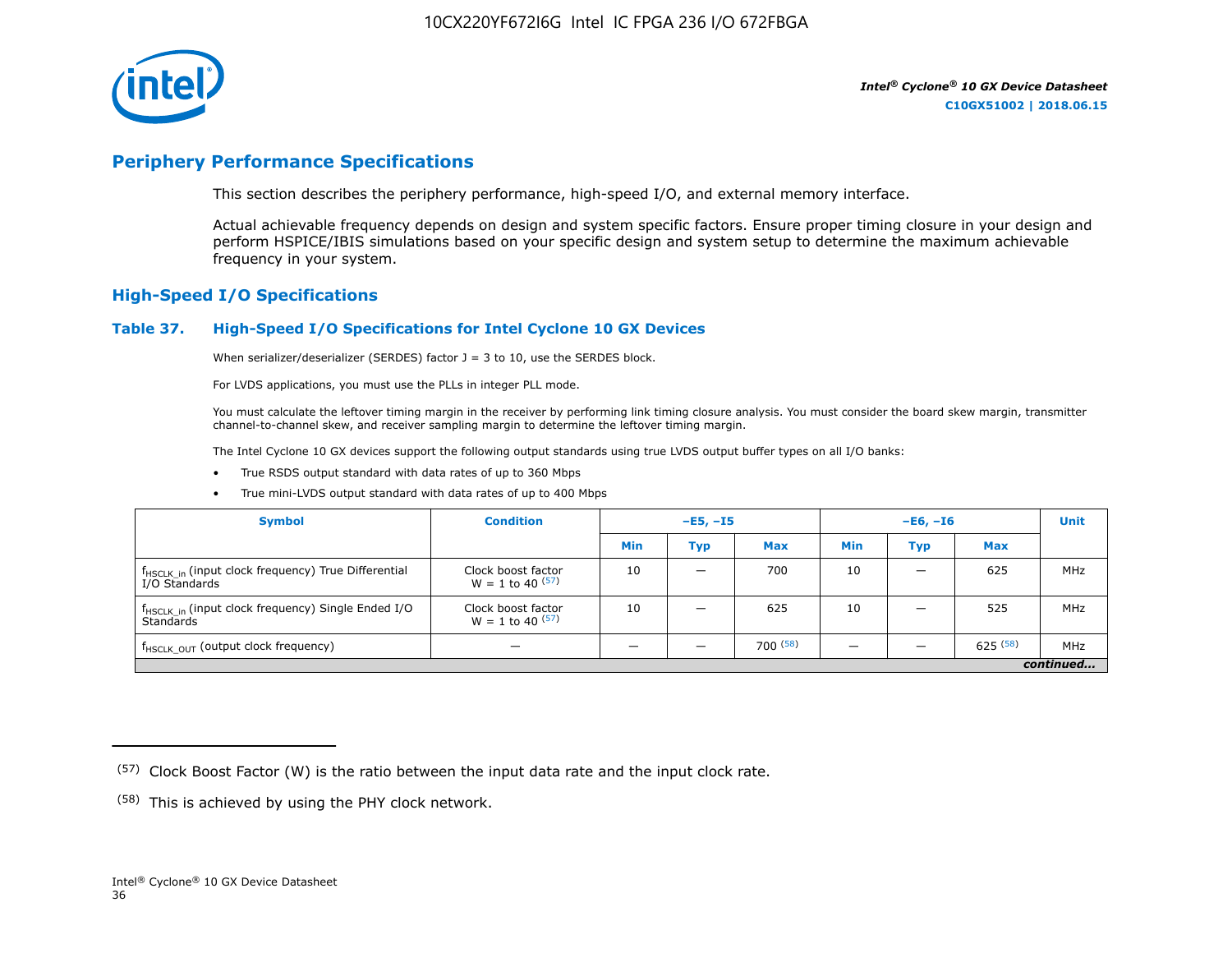**C10GX51002 | 2018.06.15**



| <b>Symbol</b> |                                                   | <b>Condition</b>                                                |      | $-E5, -I5$ |            |      | $-E6, -I6$ |            | <b>Unit</b>   |
|---------------|---------------------------------------------------|-----------------------------------------------------------------|------|------------|------------|------|------------|------------|---------------|
|               |                                                   |                                                                 | Min  | <b>Typ</b> | <b>Max</b> | Min  | Typ        | <b>Max</b> |               |
| Transmitter   | True Differential<br>I/O Standards -              | SERDES factor $J = 4$ to 10<br>(60)(61)(62)                     | (62) |            | 1434       | (62) | —          | 1250       | Mbps          |
|               | $f_{HSDR}$ (data rate)<br>$(59)$                  | <b>SERDES</b> factor<br>$J = 3(60)(61)(62)$                     | (62) |            | 1076       | (62) |            | 938        | Mbps          |
|               |                                                   | SERDES factor $J = 2$ , uses<br>DDR registers                   | (62) |            | 275(63)    | (62) |            | 250(63)    | Mbps          |
|               |                                                   | SERDES factor $J = 1$ , uses<br>DDR registers                   | (62) |            | 275(63)    | (62) |            | 250(63)    | Mbps          |
|               | $t_{x \text{ Jitter}}$ - True<br>Differential I/O | Total jitter for data rate,<br>$600$ Mbps $-1.6$ Gbps           |      |            | 200        | -    |            | 250        | ps            |
|               | Standards                                         | Total jitter for data rate,<br>$< 600$ Mbps                     |      |            | 0.12       |      |            | 0.15       | UI            |
|               | $t_{DUTY}$ (64)                                   | TX output clock duty cycle<br>for Differential I/O<br>Standards | 45   | 50         | 55         | 45   | 50         | 55         | $\frac{0}{0}$ |
|               | $t_{\text{RISE 8}}$ & $t_{\text{FALL}}$ (61)      | True Differential I/O<br>Standards                              |      |            | 180        |      |            | 200        | ps            |
|               |                                                   |                                                                 |      |            |            |      |            |            | continued     |

(59) Requires package skew compensation with PCB trace length.

 $^{(60)}$  The F<sub>max</sub> specification is based on the fast clock used for serial data. The interface F<sub>max</sub> is also dependent on the parallel clock domain which is design dependent and requires timing analysis.

<sup>(61)</sup> The V<sub>CC</sub> and V<sub>CCP</sub> must be on a combined power layer and a maximum load of 5 pF for chip-to-chip interface.

<sup>(62)</sup> The minimum specification depends on the clock source (for example, the PLL and clock pin) and the clock routing resource (global, regional, or local) that you use. The I/O differential buffer and serializer do not have a minimum toggle rate.

<sup>(63)</sup> The maximum ideal data rate is the SERDES factor (J) x the PLL maximum output frequency ( $f_{OUT}$ ) provided you can close the design timing and the signal integrity meets the interface requirements.

 $(64)$  Not applicable for DIVCLK = 1.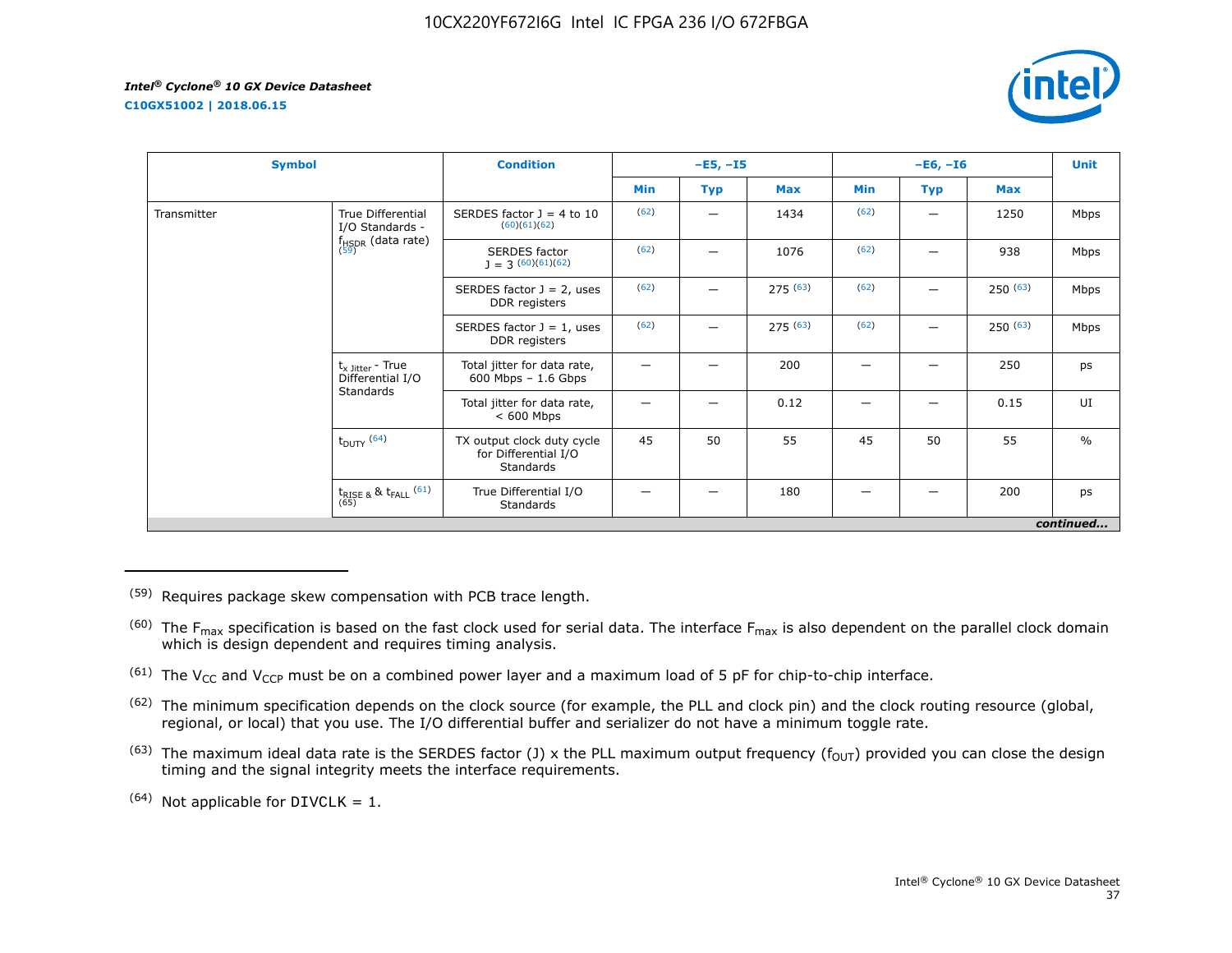

**C10GX51002 | 2018.06.15**

| <b>Symbol</b>       |                                                      | <b>Condition</b>                                     |                          | $-E5, -15$               |                                     | $-E6, -I6$               |                          |                                     | <b>Unit</b> |
|---------------------|------------------------------------------------------|------------------------------------------------------|--------------------------|--------------------------|-------------------------------------|--------------------------|--------------------------|-------------------------------------|-------------|
|                     |                                                      |                                                      | <b>Min</b>               | <b>Typ</b>               | <b>Max</b>                          | <b>Min</b>               | <b>Typ</b>               | <b>Max</b>                          |             |
|                     | TCCS $(64)(59)$                                      | True Differential I/O<br><b>Standards</b>            |                          | $\overline{\phantom{0}}$ | 150                                 | -                        |                          | 150                                 | ps          |
| Receiver            | <b>True Differential</b><br>I/O Standards -          | <b>SERDES</b> factor<br>$J = 4$ to 10 $(60)(61)(62)$ | 150                      | -                        | 1434                                | 150                      |                          | 1250                                | Mbps        |
|                     | f <sub>HSDRDPA</sub> (data<br>rate)                  | <b>SERDES</b> factor<br>$1 = 3(60)(61)(62)$          | 150                      |                          | 1076                                | 150                      |                          | 938                                 | Mbps        |
|                     | $f_{HSDR}$ (data rate)<br>(without)<br>$DPA)$ $(59)$ | SERDES factor $J = 3$ to 10                          | (62)                     | $\overline{\phantom{0}}$ | (66)                                | (62)                     | $\overline{\phantom{0}}$ | (66)                                | Mbps        |
|                     |                                                      | SERDES factor $J = 2$ , uses<br>DDR registers        | (62)                     |                          | (63)                                | (62)                     |                          | (63)                                | Mbps        |
|                     |                                                      | SERDES factor $J = 1$ , uses<br>DDR registers        | (62)                     | —                        | (63)                                | (62)                     | $\overline{\phantom{0}}$ | (63)                                | Mbps        |
| DPA (FIFO mode)     | DPA run length                                       | $\overline{\phantom{0}}$                             | -                        | $\qquad \qquad -$        | 10000                               | $\qquad \qquad$          | $\overline{\phantom{0}}$ | 10000                               | UI          |
| DPA (soft CDR mode) | DPA run length                                       | SGMII/GbE protocol                                   | $\overline{\phantom{0}}$ | $\overline{\phantom{0}}$ | 5                                   | $\overline{\phantom{m}}$ | -                        | 5                                   | UI          |
|                     |                                                      | All other protocols                                  |                          | -                        | 50 data<br>transition<br>per 208 UI |                          |                          | 50 data<br>transition<br>per 208 UI |             |
| Soft CDR mode       | Soft-CDR ppm<br>tolerance                            |                                                      |                          |                          | 300                                 |                          |                          | 300                                 | $±$ ppm     |
| Non DPA mode        | Sampling Window                                      |                                                      | –                        | $\overline{\phantom{0}}$ | 300                                 |                          |                          | 300                                 | ps          |

 $(65)$  This applies to default pre-emphasis and  $V_{OD}$  settings only.

<sup>&</sup>lt;sup>(66)</sup> You can estimate the achievable maximum data rate for non-DPA mode by performing link timing closure analysis. You must consider the board skew margin, transmitter delay margin, and receiver sampling margin to determine the maximum data rate supported.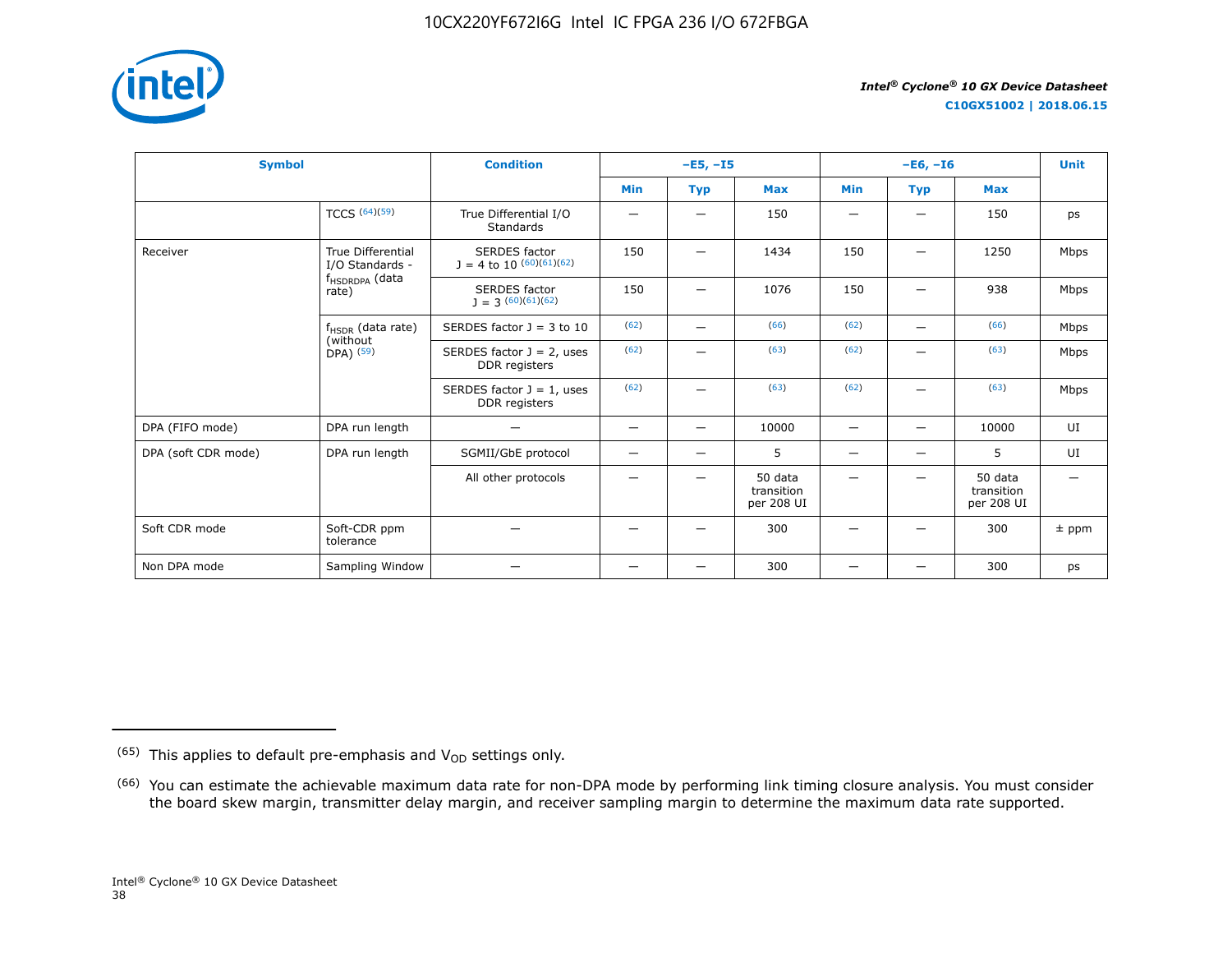

## **DPA Lock Time Specifications**

## **Figure 2. DPA Lock Time Specifications with DPA PLL Calibration Enabled**



## **Table 38. DPA Lock Time Specifications for Intel Cyclone 10 GX Devices**

The specifications are applicable to both extended and industrial grades. The DPA lock time is for one channel. One data transition is defined as a 0-to-1 or 1-to-0 transition.

| <b>Standard</b>    | <b>Training Pattern</b> | <b>Number of Data Transitions in</b><br><b>One Repetition of the Training</b><br><b>Pattern</b> | <b>Number of Repetitions per 256</b><br>Data Transitions (67) | <b>Maximum Data</b><br><b>Transition</b> |
|--------------------|-------------------------|-------------------------------------------------------------------------------------------------|---------------------------------------------------------------|------------------------------------------|
| $SPI-4$            | 00000000001111111111    |                                                                                                 | 128                                                           | 640                                      |
| Parallel Rapid I/O | 00001111                |                                                                                                 | 128                                                           | 640                                      |
|                    | 10010000                |                                                                                                 | 64                                                            | 640                                      |
| Miscellaneous      | 10101010                | 8                                                                                               | 32                                                            | 640                                      |
|                    | 01010101                | 8                                                                                               | 32                                                            | 640                                      |

 $(67)$  This is the number of repetitions for the stated training pattern to achieve the 256 data transitions.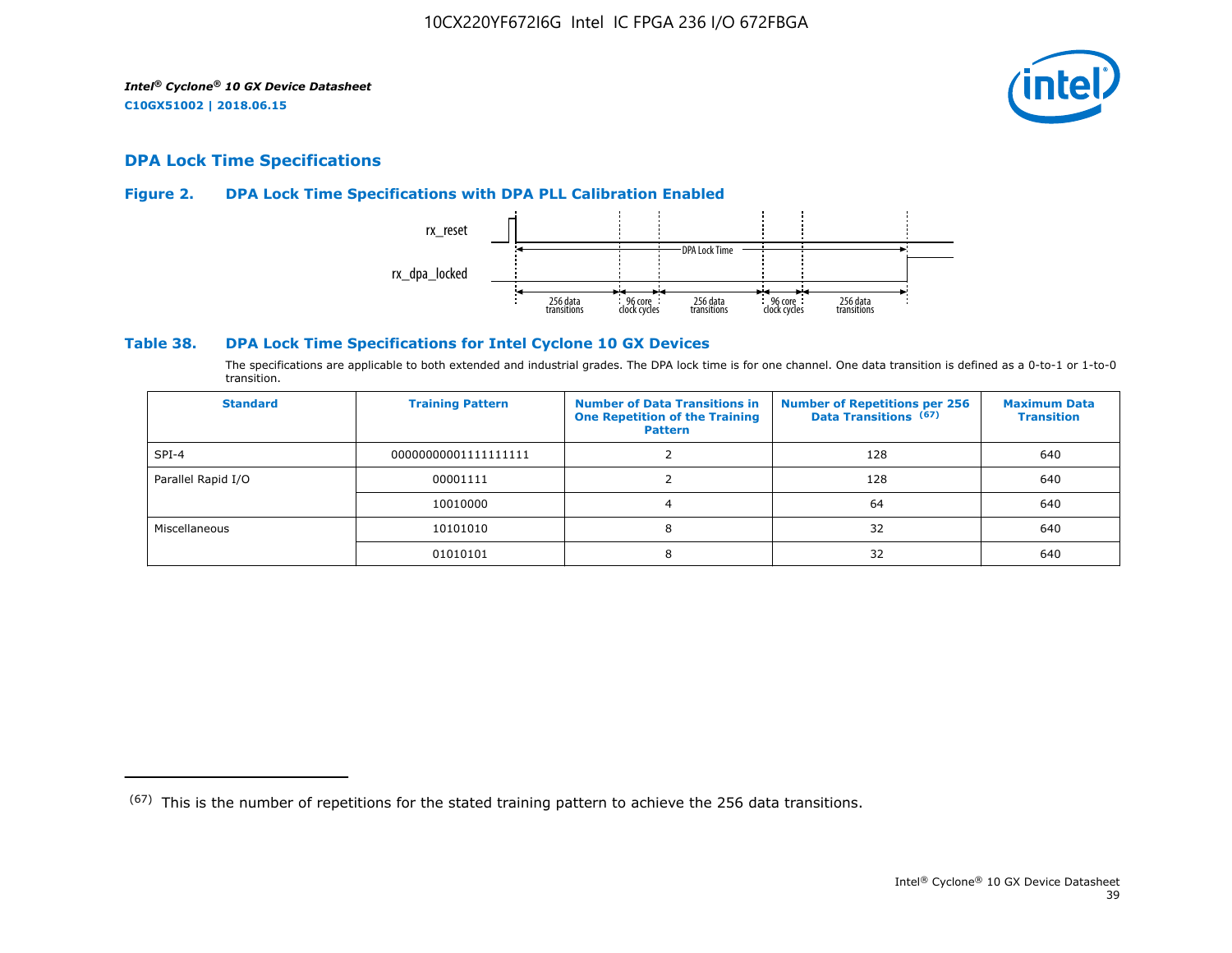

## **LVDS Soft-CDR/DPA Sinusoidal Jitter Tolerance Specifications**

## **Figure 3. LVDS Soft-CDR/DPA Sinusoidal Jitter Tolerance Specifications for a Data Rate Equal to 1.4 Gbps**



LVDS Soft-CDR/DPA Sinusoidal Jitter Tolerance Specification

**Table 39. LVDS Soft-CDR/DPA Sinusoidal Jitter Mask Values for a Data Rate Equal to 1.4 Gbps**

|                | <b>Jitter Frequency (Hz)</b> |       |  |  |
|----------------|------------------------------|-------|--|--|
| F1             | 10,000                       |       |  |  |
| F <sub>2</sub> | 17,565                       | 25.00 |  |  |
| F <sub>3</sub> | 1,493,000                    |       |  |  |
| F <sub>4</sub> | 50,000,000                   | 0.28  |  |  |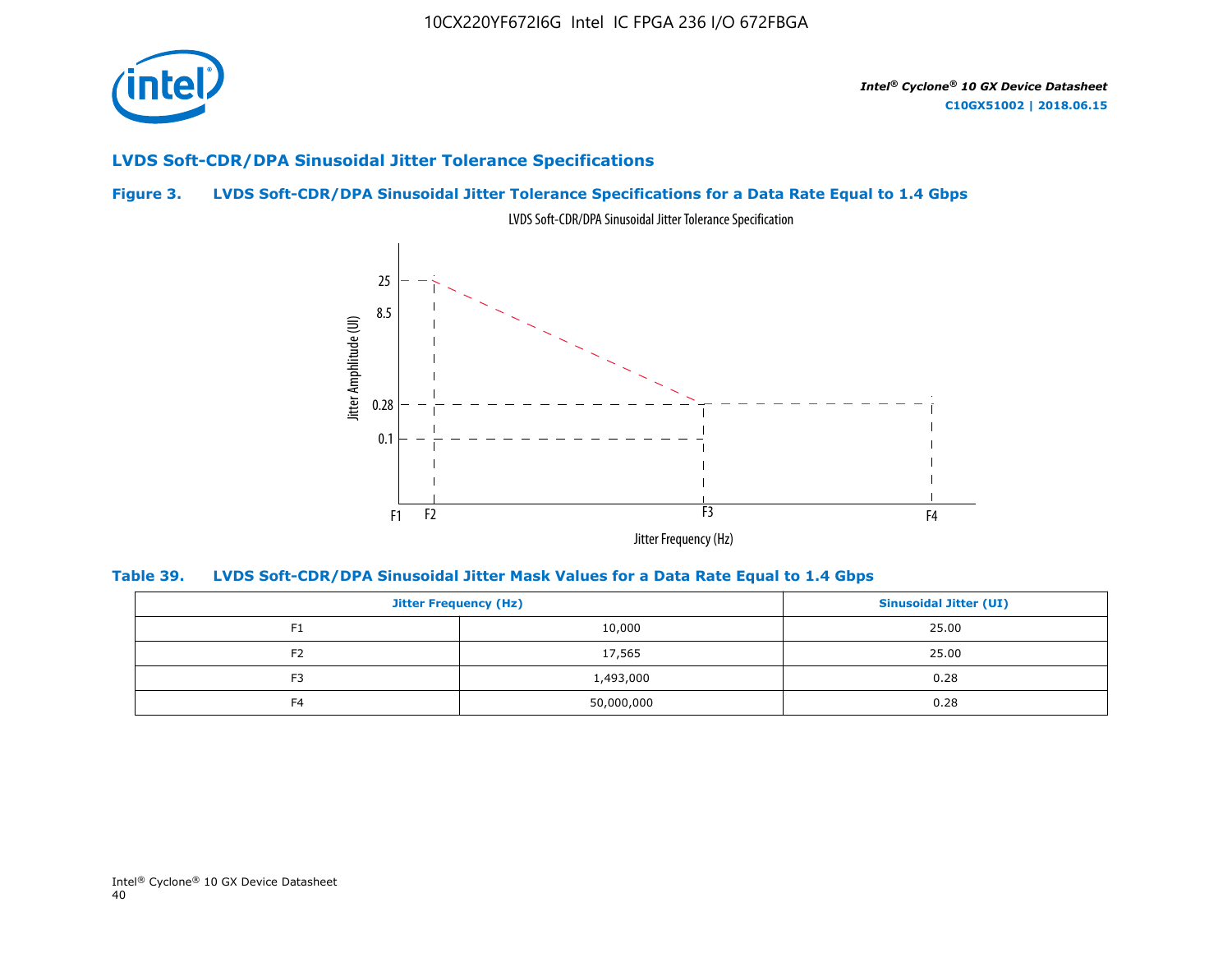

## **Figure 4. LVDS Soft-CDR/DPA Sinusoidal Jitter Tolerance Specifications for a Data Rate Less than 1.4 Gbps**



## **Memory Standards Supported by the Hard Memory Controller**

#### **Table 40. Memory Standards Supported by the Hard Memory Controller for Intel Cyclone 10 GX Devices**

This table lists the overall capability of the hard memory controller. For specific details, refer to the External Memory Interface Spec Estimator.

| <b>Memory Standard</b> | <b>Speed Grade</b><br><b>Ping Pong PHY</b><br><b>Rate Support</b><br><b>Support</b> | <b>Maximum Frequency (MHz)</b> |     |          |              |
|------------------------|-------------------------------------------------------------------------------------|--------------------------------|-----|----------|--------------|
|                        |                                                                                     |                                |     | I/O Bank | 3 V I/O Bank |
| <b>DDR3 SDRAM</b>      | Half rate                                                                           | $-5$                           | Yes | 533      | 225          |
|                        |                                                                                     |                                |     | 533      | 225          |
|                        |                                                                                     | $-6$                           | Yes | 466      | 166          |
|                        |                                                                                     |                                |     | 466      | 166          |
|                        | Quarter rate                                                                        | $-5$                           | Yes | 933      | 450          |
|                        |                                                                                     |                                |     | 933      | 450          |
|                        |                                                                                     | $-6$                           | Yes | 933      | 333          |
|                        |                                                                                     |                                |     |          | continued    |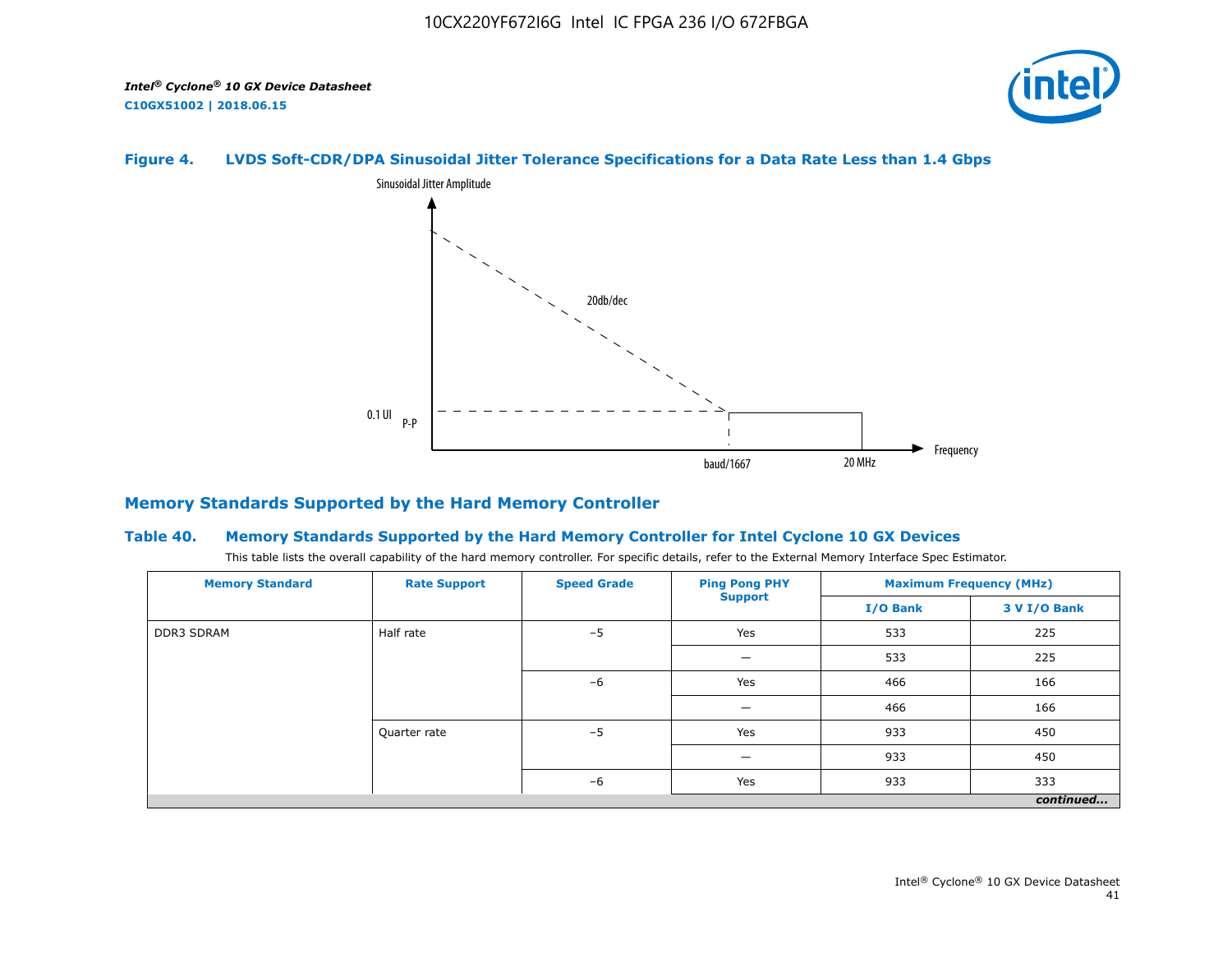

**C10GX51002 | 2018.06.15**

| <b>Memory Standard</b> | <b>Rate Support</b> | <b>Speed Grade</b> | <b>Ping Pong PHY</b> | <b>Maximum Frequency (MHz)</b> |              |
|------------------------|---------------------|--------------------|----------------------|--------------------------------|--------------|
|                        |                     |                    | <b>Support</b>       | I/O Bank                       | 3 V I/O Bank |
|                        |                     |                    | —                    | 933                            | 333          |
| <b>DDR3L SDRAM</b>     | Half rate           | $-5$               | Yes                  | 533                            | 225          |
|                        |                     |                    | -                    | 533                            | 225          |
|                        |                     | $-6$               | Yes                  | 466                            | 166          |
|                        |                     |                    |                      | 466                            | 166          |
|                        | Quarter rate        | $-5$               | Yes                  | 933                            | 450          |
|                        |                     |                    | -                    | 933                            | 450          |
|                        |                     | $-6$               | Yes                  | 933                            | 333          |
|                        |                     |                    |                      | 933                            | 333          |
| LPDDR3 SDRAM           | Half rate           | $-5$               |                      | 400                            | 225          |
|                        |                     | $-6$               | —                    | 333                            | 166          |
|                        | Quarter rate        | $-5$               |                      | 800                            | 450          |
|                        |                     | $-6$               | -                    | 666                            | 333          |

#### **Related Information**

[External Memory Interface Spec Estimator](https://www.altera.com/products/intellectual-property/best-in-class-ip/external-memory/support-selector.html)

Provides the specific details of the memory standards supported.

## **DLL Range Specifications**

## **Table 41. DLL Frequency Range Specifications for Intel Cyclone 10 GX Devices**

Intel Cyclone 10 GX devices support memory interface frequencies lower than 600 MHz, although the reference clock that feeds the DLL must be at least 600 MHz. To support interfaces below 600 MHz, multiply the reference clock feeding the DLL to ensure the frequency is within the supported range.

| Parameter                     | <b>Performance (for All Speed Grades)</b> |     |
|-------------------------------|-------------------------------------------|-----|
| DLL operating frequency range | $600 - 1333$                              | MHz |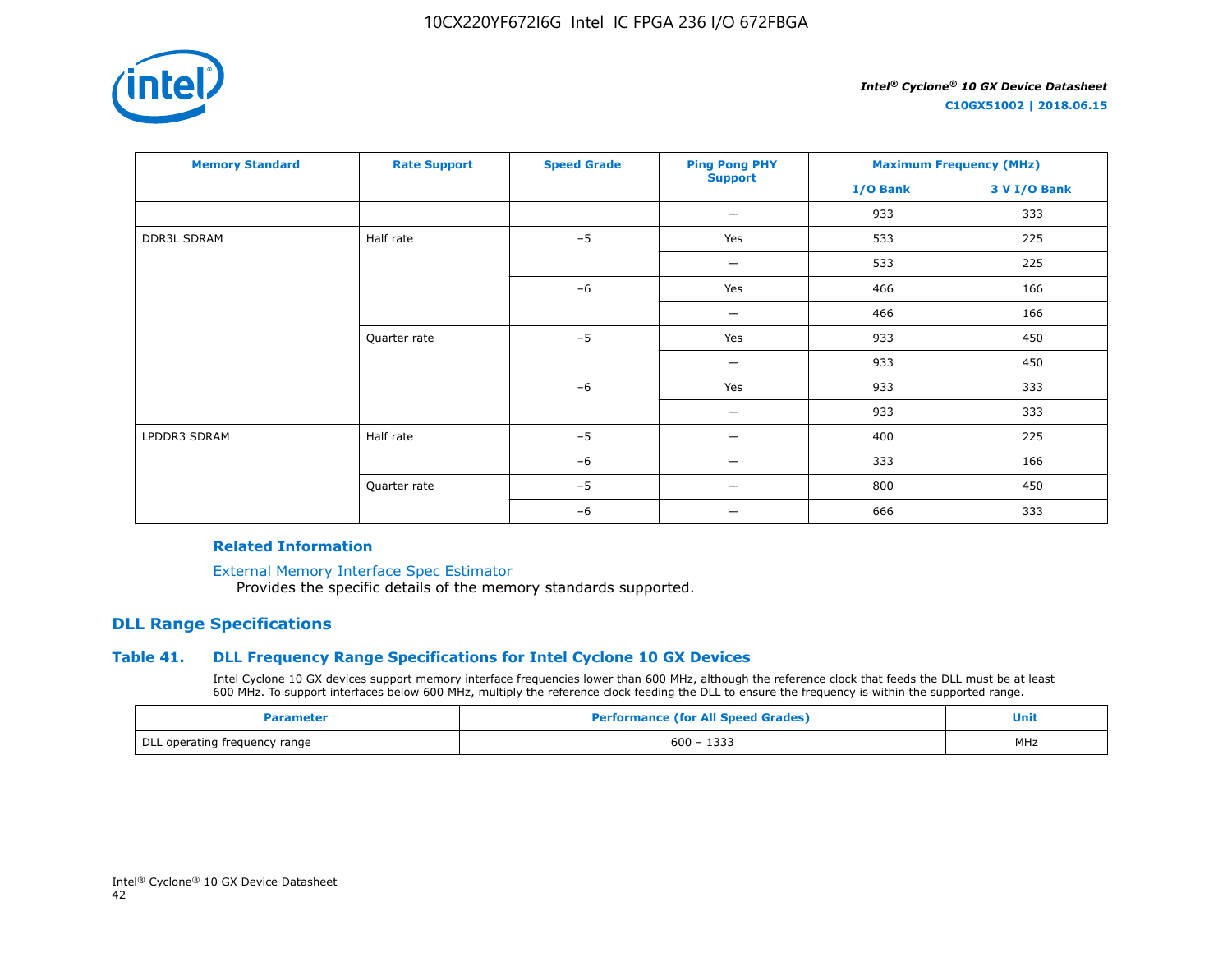

## **DQS Logic Block Specifications**

## Table 42. **DQS Phase Shift Error Specifications for DLL-Delayed Clock (t<sub>DQS\_PSERR</sub>) for Intel Cyclone 10 GX Devices**

This error specification is the absolute maximum and minimum error.

| Symbol                  | <b>Performance (for All Speed Grades)</b> | <b>Unit</b> |
|-------------------------|-------------------------------------------|-------------|
| t <sub>DQS</sub> _PSERR |                                           | ps          |

## **Memory Output Clock Jitter Specifications**

## **Table 43. Memory Output Clock Jitter Specifications for Intel Cyclone 10 GX Devices**

The clock jitter specification applies to the memory output clock pins clocked by an I/O PLL, or generated using differential signal-splitter and double data I/O circuits clocked by a PLL output routed on a PHY clock network as specified. Intel recommends using PHY clock networks for better jitter performance.

| The memory output clock jitter is applicable when an input jitter of 10 ps peak-to-peak is applied with bit error rate (BER) $10^{-12}$ , equivalent to 14 sigma. |  |
|-------------------------------------------------------------------------------------------------------------------------------------------------------------------|--|
|-------------------------------------------------------------------------------------------------------------------------------------------------------------------|--|

| <b>Protocol</b> | <b>Parameter</b>             | <b>Symbol</b>           | <b>Data Rate</b><br>(Mbps) | Min   | <b>Max</b> | Unit |
|-----------------|------------------------------|-------------------------|----------------------------|-------|------------|------|
| DDR3            | Clock period jitter          | $t$ JIT(per)            | 1,866                      | $-40$ | 40         | ps   |
|                 | Cycle-to-cycle period jitter | $\tau_{\text{JIT(cc)}}$ | 1,866                      | $-40$ | 40         | ps   |
|                 | Duty cycle jitter            | $t$ JIT $(duty)$        | 1,866                      | $-40$ | 40         | ps   |

## **OCT Calibration Block Specifications**

#### **Table 44. OCT Calibration Block Specifications for Intel Cyclone 10 GX Devices**

| <b>Symbol</b>                 | <b>Description</b>                                                                                                                                         | Min    | Typ | <b>Max</b> | Unit   |
|-------------------------------|------------------------------------------------------------------------------------------------------------------------------------------------------------|--------|-----|------------|--------|
| OCTUSRCLK                     | Clock required by OCT calibration blocks                                                                                                                   |        |     | 20         | MHz    |
| <b>LOCTCAL</b>                | Number of OCTUSRCLK clock cycles required for<br>$R_S$ OCT / $R_T$ OCT calibration                                                                         | > 2000 |     |            | Cycles |
| <b>LOCTSHIFT</b>              | Number of OCTUSRCLK clock cycles required for OCT code to shift out                                                                                        |        | 32  |            | Cycles |
| $\mathsf{T}_{\mathsf{RS-RT}}$ | Time required between the dyn_term_ctrl and oe signal transitions<br>in a bidirectional I/O buffer to dynamically switch between $Rs$ OCT and<br>$R_T$ OCT |        | 2.5 |            | ns     |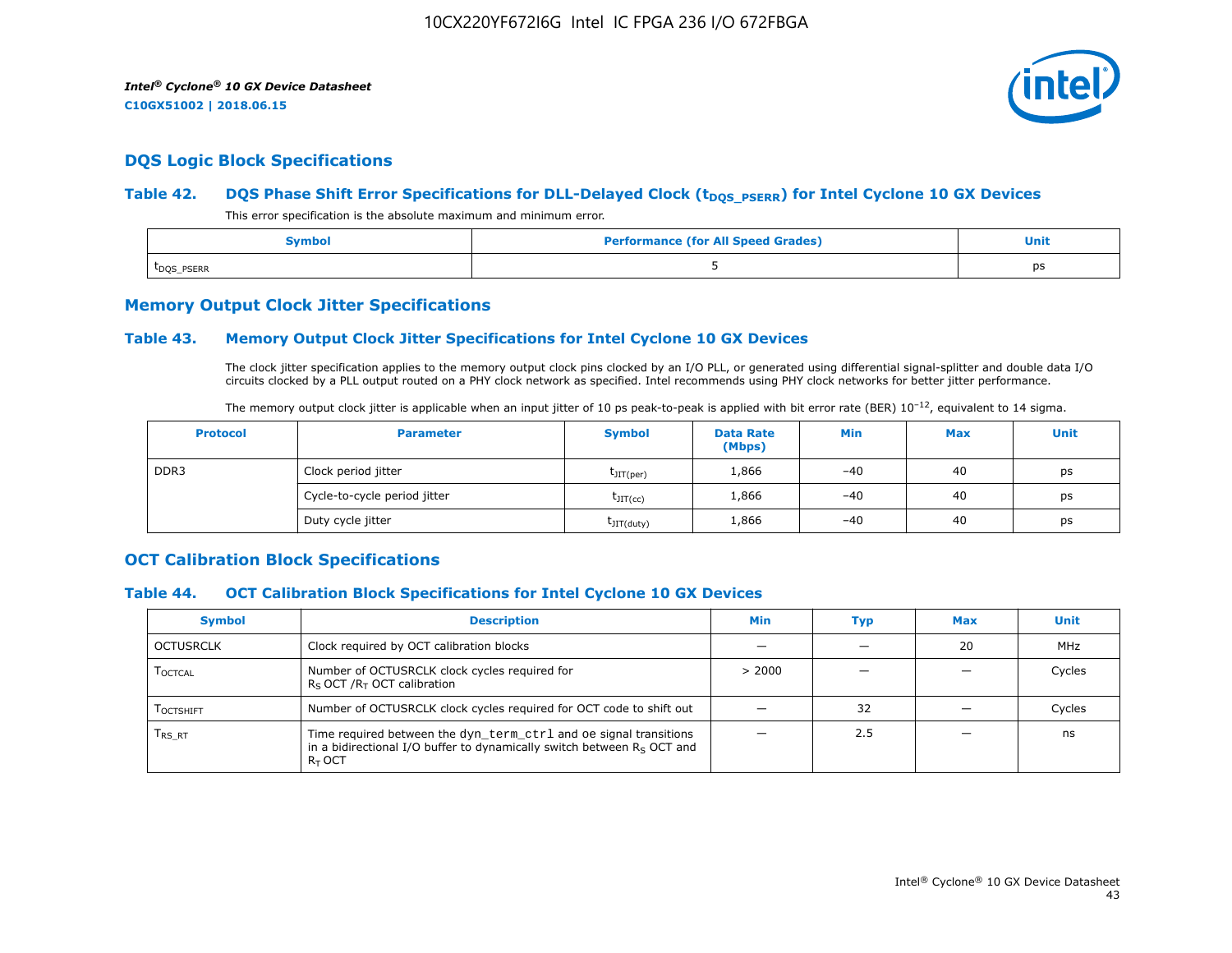

## **Figure 5. Timing Diagram for on oe and dyn\_term\_ctrl Signals**



# **Configuration Specifications**

This section provides configuration specifications and timing for Intel Cyclone 10 GX devices.

## **POR Specifications**

Power-on reset (POR) delay is defined as the delay between the time when all the power supplies monitored by the POR circuitry reach the minimum recommended operating voltage to the time when the nSTATUS is released high and your device is ready to begin configuration.

#### **Table 45. Fast and Standard POR Delay Specification for Intel Cyclone 10 GX Devices**

| <b>POR Delay</b> | Minimum | <b>Maximum</b> |    |
|------------------|---------|----------------|----|
| Fast             |         | $12^{(68)}$    | ms |
| Standard         | 100     | 300            | ms |

#### **Related Information**

[MSEL Pin Settings](https://www.altera.com/documentation/vua1487061384661.html#qui1490602367330)

Provides more information about POR delay based on MSEL pin settings for each configuration scheme.

<sup>&</sup>lt;sup>(68)</sup> The maximum pulse width of the fast POR delay is 12 ms, providing enough time for the PCIe hard IP to initialize after the POR trip.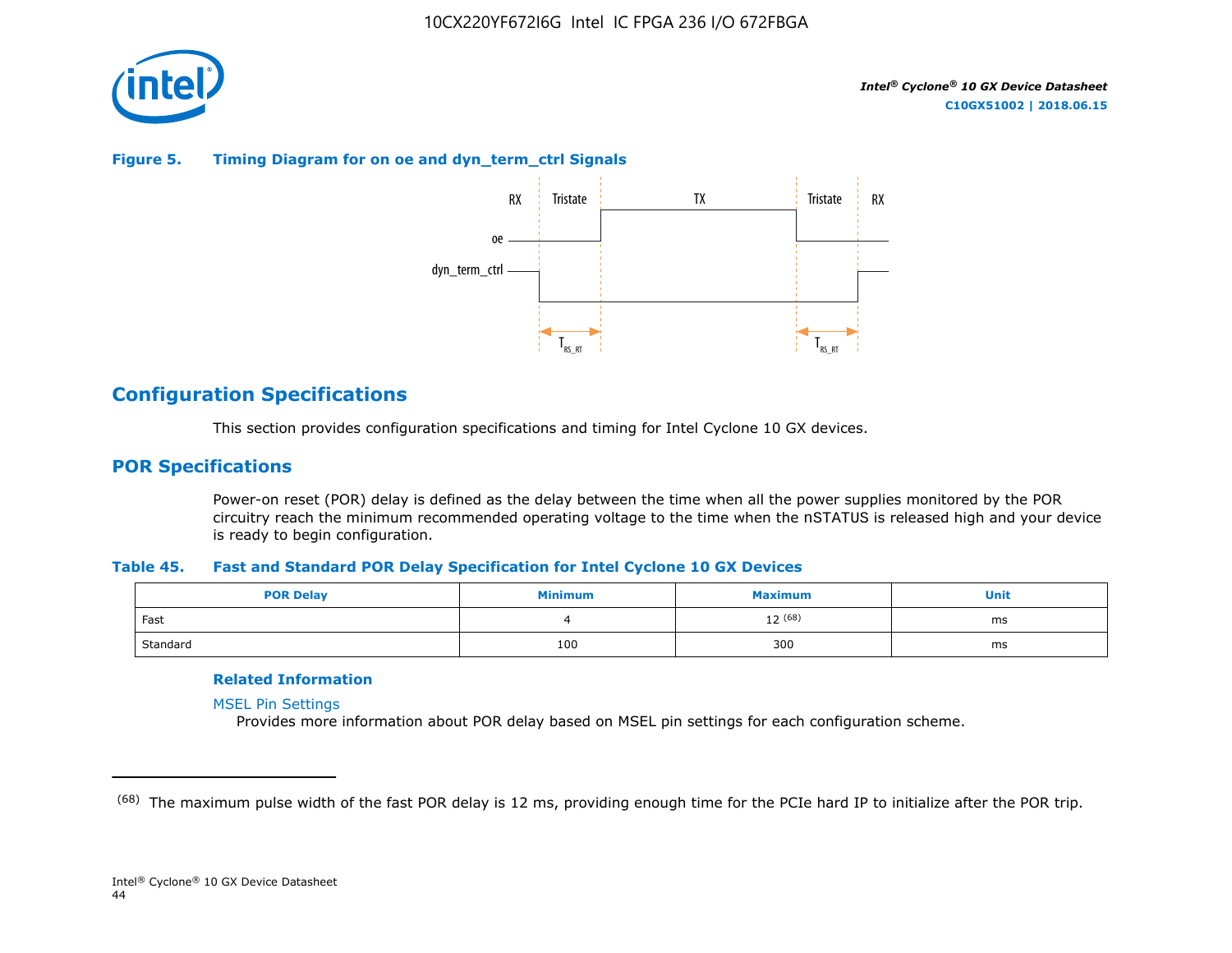

# **JTAG Configuration Timing**

| <b>Symbol</b>           | <b>Description</b>                       | Min            | <b>Max</b> | <b>Unit</b> |
|-------------------------|------------------------------------------|----------------|------------|-------------|
| $t_{\text{JCP}}$        | TCK clock period                         | 30, 167 $(69)$ |            | ns          |
| $t_{\rm JCH}$           | TCK clock high time                      | 14             |            | ns          |
| $t_{\text{JCL}}$        | TCK clock low time                       | 14             |            | ns          |
| $t_{JPSU (TDI)}$        | TDI JTAG port setup time                 | 2              |            | ns          |
| t <sub>JPSU</sub> (TMS) | TMS JTAG port setup time                 | 3              |            | ns          |
| $t_{\rm JPH}$           | JTAG port hold time                      |                |            | ns          |
| $t_{\text{JPCO}}$       | JTAG port clock to output                |                | 11         | ns          |
| $t_{JPZX}$              | JTAG port high impedance to valid output |                | 14         | ns          |
| $t_{JPXZ}$              | JTAG port valid output to high impedance |                | 14         | ns          |

## **Table 46. JTAG Timing Parameters and Values for Intel Cyclone 10 GX Devices**

# **FPP Configuration Timing**

## **DCLK-to-DATA[] Ratio (r) for FPP Configuration**

Fast passive parallel (FPP) configuration requires a different DCLK-to-DATA[] ratio when you turn on encryption or the compression feature.

Depending on the DCLK-to-DATA[] ratio, the host must send a DCLK frequency that is *r* times the DATA[] rate in byte per second (Bps) or word per second (Wps). For example, in FPP ×16 where the *r* is 2, the DCLK frequency must be 2 times the DATA[] rate in Wps.

<sup>&</sup>lt;sup>(69)</sup> The minimum TCK clock period is 167 ns if V<sub>CCBAT</sub> is within the range 1.2 V – 1.5 V when you perform the volatile key programming.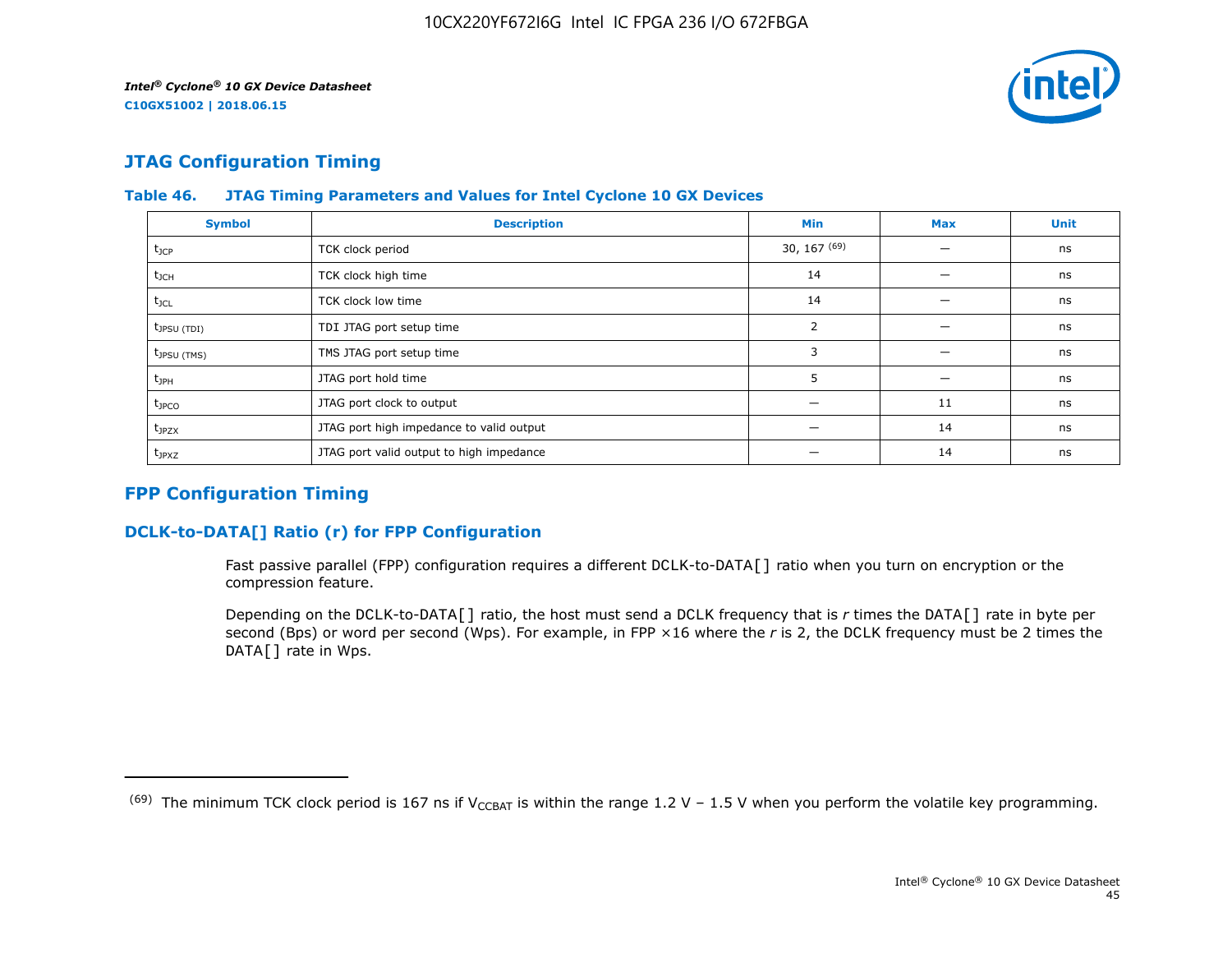

#### **Table 47. DCLK-to-DATA[] Ratio for Intel Cyclone 10 GX Devices**

You cannot turn on encryption and compression at the same time for Intel Cyclone 10 GX devices.

| <b>Configuration Scheme</b> | <b>Encryption</b> | <b>Compression</b> | <b>DCLK-to-DATA[] Ratio (r)</b> |
|-----------------------------|-------------------|--------------------|---------------------------------|
| FPP (8-bit wide)            | Off               | Off                |                                 |
|                             | On                | Off                |                                 |
|                             | Off               | On                 |                                 |
| FPP (16-bit wide)           | Off               | Off                |                                 |
|                             | On                | Off                |                                 |
|                             | Off               | On                 |                                 |
| FPP (32-bit wide)           | Off               | Off                |                                 |
|                             | On                | Off                | 4                               |
|                             | Off               | On                 |                                 |

## **FPP Configuration Timing when DCLK-to-DATA[] = 1**

*Note:* When you enable decompression or the design security feature, the DCLK-to-DATA[] ratio varies for FPP ×8, FPP ×16, and FPP ×32. For the respective DCLK-to-DATA[] ratio, refer to the DCLK-to-DATA[] Ratio for Intel Cyclone 10 GX Devices table.

## **Table 48. FPP Timing Parameters When the DCLK-to-DATA[] Ratio is 1 for Intel Cyclone 10 GX Devices**

Use these timing parameters when the decompression and design security features are disabled.

| <b>Symbol</b>       | <b>Parameter</b>             | <b>Minimum</b> | <b>Maximum</b>           | Unit      |
|---------------------|------------------------------|----------------|--------------------------|-----------|
| t <sub>CF2CD</sub>  | nCONFIG low to CONF DONE low | 480            | 1,440                    | ns        |
| $t_{CF2ST0}$        | nCONFIG low to nSTATUS low   | 320            | 960                      | ns        |
| $t_{CFG}$           | nCONFIG low pulse width      |                | $\overline{\phantom{0}}$ | μs        |
| t <sub>STATUS</sub> | nSTATUS low pulse width      | 268            | 3,000(70)                | μs        |
| $t$ CF2ST1          | nCONFIG high to nSTATUS high |                | $3,000^{(71)}$           | μs        |
|                     |                              |                |                          | continued |

 $(70)$  This value is applicable if you do not delay configuration by extending the nCONFIG or nSTATUS low pulse width.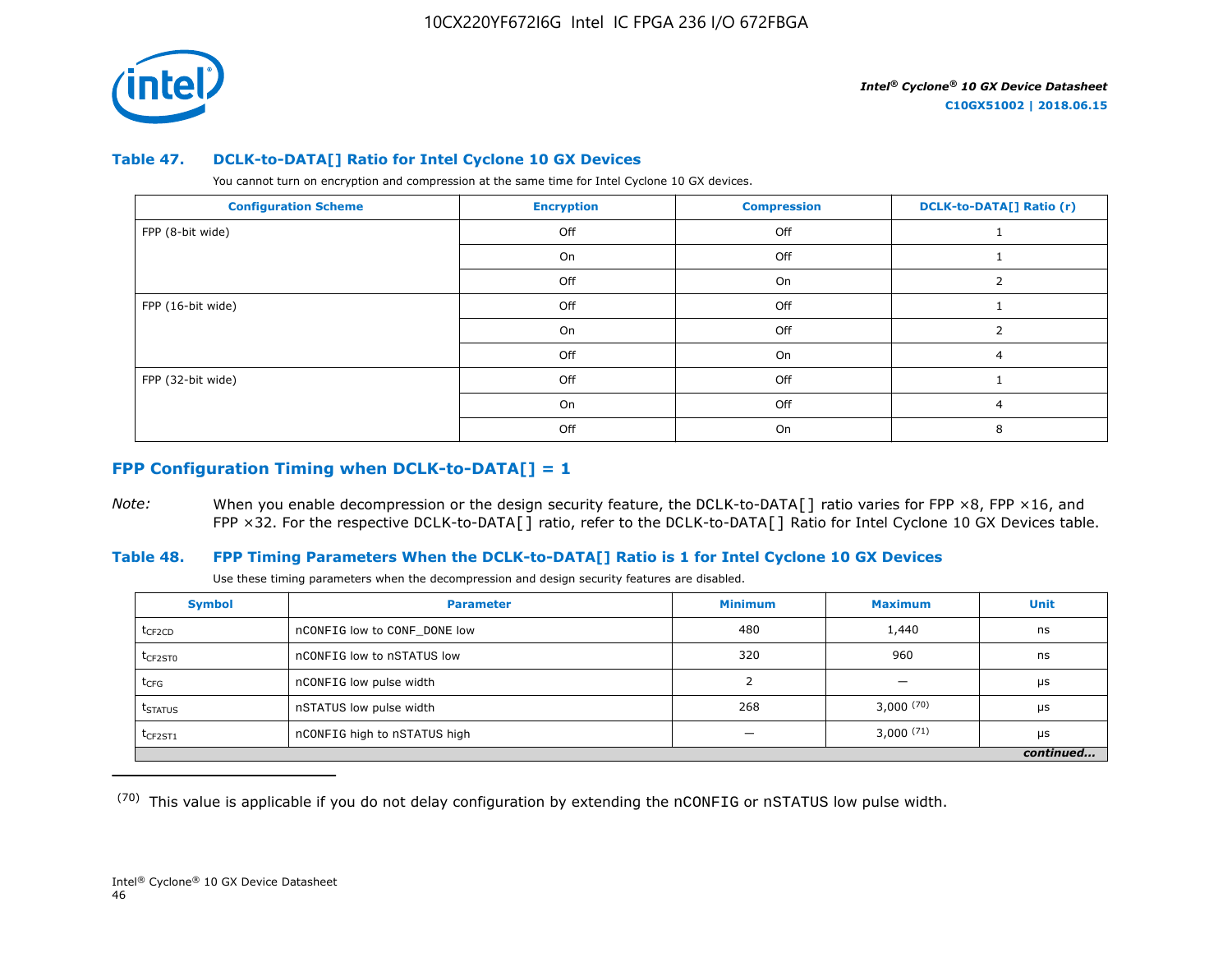



| <b>Symbol</b>       | <b>Parameter</b>                                     | <b>Minimum</b>                                | <b>Maximum</b> | <b>Unit</b> |
|---------------------|------------------------------------------------------|-----------------------------------------------|----------------|-------------|
| $t_{CF2CK}$ (72)    | nCONFIG high to first rising edge on DCLK            | 3,010                                         |                | μs          |
| $t_{ST2CK}$ (72)    | nSTATUS high to first rising edge of DCLK            | 10                                            |                | μs          |
| t <sub>DSU</sub>    | DATA[] setup time before rising edge on DCLK         | 5.5                                           |                | ns          |
| $t_{DH}$            | DATA[] hold time after rising edge on DCLK           | 0                                             |                | ns          |
| t <sub>CH</sub>     | DCLK high time                                       | $0.45 \times 1/f_{MAX}$                       |                | s           |
| $t_{CL}$            | DCLK low time                                        | $0.45 \times 1/f_{MAX}$                       |                | s           |
| $t_{CLK}$           | DCLK period                                          | $1/f_{MAX}$                                   |                | s           |
| $f_{MAX}$           | DCLK frequency (FPP $\times 8/\times 16/\times 32$ ) |                                               | 100            | <b>MHz</b>  |
| t <sub>CD2UM</sub>  | CONF_DONE high to user mode (73)                     | 175                                           | 830            | μs          |
| $t_{CD2CU}$         | CONF_DONE high to CLKUSR enabled                     | $4 \times$ maximum DCLK<br>period             |                |             |
| t <sub>CD2UMC</sub> | CONF_DONE high to user mode with CLKUSR option on    | $t_{CD2CU}$ +<br>$(600 \times$ CLKUSR period) |                |             |

## **Related Information**

[FPP Configuration Timing](https://www.altera.com/documentation/vua1487061384661.html#sss1425901817612)

Provides the FPP configuration timing waveforms.

<sup>(71)</sup> This value is applicable if you do not delay configuration by externally holding the nSTATUS low.

<sup>(72)</sup> If nSTATUS is monitored, follow the  $t_{ST2CK}$  specification. If nSTATUS is not monitored, follow the  $t_{CF2CK}$  specification.

<sup>(73)</sup> The minimum and maximum numbers apply only if you chose the internal oscillator as the clock source for initializing the device.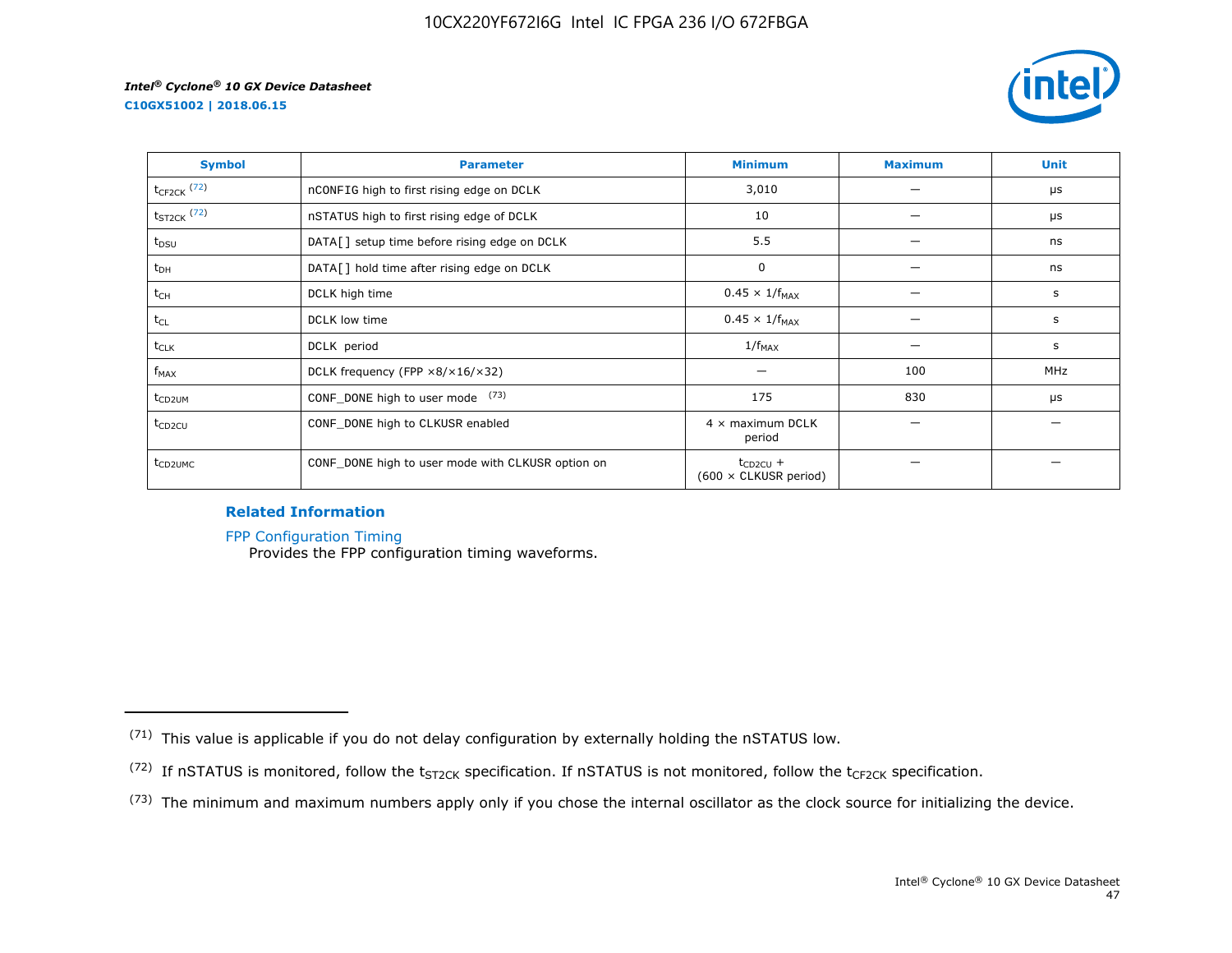

# **FPP Configuration Timing when DCLK-to-DATA[] >1**

## **Table 49. FPP Timing Parameters When the DCLK-to-DATA[] Ratio is >1 for Intel Cyclone 10 GX Devices**

Use these timing parameters when you use the decompression and design security features.

| <b>Symbol</b>       | <b>Parameter</b>                             | <b>Minimum</b>          | <b>Maximum</b> | <b>Unit</b> |
|---------------------|----------------------------------------------|-------------------------|----------------|-------------|
| $t_{CF2CD}$         | nCONFIG low to CONF_DONE low                 | 480                     | 1,440          | ns          |
| $t_{CF2ST0}$        | nCONFIG low to nSTATUS low                   | 320                     | 960            | ns          |
| $t_{CFG}$           | nCONFIG low pulse width                      | 2                       |                | μs          |
| t <sub>STATUS</sub> | nSTATUS low pulse width                      | 268                     | 3,000(74)      | μs          |
| $t_{CF2ST1}$        | nCONFIG high to nSTATUS high                 |                         | 3,000(74)      | μs          |
| $t_{CF2CK}$ (75)    | nCONFIG high to first rising edge on DCLK    | 3,010                   |                | $\mu$ s     |
| $t_{ST2CK}$ (75)    | nSTATUS high to first rising edge of DCLK    | 10                      |                | μs          |
| $t_{DSU}$           | DATA[] setup time before rising edge on DCLK | 5.5                     |                | ns          |
| $t_{DH}$            | DATA[] hold time after rising edge on DCLK   | $N-1/f_{DCLK}$ (76)     |                | s           |
| $t_{CH}$            | DCLK high time                               | $0.45 \times 1/f_{MAX}$ |                | s           |
| $t_{CL}$            | DCLK low time                                | $0.45 \times 1/f_{MAX}$ | —              | s           |
| $t_{CLK}$           | DCLK period                                  | $1/f_{MAX}$             |                | s           |
| $f_{MAX}$           | DCLK frequency (FPP ×8/×16/×32)              | -                       | 100            | <b>MHz</b>  |
| $t_{R}$             | Input rise time                              | -                       | 40             | ns          |
| $t_F$               | Input fall time                              | -                       | 40             | ns          |
|                     |                                              |                         |                | continued   |

 $(74)$  You can obtain this value if you do not delay configuration by extending the nCONFIG or nSTATUS low pulse width.

<sup>&</sup>lt;sup>(75)</sup> If nSTATUS is monitored, follow the  $t_{ST2CK}$  specification. If nSTATUS is not monitored, follow the  $t_{CF2CK}$  specification.

<sup>(76)</sup> *N* is the DCLK-to-DATA ratio and  $f_{DCLK}$  is the DCLK frequency the system is operating.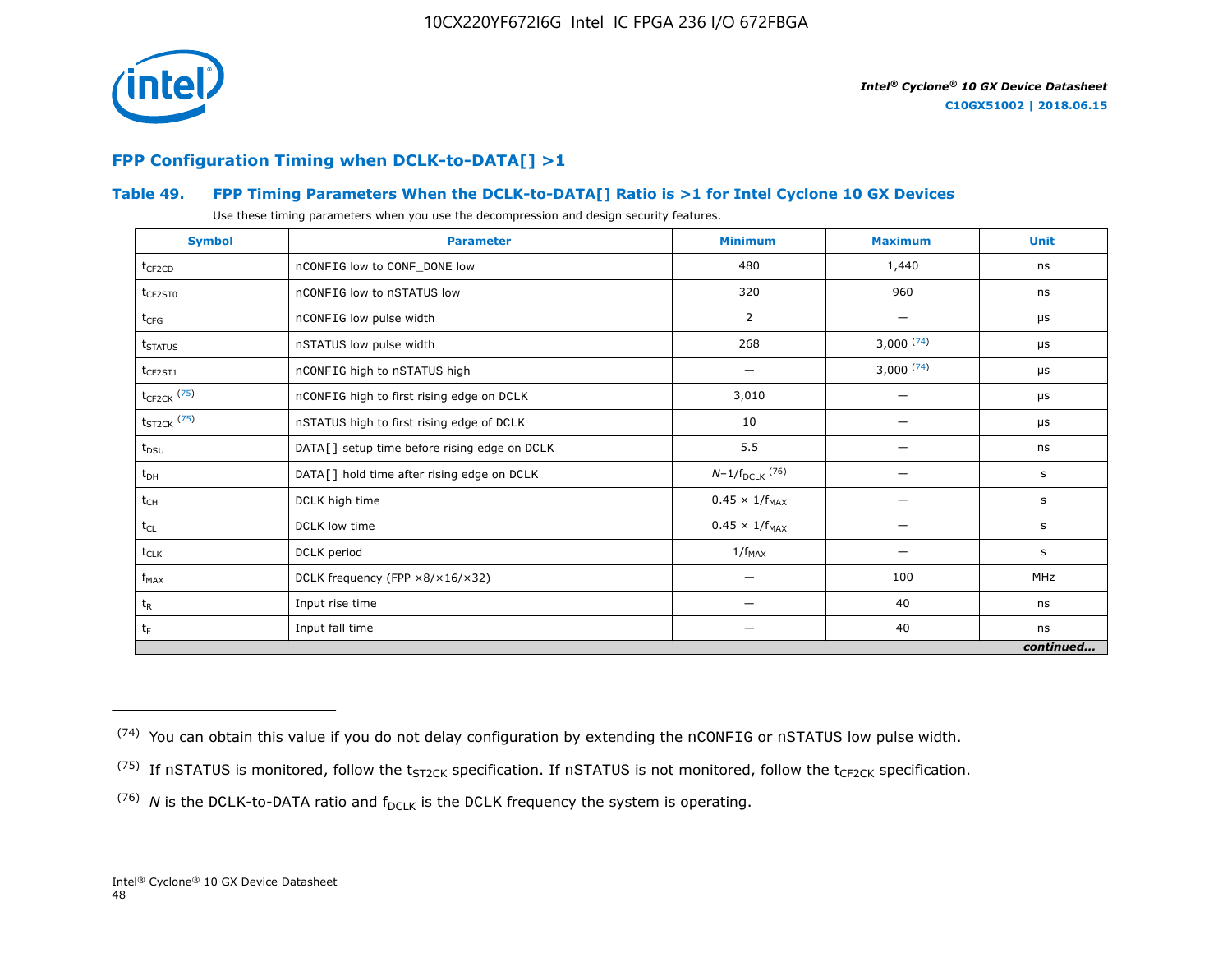

| <b>Symbol</b>       | <b>Parameter</b>                                  | <b>Minimum</b>                                | <b>Maximum</b>           | <b>Unit</b> |
|---------------------|---------------------------------------------------|-----------------------------------------------|--------------------------|-------------|
| t <sub>CD2UM</sub>  | CONF_DONE high to user mode (77)                  | 175                                           | 830                      | μs          |
| t <sub>CD2CU</sub>  | CONF_DONE high to CLKUSR enabled                  | $4 \times$ maximum DCLK<br>period             | $\overline{\phantom{0}}$ | -           |
| t <sub>CD2UMC</sub> | CONF_DONE high to user mode with CLKUSR option on | $t_{CD2CU}$ +<br>$(600 \times$ CLKUSR period) |                          | –           |

#### **Related Information**

#### [FPP Configuration Timing](https://www.altera.com/documentation/vua1487061384661.html#sss1425901817612)

Provides the FPP configuration timing waveforms.

## **AS Configuration Timing**

#### **Table 50. AS Timing Parameters for AS ×1 and AS ×4 Configurations in Intel Cyclone 10 GX Devices**

The minimum and maximum numbers apply only if you choose the internal oscillator as the clock source for initializing the device.

The t<sub>CF2CD</sub>, t<sub>CF2ST0</sub>, t<sub>CFG</sub>, t<sub>STATUS</sub>, and t<sub>CF2ST1</sub> timing parameters are identical to the timing parameters for passive serial (PS) mode listed in PS Timing Parameters for Intel Cyclone 10 GX Devices table.

| <b>Symbol</b>       | <b>Parameter</b>                                  | <b>Minimum</b>                                | <b>Maximum</b> | <b>Unit</b> |
|---------------------|---------------------------------------------------|-----------------------------------------------|----------------|-------------|
| $t_{CO}$            | DCLK falling edge to AS_DATA0/ASDO output         |                                               |                | ns          |
| $t_{\text{SU}}$     | Data setup time before falling edge on DCLK       |                                               |                | ns          |
| $t_{DH}$            | Data hold time after falling edge on DCLK         | 1.5                                           |                | ns          |
| t <sub>CD2UM</sub>  | CONF_DONE high to user mode                       | 175                                           | 830            | μs          |
| $t_{CD2CU}$         | CONF_DONE high to CLKUSR enabled                  | $4 \times$ maximum DCLK<br>period             |                |             |
| t <sub>CD2UMC</sub> | CONF_DONE high to user mode with CLKUSR option on | $t_{CD2CU}$ + (600 $\times$ CLKUSR<br>period) |                |             |

<sup>(77)</sup> The minimum and maximum numbers apply only if you use the internal oscillator as the clock source for initializing the device.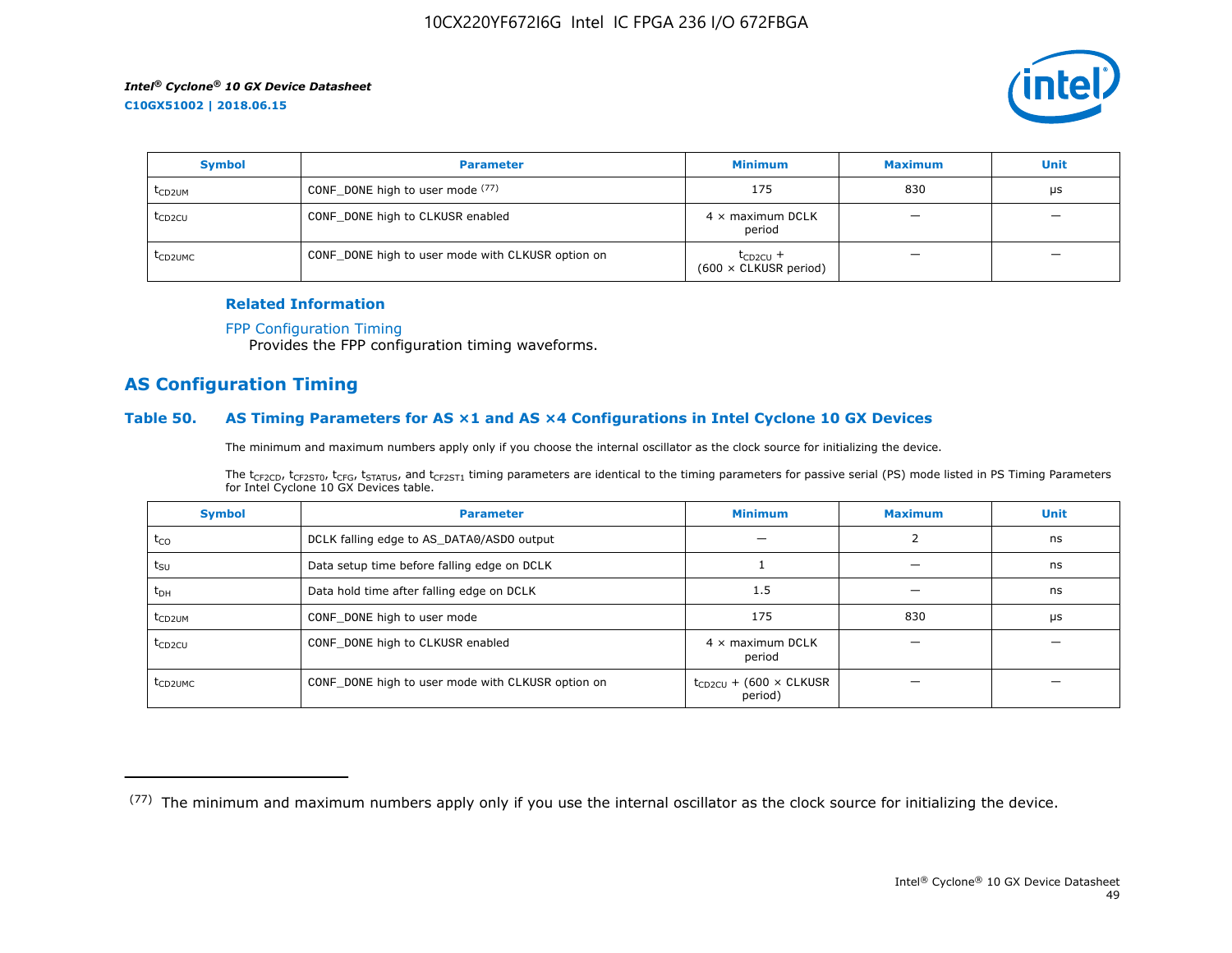

#### **Related Information**

- PS Configuration Timing on page 50
- [AS Configuration Timing](https://www.altera.com/documentation/vua1487061384661.html#sss1425901879133) Provides the AS configuration timing waveform.

# **DCLK Frequency Specification in the AS Configuration Scheme**

## **Table 51. DCLK Frequency Specification in the AS Configuration Scheme**

This table lists the internal clock frequency specification for the AS configuration scheme.

The DCLK frequency specification applies when you use the internal oscillator as the configuration clock source.

The AS multi-device configuration scheme does not support DCLK frequency of 100 MHz.

You can only set 12.5, 25, 50, and 100 MHz in the Intel Quartus Prime software.

| <b>Parameter</b>                             | <b>Minimum</b> | <b>Typical</b> | <b>Maximum</b> | <b>Intel Quartus Prime</b><br><b>Software Settings</b> | <b>Unit</b> |
|----------------------------------------------|----------------|----------------|----------------|--------------------------------------------------------|-------------|
| DCLK frequency in AS configuration<br>scheme | 5.3            | 7.5            | 9.7            | 12.5                                                   | MHz         |
|                                              | 10.5           | 15.0           | 19.3           | 25.0                                                   | MHz         |
|                                              | 21.0           | 30.0           | 38.5           | 50.0                                                   | MHz         |
|                                              | 42.0           | 60.0           | 77.0           | 100.0                                                  | MHz         |

## **PS Configuration Timing**

#### **Table 52. PS Timing Parameters for Intel Cyclone 10 GX Devices**

| <b>Symbol</b>       | <b>Parameter</b>             | <b>Minimum</b> | <b>Maximum</b> | <b>Unit</b> |
|---------------------|------------------------------|----------------|----------------|-------------|
| $t_{CF2CD}$         | nCONFIG low to CONF DONE low | 480            | 1,440          | ns          |
| t <sub>CF2ST0</sub> | nCONFIG low to nSTATUS low   | 320            | 960            | ns          |
| $t_{CFG}$           | nCONFIG low pulse width      |                |                | μs          |
| t <sub>STATUS</sub> | nSTATUS low pulse width      | 268            | $3,000^{(78)}$ | μs          |
| $t_{CF2ST1}$        | nCONFIG high to nSTATUS high |                | $3,000^{(79)}$ | μs          |
|                     |                              |                |                | continued   |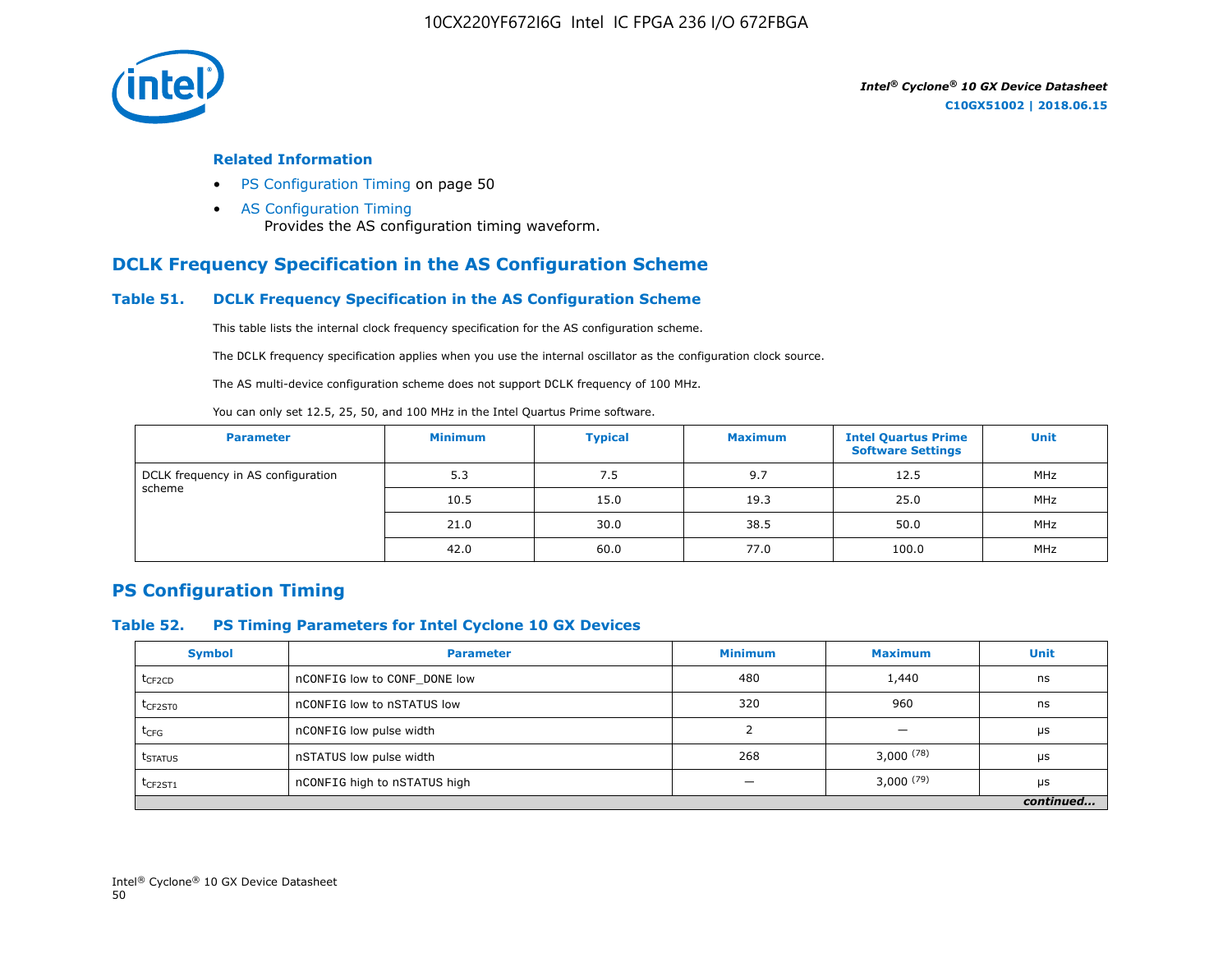**C10GX51002 | 2018.06.15**



| <b>Symbol</b>       | <b>Parameter</b>                                  | <b>Minimum</b>                                | <b>Maximum</b> | <b>Unit</b> |
|---------------------|---------------------------------------------------|-----------------------------------------------|----------------|-------------|
| $t_{CF2CK}$ (80)    | nCONFIG high to first rising edge on DCLK         | 3,010                                         |                | μs          |
| $t_{ST2CK}$ $(80)$  | nSTATUS high to first rising edge of DCLK         | 10                                            |                | μs          |
| t <sub>DSU</sub>    | DATA[] setup time before rising edge on DCLK      | 5.5                                           |                | ns          |
| $t_{DH}$            | DATA[] hold time after rising edge on DCLK        | 0                                             |                | ns          |
| t <sub>CH</sub>     | DCLK high time                                    | $0.45 \times 1/f_{MAX}$                       |                | s           |
| $t_{CL}$            | DCLK low time                                     | $0.45 \times 1/f_{MAX}$                       |                | s           |
| $t_{CLK}$           | DCLK period                                       | $1/f_{MAX}$                                   |                | s           |
| $f_{MAX}$           | DCLK frequency                                    |                                               | 125            | MHz         |
| t <sub>CD2UM</sub>  | CONF_DONE high to user mode (81)                  | 175                                           | 830            | μs          |
| t <sub>CD2CU</sub>  | CONF_DONE high to CLKUSR enabled                  | $4 \times$ maximum DCLK<br>period             |                |             |
| t <sub>CD2UMC</sub> | CONF_DONE high to user mode with CLKUSR option on | $t_{CD2CU}$ + (600 $\times$ CLKUSR<br>period) |                |             |

## **Related Information**

[PS Configuration Timing](https://www.altera.com/documentation/vua1487061384661.html#sss1425901911993)

Provides the PS configuration timing waveform.

 $(81)$  The minimum and maximum numbers apply only if you choose the internal oscillator as the clock source for initializing the device.

 $(78)$  This value is applicable if you do not delay configuration by extending the nCONFIG or nSTATUS low pulse width.

<sup>(79)</sup> This value is applicable if you do not delay configuration by externally holding the nSTATUS low.

<sup>(80)</sup> If nSTATUS is monitored, follow the  $t_{ST2CK}$  specification. If nSTATUS is not monitored, follow the  $t_{CF2CK}$  specification.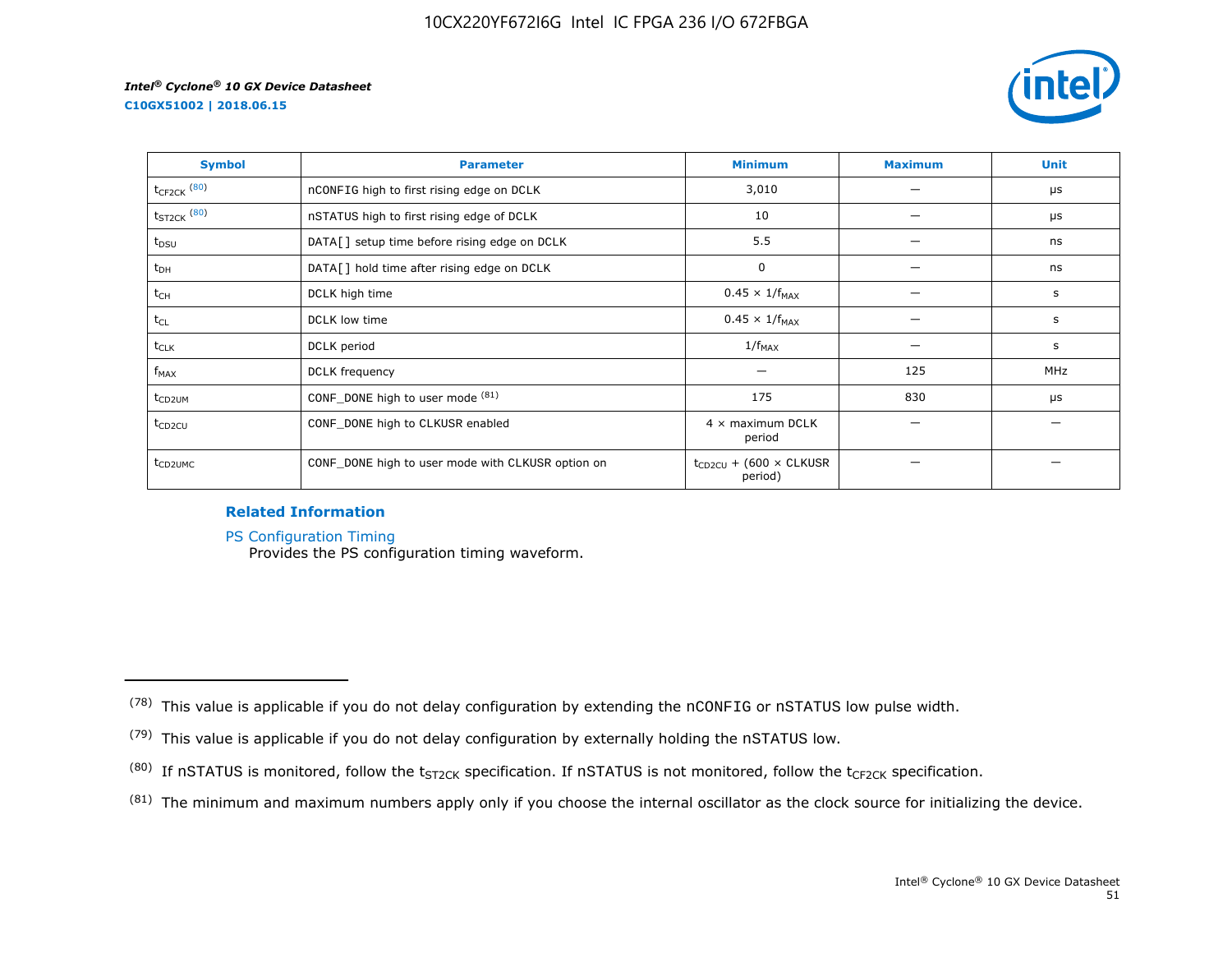

# **Initialization**

**Table 53. Initialization Clock Source Option and the Maximum Frequency for Intel Cyclone 10 GX Devices**

| <b>Initialization Clock Source</b> | <b>Configuration Scheme</b> | <b>Maximum Frequency (MHz)</b> | <b>Minimum Number of Clock Cycles</b> |
|------------------------------------|-----------------------------|--------------------------------|---------------------------------------|
| Internal Oscillator                | AS, PS, and FPP             | 12.5                           | 600                                   |
| CLKUSR (82)(83)                    | AS, PS, and FPP             | 100                            |                                       |

# **Configuration Files**

There are two types of configuration bit stream formats for different configuration schemes:

- PS and FPP-Raw Binary File (.rbf)
- AS-Raw Programming Data File (.rpd)

The .rpd file size follows the Intel configuration devices capacity. However, the actual configuration bit stream size for .rpd file is the same as .rbf file.

<sup>(82)</sup> To enable CLKUSR as the initialization clock source, in the Intel Quartus Prime software, select **Device and Pin Options** ➤ **General** ➤ **Device initialization clock source** ➤ **CLKUSR pin**.

 $(83)$  If you use the CLKUSR pin for AS and transceiver calibration simultaneously, the only allowed frequency is 100 MHz.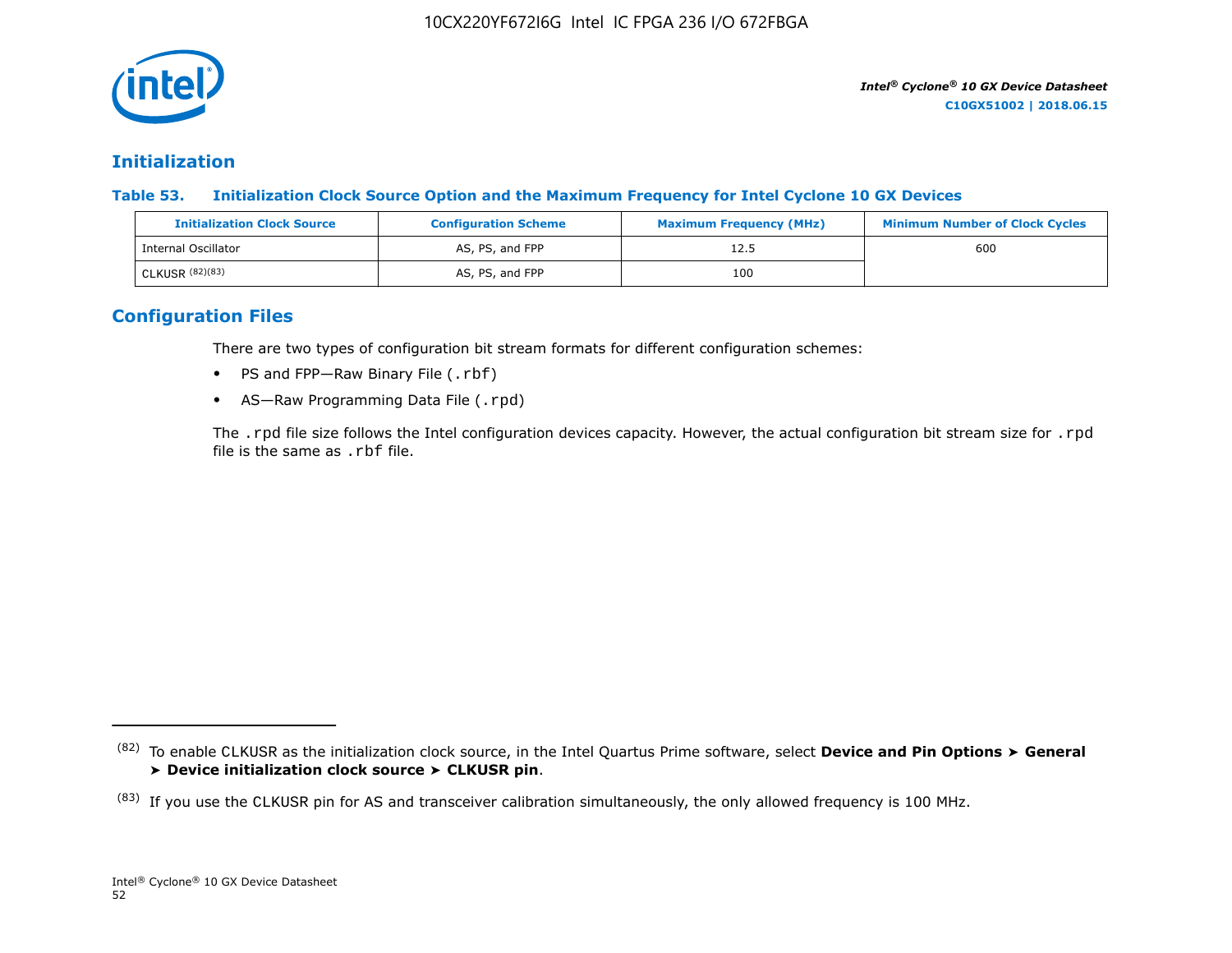**C10GX51002 | 2018.06.15**



#### **Table 54. Configuration Bit Stream Sizes for Intel Cyclone 10 GX Devices**

Use this table to estimate the file size before design compilation. Different configuration file formats, such as a hexadecimal file (.hex) or tabular text file (.ttf) format, have different file sizes.

For the different types of configuration file and file sizes, refer to the Intel Quartus Prime software. However, for a specific version of the Intel Quartus Prime software, any design targeted for the same device has the same uncompressed configuration file size.

I/O configuration shift register (IOCSR) is a long shift register that facilitates the device I/O peripheral settings. The IOCSR bit stream is part of the uncompressed configuration bit stream, and it is specifically for the Configuration via Protocol (CvP) feature.

Uncompressed configuration bit stream sizes are subject to change for improvements and optimizations in the configuration algorithm.

| <b>Variant</b>      | <b>Product Line</b> | <b>Uncompressed Configuration Bit</b><br><b>Stream Size (bits)</b> | <b>IOCSR Bit Stream Size (bits)</b> | <b>Recommended EPCO-L Serial Configuration</b><br><b>Device</b> |
|---------------------|---------------------|--------------------------------------------------------------------|-------------------------------------|-----------------------------------------------------------------|
| Intel Cyclone 10 GX | GX 085              | 81,923,582                                                         | 2,507,264                           | EPCQ-L256 or higher density                                     |
|                     | GX 105              | 81,923,582                                                         | 2,507,264                           | EPCQ-L256 or higher density                                     |
|                     | GX 150              | 81,923,582                                                         | 2,507,264                           | EPCQ-L256 or higher density                                     |
|                     | GX 220              | 81,923,582                                                         | 2,507,264                           | EPCQ-L256 or higher density                                     |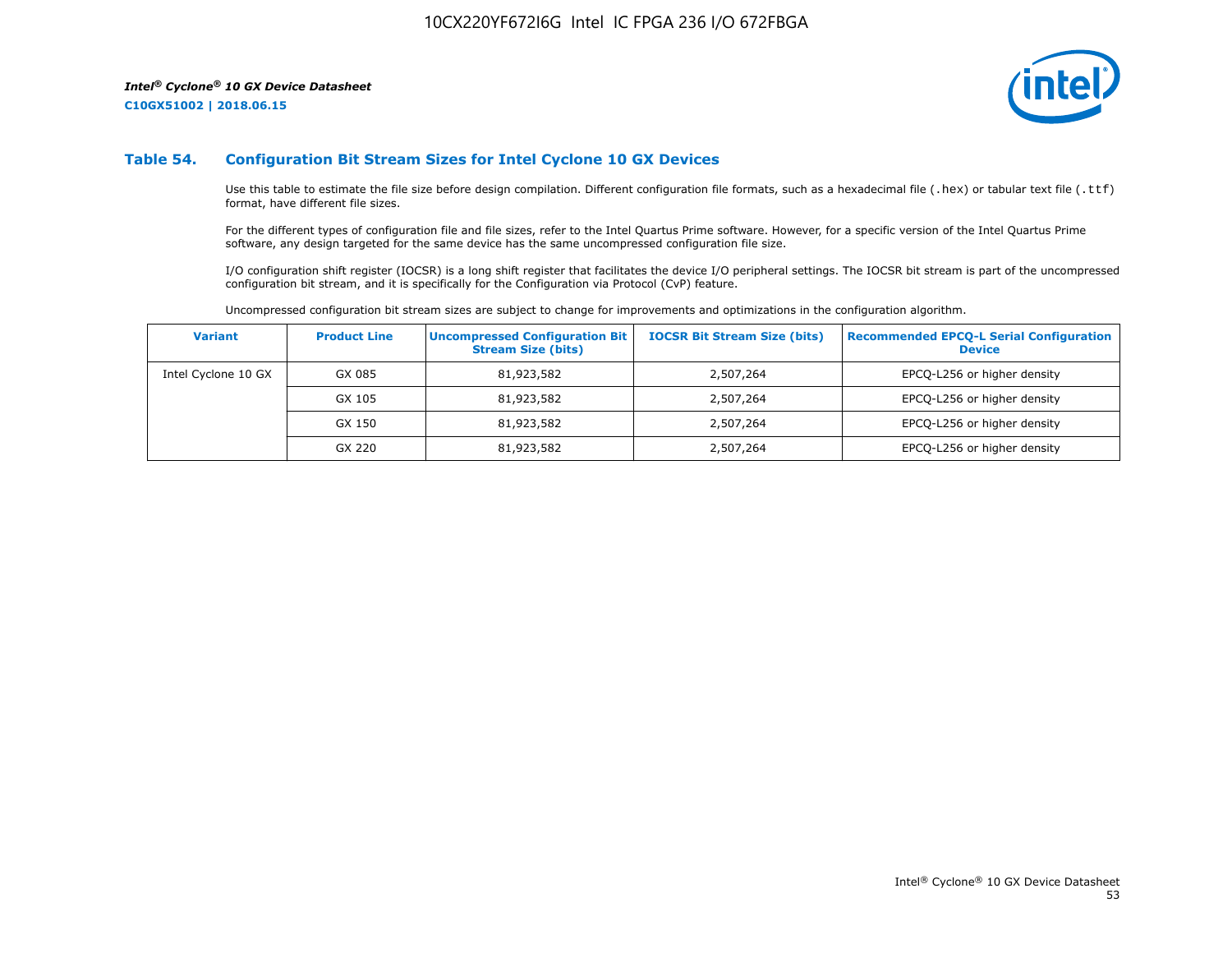

# **Minimum Configuration Time Estimation**

## **Table 55. Minimum Configuration Time Estimation for Intel Cyclone 10 GX Devices**

The estimated values are based on the uncompressed configuration bit stream sizes in the Configuration Bit Stream Sizes for Intel Cyclone 10 GX Devices table.

| <b>Variant</b>      | <b>Product Line</b> | <b>Active Serial (84)</b> |                   |                                           |       | <b>Fast Passive Parallel (85)</b> |                                                     |
|---------------------|---------------------|---------------------------|-------------------|-------------------------------------------|-------|-----------------------------------|-----------------------------------------------------|
|                     |                     | Width                     | <b>DCLK (MHz)</b> | <b>Minimum Configuration</b><br>Time (ms) | Width | <b>DCLK (MHz)</b>                 | <b>Minimum</b><br><b>Configuration Time</b><br>(ms) |
| Intel Cyclone 10 GX | GX 085              | 4                         | 100               | 204.81                                    | 32    | 100                               | 25.60                                               |
|                     | GX 105              | 4                         | 100               | 204.81                                    | 32    | 100                               | 25.60                                               |
|                     | GX 150              | 4                         | 100               | 204.81                                    | 32    | 100                               | 25.60                                               |
|                     | GX 220              |                           | 100               | 204.81                                    | 32    | 100                               | 25.60                                               |

## **Related Information**

- Configuration Files on page 52
- DCLK Frequency Specification in the AS Configuration Scheme on page 50 Provides the DCLK frequency using internal oscillator.

<sup>(84)</sup> The minimum configuration time is calculated based on DCLK frequency of 100 MHz. Only external CLKUSR may guarantee the frequency accuracy of 100 MHz. If you use internal oscillator of 100 MHz, you may not get the actual frequency of 100 MHz. For the DCLK frequency using internal oscillator, refer to the DCLK Frequency Specification in the AS Configuration Scheme table.

<sup>(85)</sup> Maximum FPGA FPP bandwidth may exceed bandwidth available from some external storage or control logic.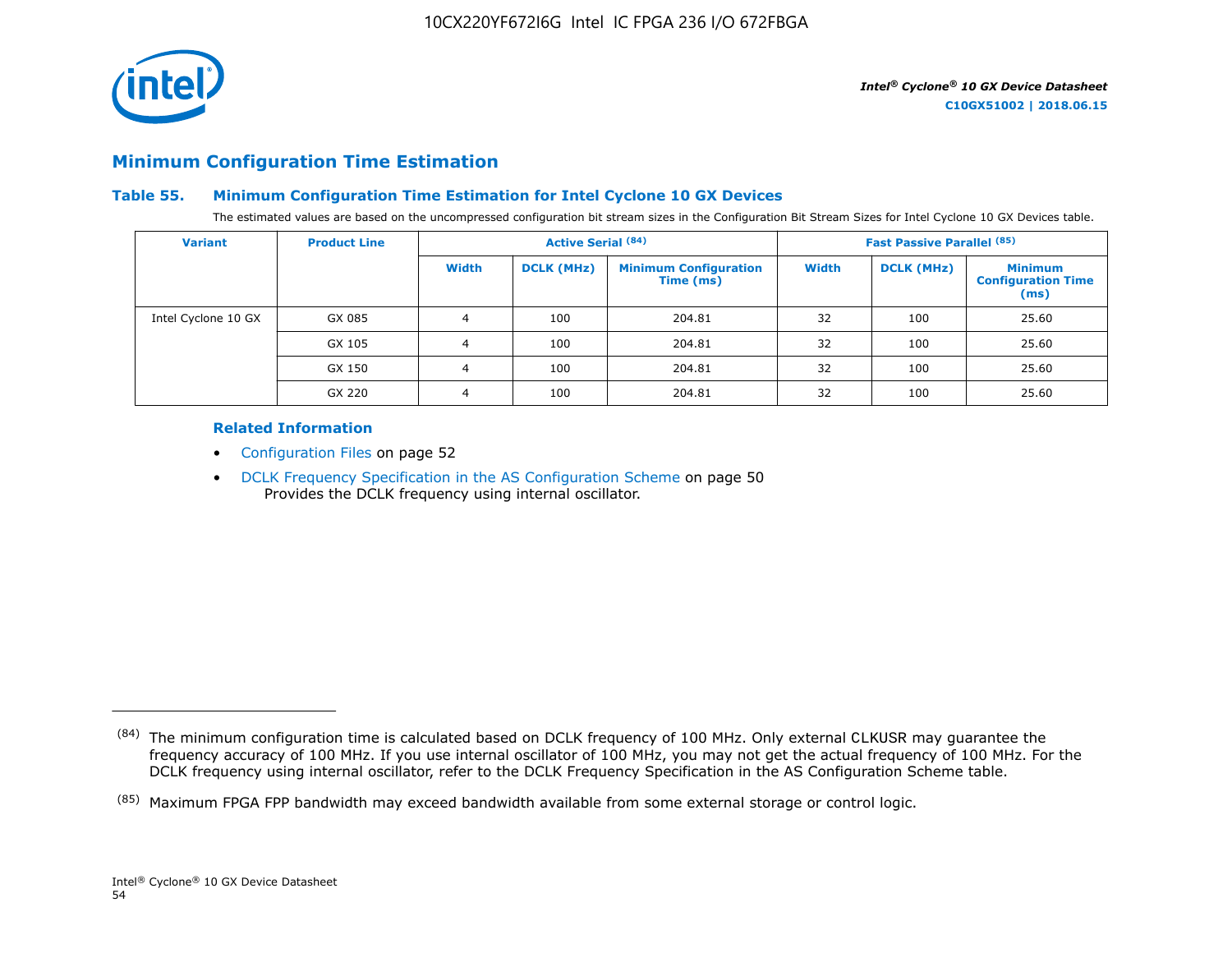

# **Remote System Upgrades**

## **Table 56. Remote System Upgrade Circuitry Timing Specifications for Intel Cyclone 10 GX Devices**

| <b>Parameter</b>               | <b>Minimum</b>           | <b>Maximum</b>           | Unit |
|--------------------------------|--------------------------|--------------------------|------|
| $f_{MAX_RU_CLK}$ (86)          | $\overline{\phantom{0}}$ | 40                       | MHz  |
| $t_{RU\_nCONFIG}$ (87)         | 250                      | $\overline{\phantom{a}}$ | ns   |
| $t_{\text{RU\_nRSTIMER}}$ (88) | 250                      |                          | ns   |

#### **Related Information**

- [Remote System Upgrade State Machine](https://www.altera.com/documentation/vua1487061384661.html#sam1403483214821) Provides more information about configuration reset (RU\_CONFIG) signal.
- [User Watchdog Timer](https://www.altera.com/documentation/vua1487061384661.html#sam1403483217279) Provides more information about reset\_timer (RU\_nRSTIMER) signal.

# **User Watchdog Internal Circuitry Timing Specifications**

## **Table 57. User Watchdog Internal Oscillator Frequency Specifications for Intel Cyclone 10 GX Devices**

| amete                                       | 1inimur      | <b>Typical</b> | ximum | Unit<br>__ |
|---------------------------------------------|--------------|----------------|-------|------------|
| User watchdog internal oscillator frequency | - -<br>ن ، ب | ,              | ᆂᄼᅩ   | MHz        |

# **I/O Timing**

I/O timing data is typically used prior to designing the FPGA to get an estimate of the timing budget as part of the timing analysis. You may generate the I/O timing report manually using the Timing Analyzer or using the automated script.

<sup>(86)</sup> This clock is user-supplied to the remote system upgrade circuitry. If you are using the Remote Update Intel FPGA IP core, the clock user-supplied to the Remote Update Intel FPGA IP core must meet this specification.

 $(87)$  This is equivalent to strobing the reconfiguration input of the Remote Update Intel FPGA IP core high for the minimum timing specification.

<sup>&</sup>lt;sup>(88)</sup> This is equivalent to strobing the reset\_timer input of the Remote Update Intel FPGA IP core high for the minimum timing specification.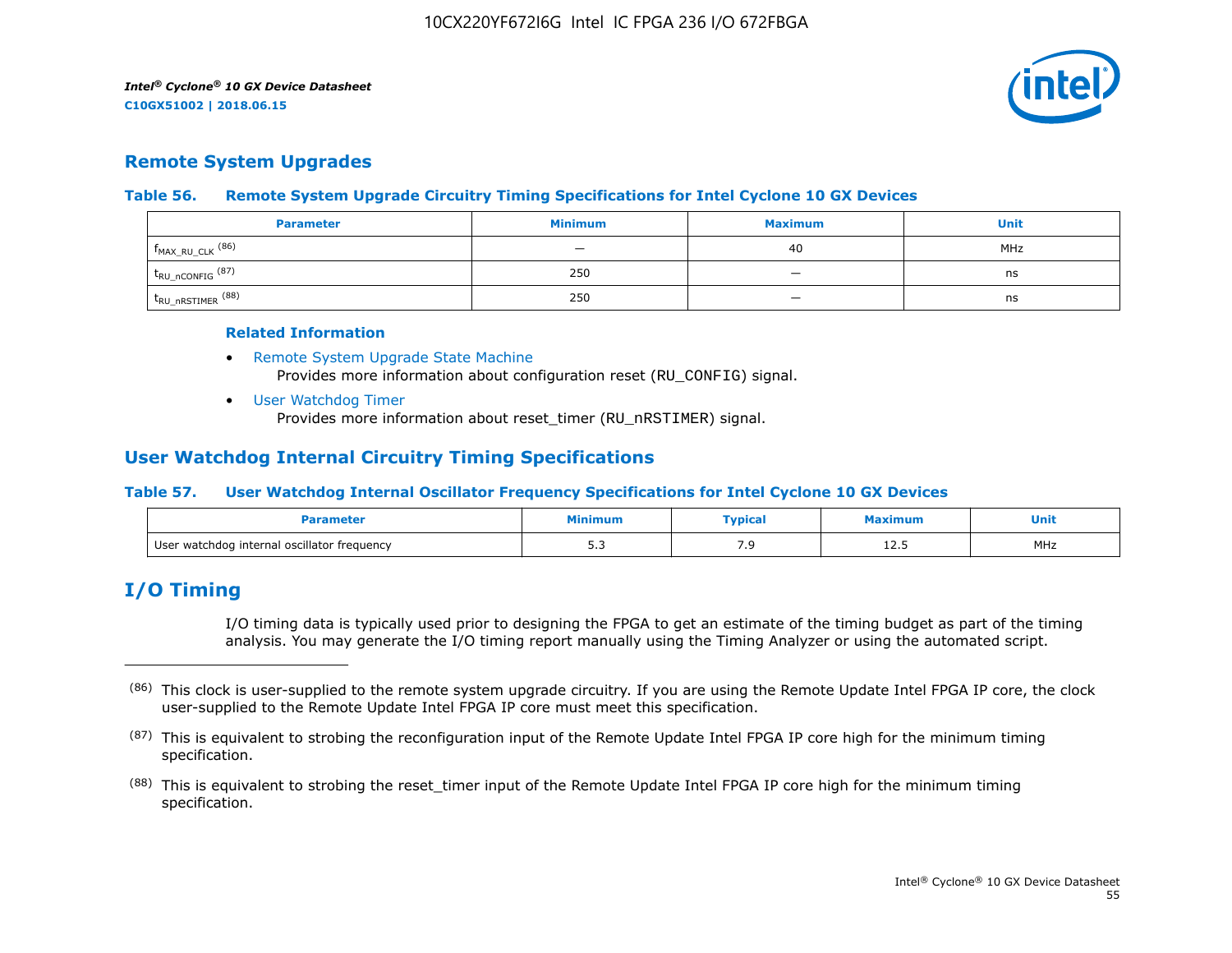

The Intel Quartus Prime Timing Analyzer provides a more accurate and precise I/O timing data based on the specifics of the design after you complete place-and-route.

#### **Related Information**

#### [AN775: I/O Timing Information Generation Guidelines](https://www.altera.com/documentation/brn1471986770305.html#obf1471988361539)

Provides the techniques to generate I/O timing information using the Intel Quartus Prime software.

# **Programmable IOE Delay**

#### **Table 58. IOE Programmable Delay for Intel Cyclone 10 GX Devices**

For the exact values for each setting, use the latest version of the Intel Quartus Prime software. The values in the table show the delay of programmable IOE delay chain with maximum offset settings after excluding the intrinsic delay (delay at minimum offset settings).

Programmable IOE delay settings are only applicable for I/O buffers and do not apply for any other delay elements in the PHYLite for Parallel Interfaces Intel Cyclone 10 FPGA IP core.

| Parameter <sup>(89)</sup>                      | <b>Maximum Offset</b> | <b>Minimum</b><br>Offset <sup>(90)</sup> |                 | <b>Fast Model</b> | <b>Slow Model</b> |            | <b>Unit</b> |
|------------------------------------------------|-----------------------|------------------------------------------|-----------------|-------------------|-------------------|------------|-------------|
|                                                |                       |                                          | <b>Extended</b> | <b>Industrial</b> | $-E5. -15$        | $-E6. -I6$ |             |
| Input Delay Chain Setting<br>(IO_IN_DLY_CHN)   | 63                    | 0                                        | 2.012           | 2.003             | 5.241             | 6.035      | ns          |
| Output Delay Chain Setting<br>(IO_OUT_DLY_CHN) | 15                    |                                          | 0.478           | 0.475             | 1.263             | 1.462      | ns          |

# **Glossary**

#### **Table 59. Glossary**

| Term                       | Definition               |
|----------------------------|--------------------------|
| Differential I/O Standards | Receiver Input Waveforms |
|                            |                          |

<sup>(89)</sup> You can set this value in the Intel Quartus Prime software by selecting **Input Delay Chain Setting** or **Output Delay Chain Setting** in the **Assignment Name** column.

 $(90)$  Minimum offset does not include the intrinsic delay.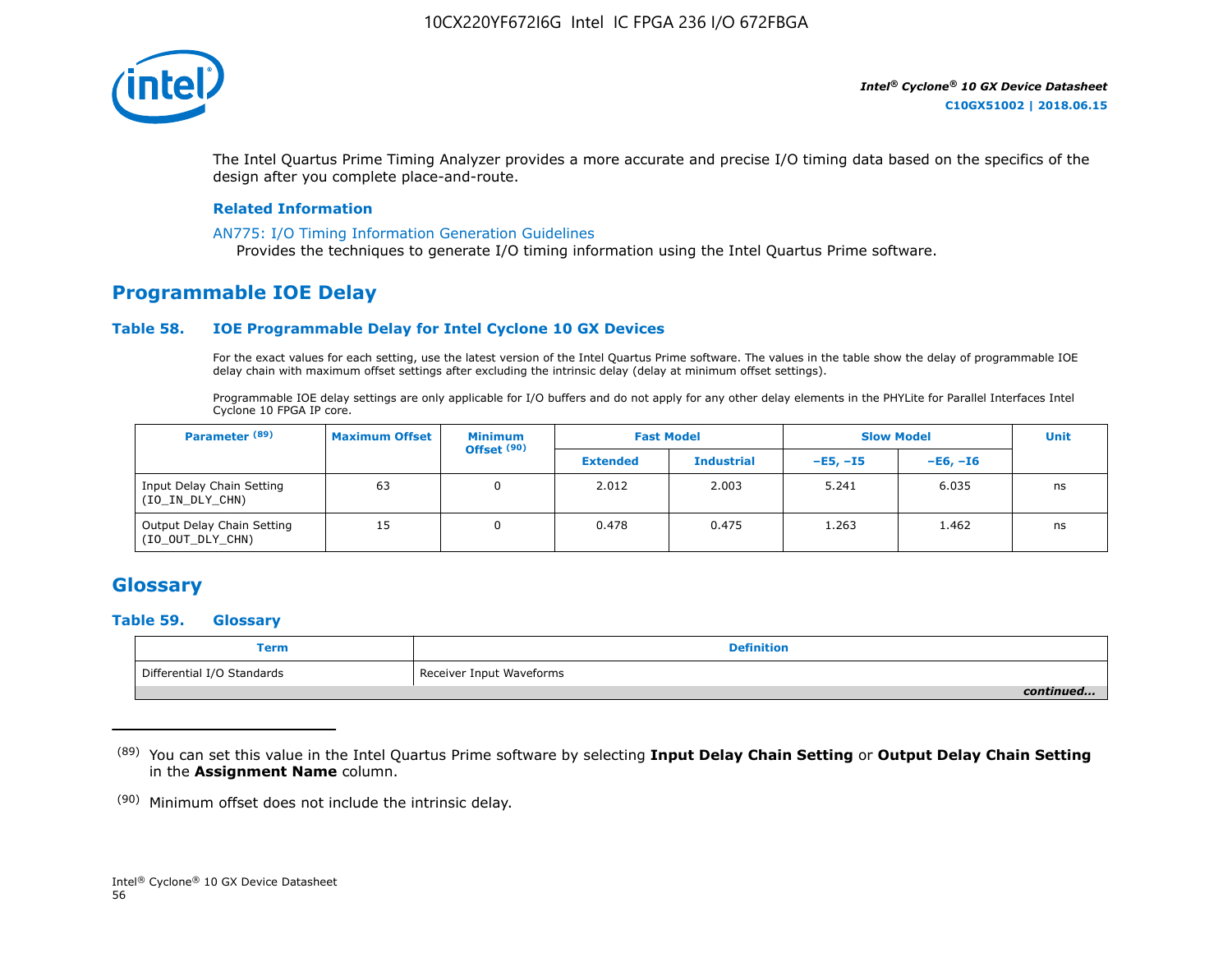**C10GX51002 | 2018.06.15**



| <b>Term</b>                | <b>Definition</b>                                                                                                                                                                                |
|----------------------------|--------------------------------------------------------------------------------------------------------------------------------------------------------------------------------------------------|
|                            | <b>Single-Ended Waveform</b><br>Positive Channel (p) = $V_{\text{H}}$<br>$\mathsf{v}_{\mathsf{ID}}$<br>Negative Channel (n) = $V_{\parallel}$<br><b>V<sub>CM</sub></b><br>Ground                 |
|                            | <b>Differential Waveform</b><br>V <sub>ID</sub><br>$p - n = 0V$<br>$\mathsf{v}_{\mathsf{ID}}$<br>Transmitter Output Waveforms<br><b>Single-Ended Waveform</b><br>Positive Channel (p) = $V_{OH}$ |
|                            | $\mathsf{V}_{\mathsf{OD}}$<br>Negative Channel (n) = $V_{OL}$<br><b>V<sub>CM</sub></b><br>Ground<br><b>Differential Waveform</b>                                                                 |
|                            | $\mathsf{V}_{\mathsf{OD}}$<br>$p - n = 0V$<br>$V_{0D}$                                                                                                                                           |
| $f_{HSCLK}$                | I/O PLL input clock frequency.                                                                                                                                                                   |
| $f_{HSDR}$                 | High-speed I/O block-Maximum/minimum LVDS data transfer rate<br>$(fHSDR = 1/TUI)$ , non-DPA.                                                                                                     |
| f <sub>HSDRDPA</sub>       | High-speed I/O block-Maximum/minimum LVDS data transfer rate<br>$(f_{HSDRDPA} = 1/TUI)$ , DPA.                                                                                                   |
| J                          | High-speed I/O block-Deserialization factor (width of parallel data bus).                                                                                                                        |
| JTAG Timing Specifications | JTAG Timing Specifications:                                                                                                                                                                      |
|                            | continued                                                                                                                                                                                        |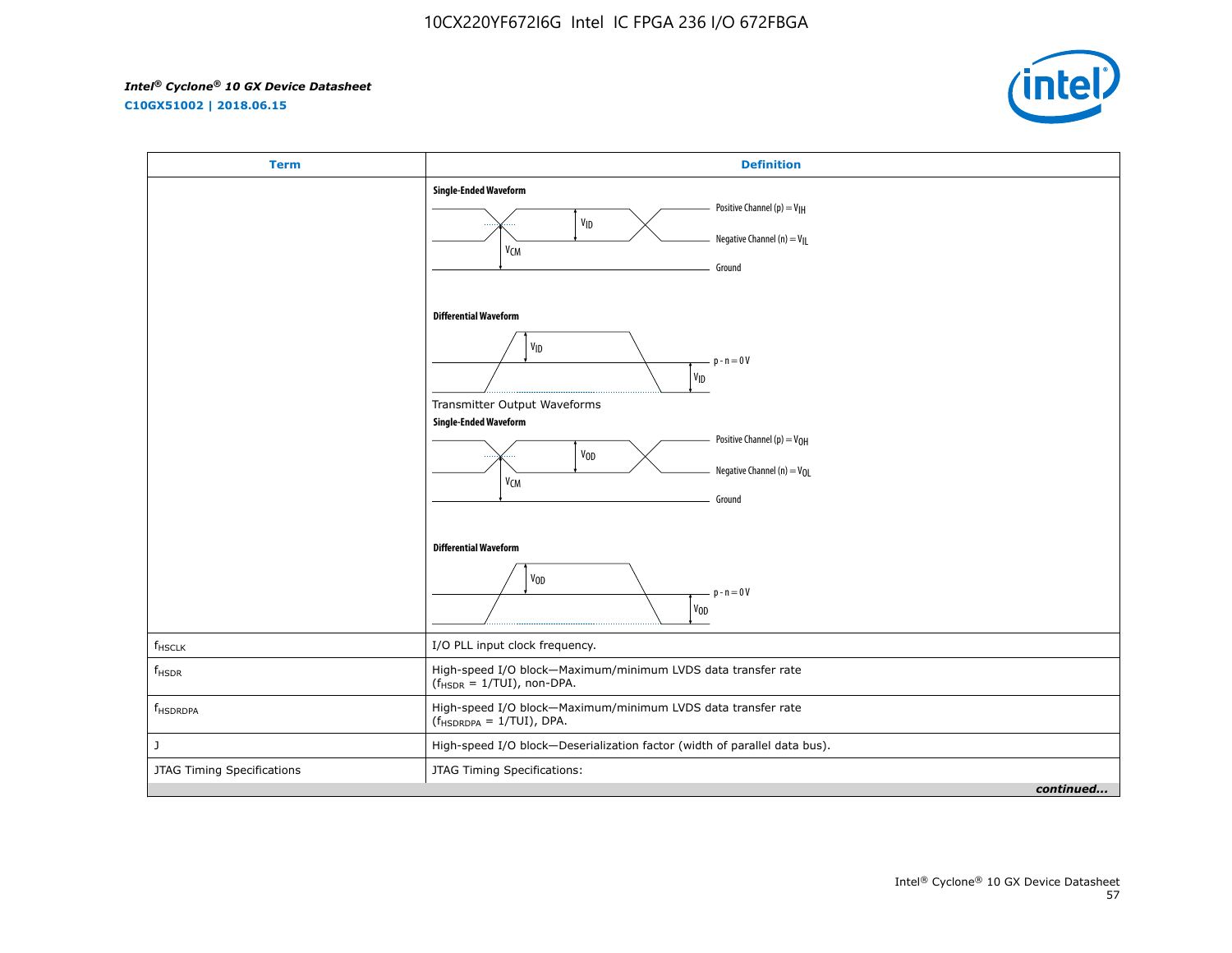

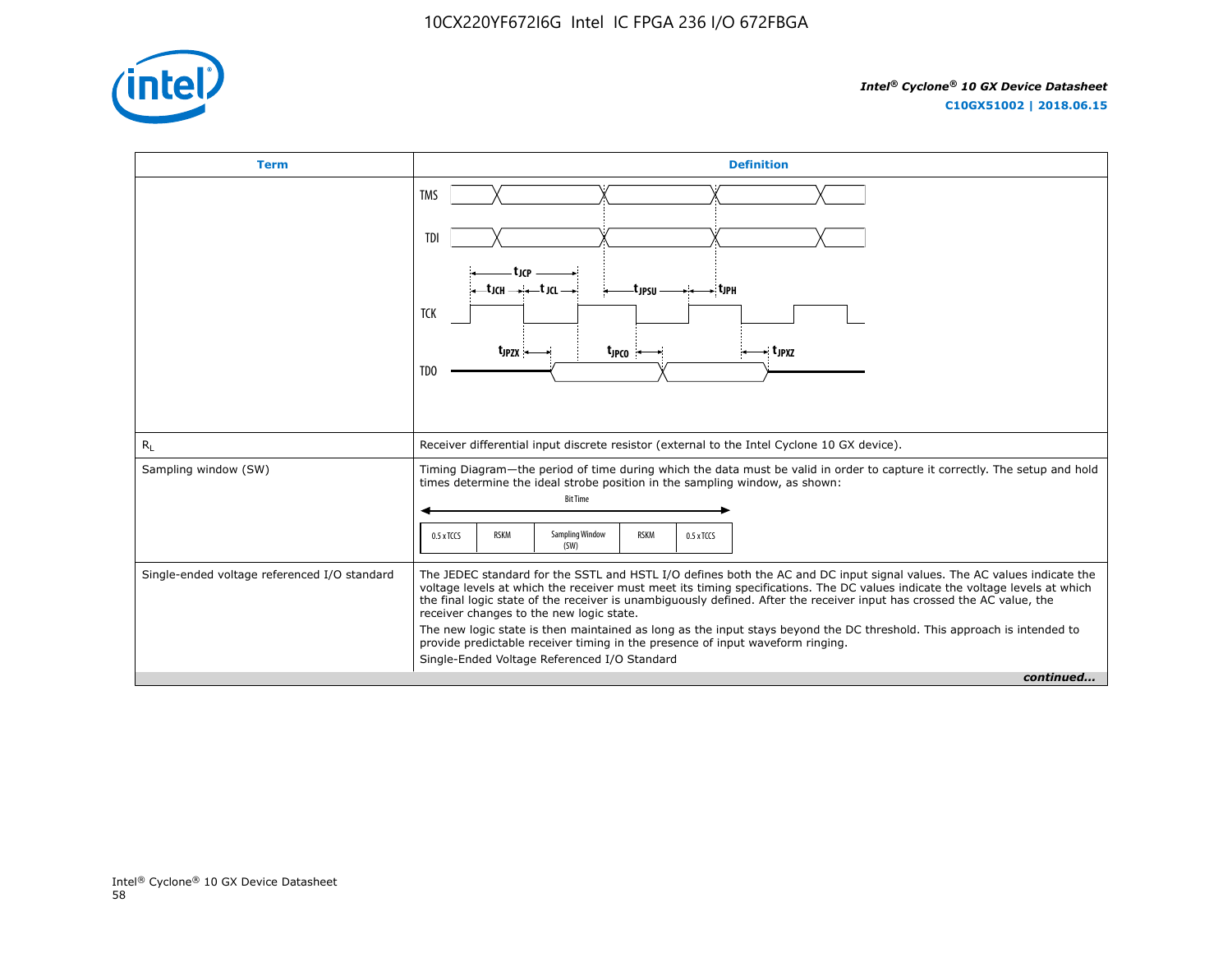**C10GX51002 | 2018.06.15**



| <b>Term</b>                      | <b>Definition</b>                                                                                                                                                                                                                                                             |
|----------------------------------|-------------------------------------------------------------------------------------------------------------------------------------------------------------------------------------------------------------------------------------------------------------------------------|
|                                  | $V_{CCD}$                                                                                                                                                                                                                                                                     |
|                                  | V <sub>OH</sub><br>$V_{\text{IH}(AC)}$                                                                                                                                                                                                                                        |
|                                  | $V_{\text{IH}(DC)}$<br>V <sub>RFF</sub><br>$V_{IL(DC)}$                                                                                                                                                                                                                       |
|                                  | $V_{IL(AC)}$                                                                                                                                                                                                                                                                  |
|                                  | $V_{OL}$                                                                                                                                                                                                                                                                      |
| $t_C$                            | High-speed receiver/transmitter input and output clock period.                                                                                                                                                                                                                |
| TCCS (channel-to-channel-skew)   | The timing difference between the fastest and slowest output edges, including the $t_{CO}$ variation and clock skew, across<br>channels driven by the same PLL. The clock is included in the TCCS measurement (refer to the Timing Diagram figure<br>under SW in this table). |
| $t_{\text{DUTY}}$                | High-speed I/O block-Duty cycle on high-speed transmitter output clock.                                                                                                                                                                                                       |
| t <sub>FALL</sub>                | Signal high-to-low transition time (80-20%)                                                                                                                                                                                                                                   |
| <b>t</b> <sub>INCC</sub>         | Cycle-to-cycle jitter tolerance on the PLL clock input                                                                                                                                                                                                                        |
| $t_{\text{OUTPJ}$ IO             | Period jitter on the GPIO driven by a PLL                                                                                                                                                                                                                                     |
| t <sub>outpj</sub> <sub>DC</sub> | Period jitter on the dedicated clock output driven by a PLL                                                                                                                                                                                                                   |
| $t_{RISE}$                       | Signal low-to-high transition time (20-80%)                                                                                                                                                                                                                                   |
| Timing Unit Interval (TUI)       | The timing budget allowed for skew, propagation delays, and the data sampling window.<br>(TUI = 1/(Receiver Input Clock Frequency Multiplication Factor) = $t_C/w$ ).                                                                                                         |
| $V_{CM(DC)}$                     | DC Common mode input voltage.                                                                                                                                                                                                                                                 |
| V <sub>ICM</sub>                 | Input Common mode voltage-The common mode of the differential signal at the receiver.                                                                                                                                                                                         |
| $V_{ID}$                         | Input differential voltage swing-The difference in voltage between the positive and complementary conductors of a<br>differential transmission at the receiver.                                                                                                               |
| $V_{\text{DIF(AC)}}$             | AC differential input voltage-Minimum AC input differential voltage required for switching.                                                                                                                                                                                   |
| $V_{\text{DIF(DC)}}$             | DC differential input voltage— Minimum DC input differential voltage required for switching.                                                                                                                                                                                  |
| V <sub>IH</sub>                  | Voltage input high—The minimum positive voltage applied to the input which is accepted by the device as a logic high.                                                                                                                                                         |
|                                  | continued                                                                                                                                                                                                                                                                     |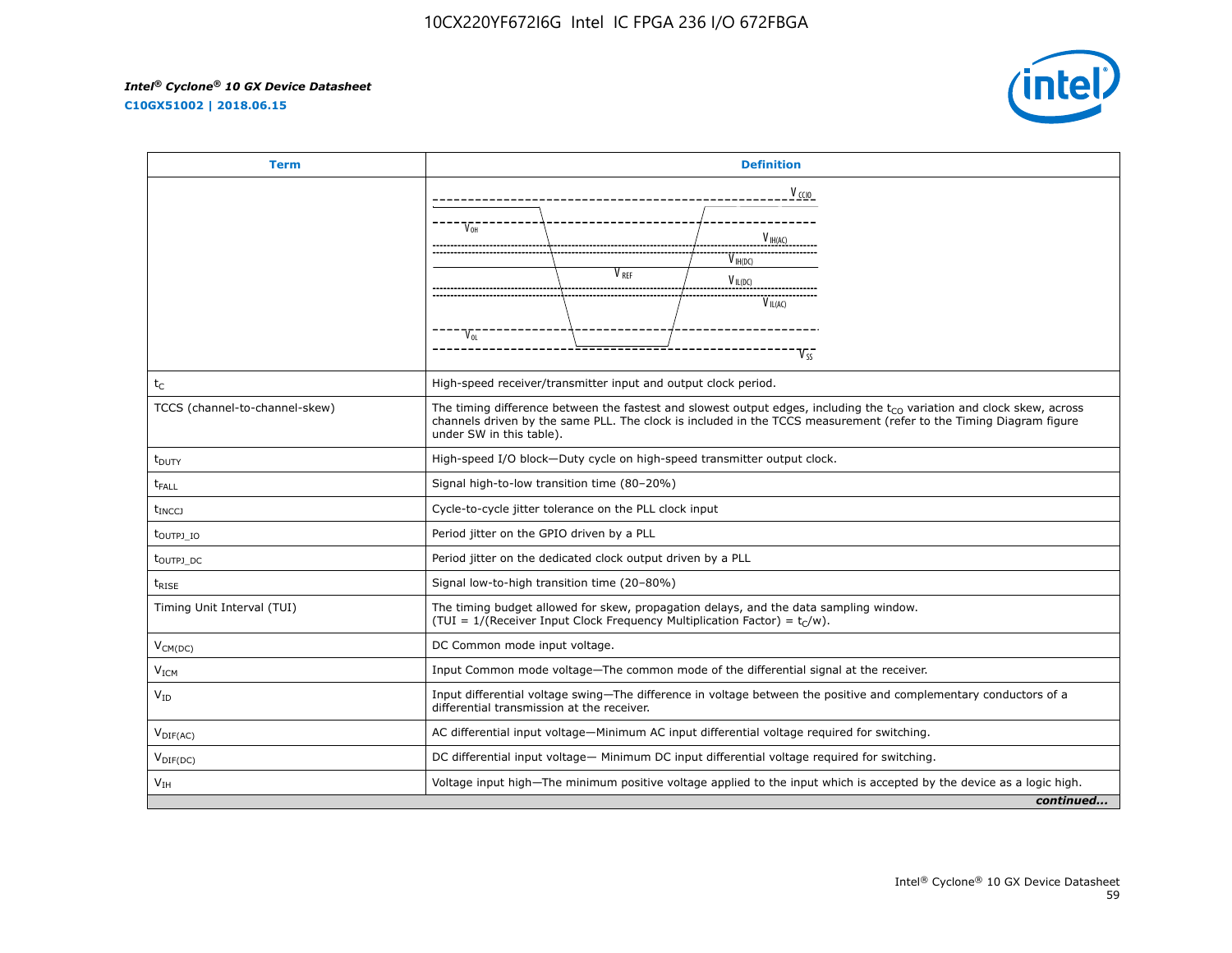

| Term                | <b>Definition</b>                                                                                                                                                        |
|---------------------|--------------------------------------------------------------------------------------------------------------------------------------------------------------------------|
| V <sub>IH(AC)</sub> | High-level AC input voltage                                                                                                                                              |
| $V_{IH(DC)}$        | High-level DC input voltage                                                                                                                                              |
| $V_{IL}$            | Voltage input low—The maximum positive voltage applied to the input which is accepted by the device as a logic low.                                                      |
| $V_{IL(AC)}$        | Low-level AC input voltage                                                                                                                                               |
| $V_{IL(DC)}$        | Low-level DC input voltage                                                                                                                                               |
| V <sub>OCM</sub>    | Output Common mode voltage—The common mode of the differential signal at the transmitter.                                                                                |
| $V_{OD}$            | Output differential voltage swing-The difference in voltage between the positive and complementary conductors of a<br>differential transmission line at the transmitter. |
| V <sub>SWING</sub>  | Differential input voltage                                                                                                                                               |
| $V_{IX}$            | Input differential cross point voltage                                                                                                                                   |
| $V_{OX}$            | Output differential cross point voltage                                                                                                                                  |
| W                   | High-speed I/O block-Clock Boost Factor                                                                                                                                  |

# **Document Revision History for the Intel Cyclone 10 GX Device Datasheet**

| <b>Document</b><br><b>Version</b> | <b>Changes</b>                                                                                                                                                                                                                                                                                                                                                                                                                                                                                                                                                              |
|-----------------------------------|-----------------------------------------------------------------------------------------------------------------------------------------------------------------------------------------------------------------------------------------------------------------------------------------------------------------------------------------------------------------------------------------------------------------------------------------------------------------------------------------------------------------------------------------------------------------------------|
| 2018.06.15                        | Added Intel Cyclone 10 GX Devices Overshoot Duration figure and description.<br>Added a link in the OCT Calibration Accuracy Specifications section.<br>Removed Equation for OCT Variation Without Recalibration.<br>Updated the note to CLKUSR in the Initialization Clock Source Option and the Maximum Frequency for Intel Cyclone 10 GX Devices table.<br>Updated the I/O Timing section on the I/O timing information generation quidelines.<br>Updated the description and maximum offset values in the IOE Programmable Delay for Intel Cyclone 10 GX Devices table. |
| 2018.04.06                        | Added notes to $I_{OUT}$ specification in the Absolute Maximum Ratings for Intel Cyclone 10 GX Devices table.                                                                                                                                                                                                                                                                                                                                                                                                                                                               |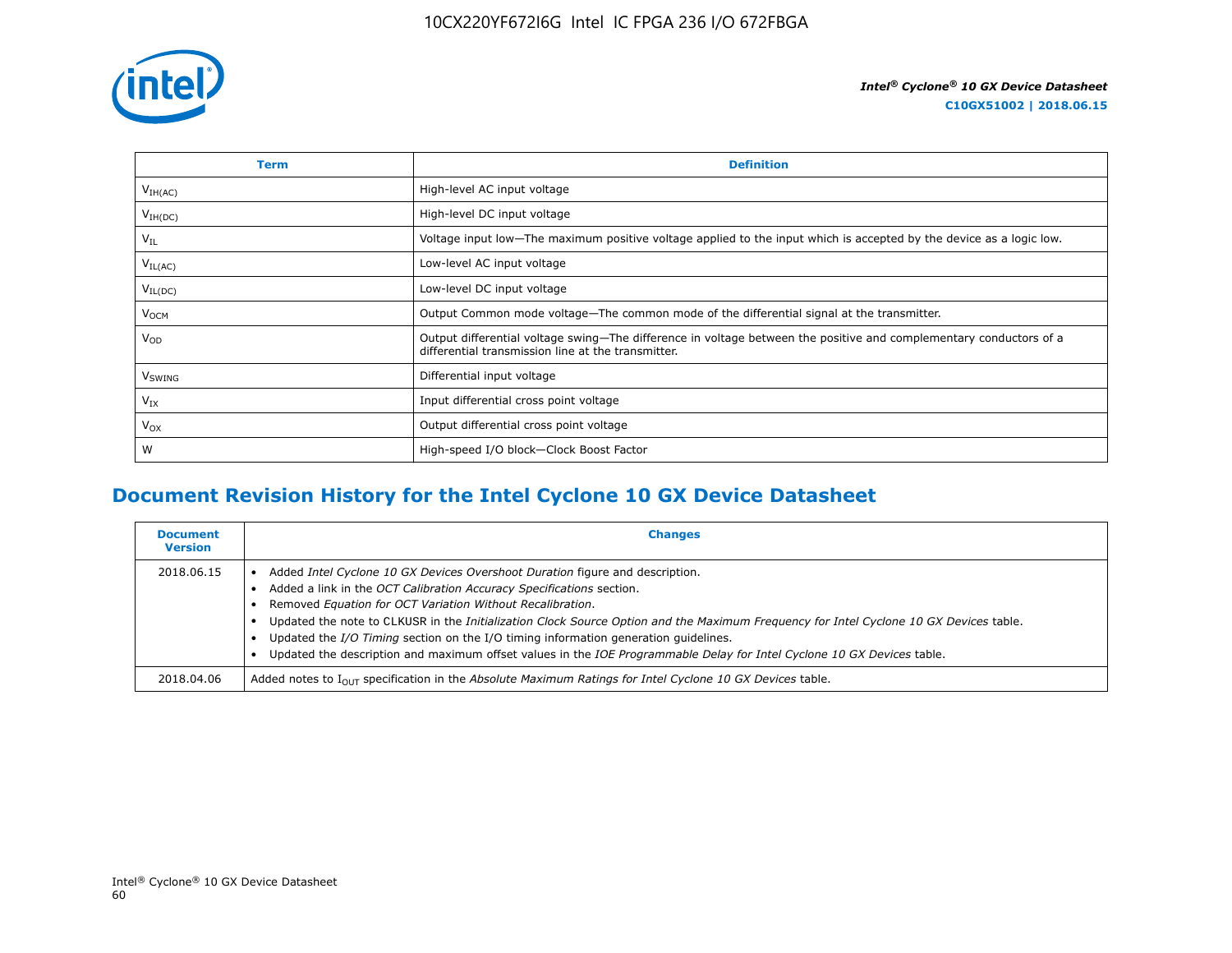**C10GX51002 | 2018.06.15**



| <b>Date</b>   | <b>Version</b> | <b>Changes</b>                                                                                                                                                                                                                        |
|---------------|----------------|---------------------------------------------------------------------------------------------------------------------------------------------------------------------------------------------------------------------------------------|
| November 2017 | 2017.11.10     | Changed the full symbol names for V <sub>CCR_GXB</sub> and V <sub>CCT_GXB</sub> , and changed the description for V <sub>CCH_GXB</sub> in the Transceiver<br>Power Supply Operating Conditions for Intel Cyclone 10 GX Devices table. |
|               |                | Removed note from the Transceiver Power Supply Operating Conditions section.                                                                                                                                                          |
|               |                | Added a footnote in the Reference Clock Specifications table.                                                                                                                                                                         |
|               |                | Removed the "Programmable AC Gain at High Gain mode and Data Rate $\leq$ 12.5 Gbps" parameter from the Receiver<br>Specifications table.                                                                                              |
|               |                | Changed the channel span descriptions for the x1 and x6 clock networks in the Transceiver Clock Network Maximum Data<br>Rate Specifications table.                                                                                    |
|               |                | Changed the description of the VOD ratio in the Typical Transmitter $V_{OD}$ Settings table.                                                                                                                                          |
|               |                | Changed the specifications for CDR PPM deviation limit in the Receiver Specifications table.                                                                                                                                          |
|               |                | Updated the description for V <sub>CCT_GXB</sub> , V <sub>CCR_GXB</sub> , and V <sub>CCH_GXB</sub> .<br>$\bullet$                                                                                                                     |
|               |                | Added note to $V1$ in the Recommended Operating Conditions for Intel Cyclone 10 GX Devices table.                                                                                                                                     |
|               |                | Updated notes to RSDS and Mini-LVDS in the Differential I/O Standards Specifications for Intel Cyclone 10 GX Devices<br>table.                                                                                                        |
|               |                | Updated f <sub>VCO</sub> specifications in the Fractional PLL Specifications for Intel Cyclone 10 GX Devices table.                                                                                                                   |
|               |                | Updated temperature range from "-40 to 125°C" to "-40 to 100°C" in the Internal Temperature Sensing Diode<br>Specifications for Intel Cyclone 10 GX Devices table.                                                                    |
|               |                | Updated the description for the Memory Output Clock Jitter Specifications for Intel Cyclone 10 GX Devices table.                                                                                                                      |
|               |                | Updated the following IP cores name:<br>$\bullet$                                                                                                                                                                                     |
|               |                | - Remote Update Intel FPGA                                                                                                                                                                                                            |
|               |                | - PHYLite for Parallel Interfaces Intel Cyclone 10 FPGA                                                                                                                                                                               |
|               |                | Removed automotive-grade information.                                                                                                                                                                                                 |
|               |                | Removed Preliminary tags.                                                                                                                                                                                                             |
| May 2017      | 2017.05.08     | Initial release.                                                                                                                                                                                                                      |